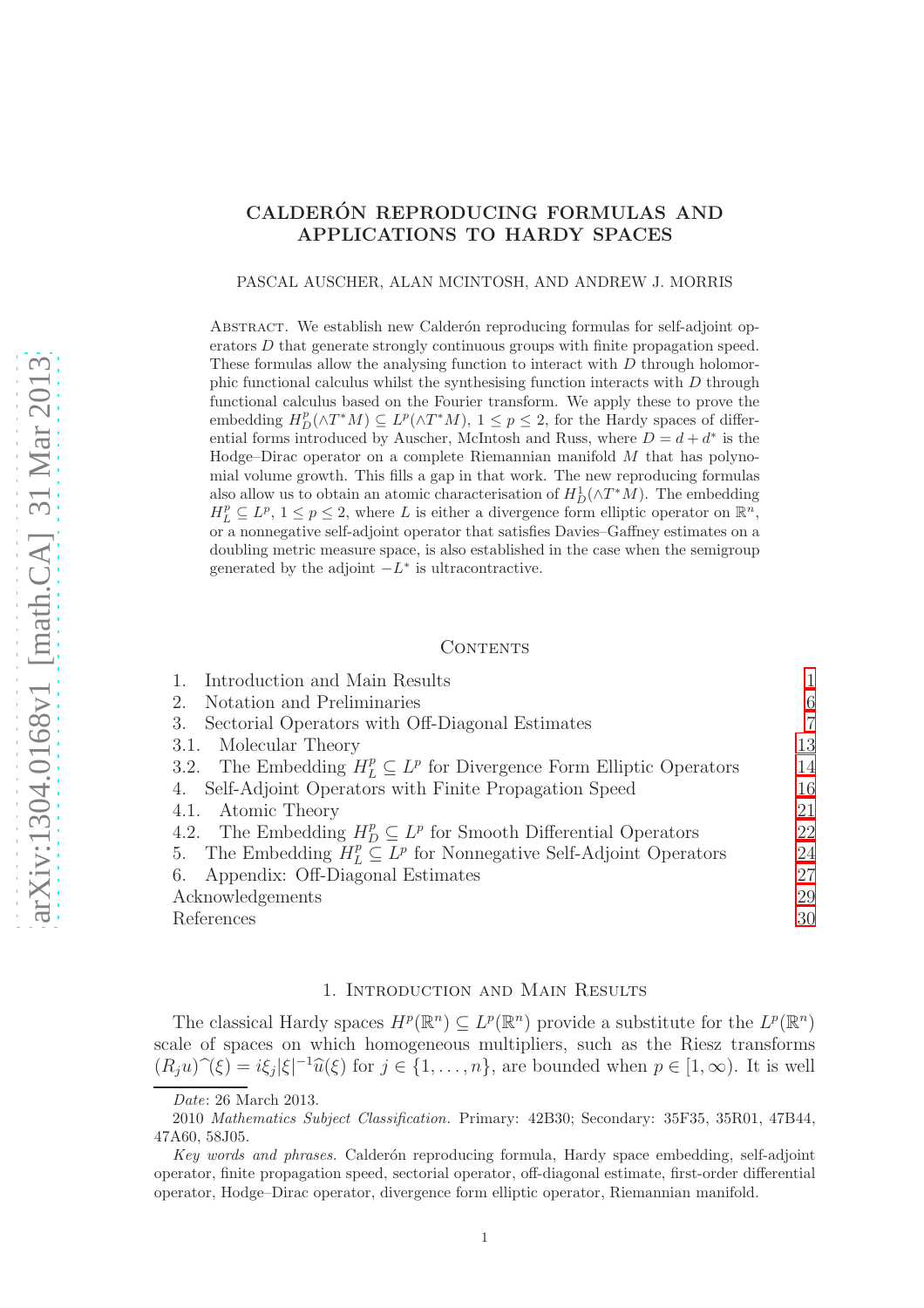known that  $H^p(\mathbb{R}^n) = L^p(\mathbb{R}^n)$  when  $p \in (1, \infty)$ , whilst  $H^1(\mathbb{R}^n) \subset L^1(\mathbb{R}^n)$ , and that  $H^1(\mathbb{R}^n)$  has an atomic characterisation and a molecular characterisation.

A variety of new Hardy spaces have been designed to obtain a similar theory for useful operators that do not belong to the standard Calderón–Zygmund class. We are primarily motivated by the Hardy spaces of differential forms  $H_D^p(\wedge T^*M)$  introduced by Auscher, McIntosh and Russ [\[9\]](#page-29-1). We temporarily restrict our attention to these spaces, although the main content of the paper contains a more general theory that can be applied to a variety of the contexts considered elsewhere.

The  $H_D^p(\wedge T^*M)$  spaces were designed for the analysis of the Hodge–Dirac operator  $D = d + d^*$  and the Hodge–Laplacian  $\Delta = D^2$ , where d and  $d^*$  denote the exterior derivative and its adjoint, acting on the Hilbert space of square integrable differential forms  $L^2(\wedge T^*M)$  over a complete Riemannian manifold M. We will always assume that any such manifold M is smooth and connected, and has doubling volume growth in the sense that there exist constants  $A\geq 1$  and  $\kappa\geq 0$  such that

$$
(\mathcal{D}_{\kappa}) \qquad 0 < V(x, \alpha r) \le A\alpha^{\kappa} V(x, r) < \infty \qquad \forall x \in M, \ \forall r > 0, \ \forall \alpha \ge 1,
$$

where  $V(x, r)$  is the Riemannian measure of the geodesic ball  $B(x, r)$  in M with centre  $x$  and radius  $r$ . These spaces were designed so that the geometric Riesz transform  $D\Delta^{-1/2}$  is bounded on  $H^p(\Delta T^*M)$  when  $p \in [1,\infty]$ , and a molecular characterisation was obtained for  $H_D^1(\wedge T^*M)$ .

One of the aims of this paper is to show that  $H_D^p(\wedge T^*M) \subseteq L^p(\wedge T^*M)$  when  $p \in [1,2]$ . This result was stated in [\[9,](#page-29-1) Corollary 6.3] but the proof contains a gap that we fill here. Another aim is to to show that  $H_D^1(\wedge T^*M)$  has an atomic characterisation, thus strengthening the result in [\[9,](#page-29-1) Theorem 6.2] that  $H_D^1(\wedge T^*M)$ has a molecular characterisation.

We now outline the main ideas. The space  $H_D^p(\wedge T^*M)$  is defined as a completion of a normed space  $E_{D,\psi}^p(\wedge T^*M)$  associated with a suitably nondegenerate function  $\psi$  from the set

$$
\Psi_{\sigma}^{\tau}(S_{\theta}^o) = \{ \psi \in H^{\infty}(S_{\theta}^o \cup \{0\}) : |\psi(z)| \lesssim \min\{|z|^{\sigma}, |z|^{-\tau}\} \},\
$$

for some  $\sigma, \tau > 0$ , where  $H^{\infty}(S^o_{\theta} \cup \{0\})$  denotes the algebra of bounded functions on  $S^o_{\theta} \cup \{0\}$  that are holomorphic on the open bisector  $S^o_{\theta}$  of angle  $\theta \in (0, \pi/2)$ (see [\(3.1\)](#page-6-1)). We shall not define  $E_{D,\psi}^p(\wedge T^*M)$  precisely here except to mention that

<span id="page-1-0"></span>(1.1) 
$$
u \in E_{D,\psi}^p
$$
 if and only if  $u = \int_0^\infty \psi_t(D) U_t \frac{dt}{t}$  for some  $U \in T^p \cap T^2$ ,

where  $T^p = T^p((\wedge T^*M)_+)$  is an appropriate analogue of the tent space  $T^p(\mathbb{R}^{n+1}_+)$ introduced by Coifman, Meyer and Stein [\[15\]](#page-29-2), and  $\psi_t(D) = \psi(tD)$  is defined by the holomorphic functional calculus of D (see Definition [3.4\)](#page-9-0).

There is an important distinction between a completion of  $E_{D,\psi}^p$  and the completion of  $E_{D,\psi}^p$  in  $L^p$ . The former is unique up to isometric isomorphism and can always be constructed as an abstract space, whereas the latter is a unique subspace of  $L^p$  that may or may not exist. See Section [2](#page-5-0) for further details. It was known previously that  $E_{D,\psi}^p \subseteq L^p$  when  $\psi$  has suitable decay at the origin and infinity, but this does not guarantee, nor was it proved, that the completion of  $E_{D,\psi}^p$  in  $L^p$  exists. Without this property, a completion of  $E_{D,\psi}^p$  must be interpreted as an abstract space consisting of, for example, equivalence classes of Cauchy sequences in  $E_{D,\psi}^p$  or elements of the second dual space  $(E_{D,\psi}^p)^{**}$ . Although various realizations of such an abstract Hardy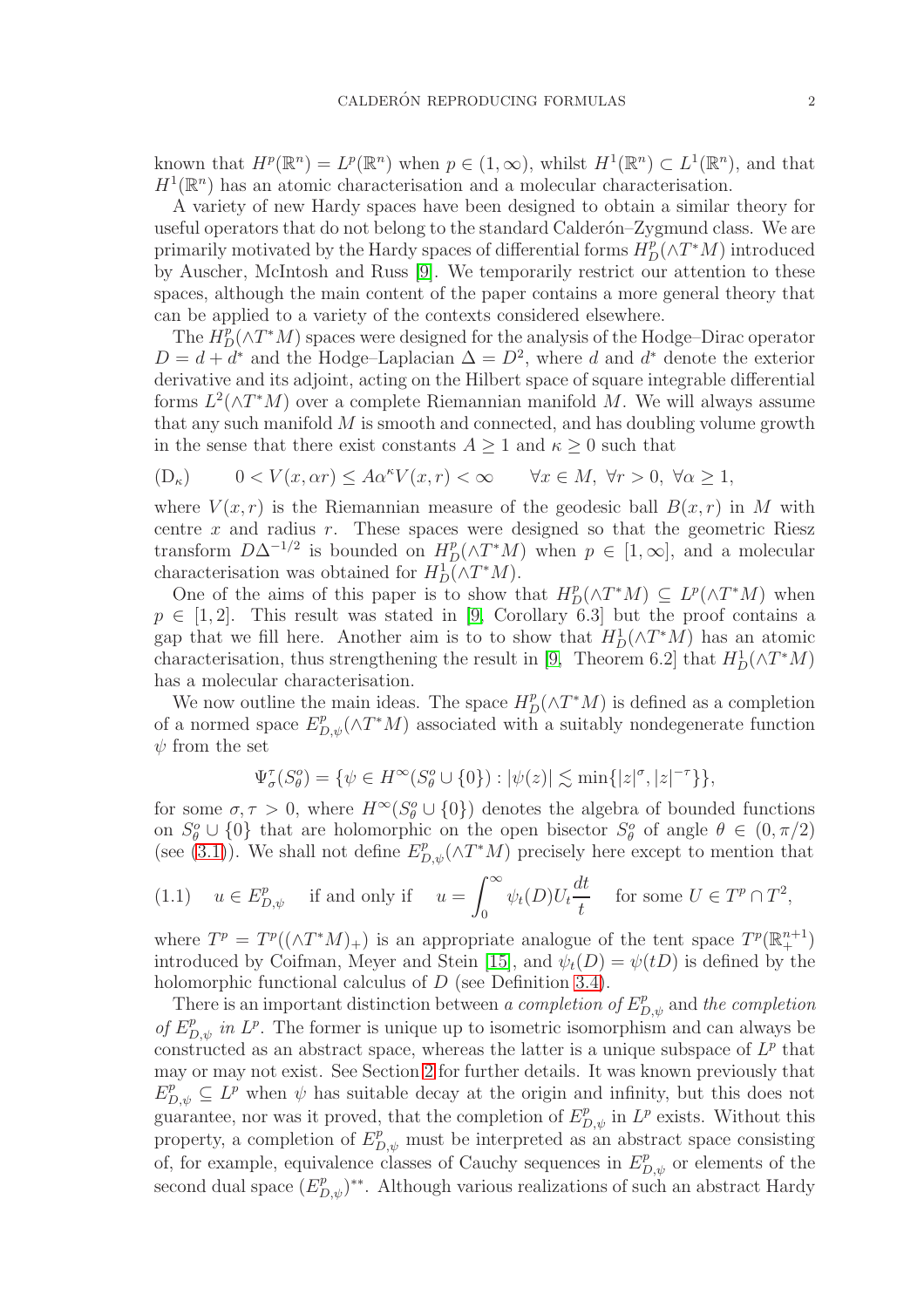space were known, these were not shown to be contained in any function space. The approach of Hofmann, Mayboroda and McIntosh [\[21,](#page-29-3) Appendix 2], for instance, can be used to realize the abstract Hardy space as a space of distributions adapted to D.

We prove that the completion of  $E_{D,\psi}^p(\wedge T^*M)$  in  $L^p(\wedge T^*M)$  exists by utilizing the finite propagation speed of the  $C_0$ -group  $(e^{itD})_{t\in\mathbb{R}}$  generated by the Hodge–Dirac operator D on  $L^2(\wedge T^*M)$ . This provides a constant  $c_D > 0$  such that for all geodesic balls  $B(x,r) \subseteq M$ , all  $u \in L^2(\wedge T^*M)$  with  $spt(u) \subseteq B(x,r)$  and all  $t \in \mathbb{R}$ , it holds that  $spt(e^{itD}u) \subseteq B(x,(1+c_D)r)$ .

The main ideas of the argument are as follows. We use suitably nondegenerate Schwartz functions  $\eta$  with compactly supported Fourier transform  $\hat{\eta}$  from the set

$$
\widetilde{\Psi}_{N}^{\delta}(\mathbb{R}) = \{ \eta \in \mathcal{S}(\mathbb{R}) : \operatorname{sppt} \widehat{\eta} \subseteq [-\delta, \delta] \text{ and } \partial^{k-1}\eta(0) = 0 \text{ for all } k \in \{1, \dots, N\} \},
$$

for some  $\delta > 0$  and  $N \in \mathbb{N}$ , to interact with the finite propagation speed of the group. We will see that for all  $\eta \in \widetilde{\Psi}_{N}^{\delta}(\mathbb{R})$  and all  $u \in L^{2}(\wedge T^{*}M)$  with  $spt(u) \subseteq B(x,r)$ , it holds that  $spt(\eta_t(D)u) \subseteq B(x, r + c_D\delta t)$ , where  $\eta_t(D) = \eta(tD)$  is defined by the Borel functional calculus of D. This is in contrast with a function  $\psi \in \Psi_{\sigma}^{\tau}(S_{\theta}^o)$ , for which  $\psi_t(D)u$  may be supported everywhere on M.

We incorporate the finite propagation speed into the existing theory by choosing  $\psi \in \Psi(S^o_{\theta})$  and  $\eta \in \widetilde{\Psi}(\mathbb{R})$  so that the following Calderón reproducing formula holds:

<span id="page-2-0"></span>(1.2) 
$$
\int_0^\infty \psi_t(D)\eta_t(D)u\frac{dt}{t} = \int_0^\infty \eta_t(D)\psi_t(D)u\frac{dt}{t} = u \quad \forall u \in E_{D,\psi}^p \cup E_{D,\eta}^p.
$$

A comparison of [\(1.1\)](#page-1-0) and [\(1.2\)](#page-2-0) shows that if  $u \in E_{D,\eta}^p$  and  $\eta_t(D)u \in T^p \cap T^2$ , then  $u \in E_{D,\psi}^p$ . This principle allows us to prove that  $E_{D,\psi}^{p^{\gamma\gamma}} = E_{D,\eta}^p$  when the family of operators  $(\psi_t(D)\eta_s(D))_{s,t\in(0,\infty)}$  has enough  $L^2$  off-diagonal decay to control volume growth on the manifold. We then use the Sobolev embedding theorem for compact manifolds and standard energy estimates for the group  $(e^{itD})_{t\in\mathbb{R}}$  to prove that the completion of  $E_{D,\eta}^p$  in  $L^p$  exists, hence the completion of  $E_{D,\psi}^p$  in  $L^p$  exists as well.

Let us remark that the connection between the classical Hardy spaces  $H^p(\mathbb{R}^n)$  and the tent spaces  $T^p(\mathbb{R}^{n+1}_+)$  was previously understood in terms of reproducing formulas analogous to [\(1.2\)](#page-2-0) for convolution operators. In particular, Coifman, Meyer and Stein provided a short proof of the atomic characterisation of  $H^p(\mathbb{R}^n)$  for  $p \in (0,1]$ in [\[15,](#page-29-2) Section 9b] by using the theory of tent spaces and constructing a function  $\phi \in C_c^{\infty}(\mathbb{R}^n)$  satisfying  $\int x^{\gamma} \phi(x) dx = 0$  for all  $\gamma \in [0, N_p]$  and some  $N_p \in \mathbb{N}$ depending on p such that

$$
\int_0^\infty \phi_{(t)} * \partial_t P_{(t)} * f \ dt = f \qquad \forall f \in H^p(\mathbb{R}^n),
$$

where P is the Poisson kernel and  $P_{(t)}(x) = t^{-n} P(x/t)$ . This is equivalent to

$$
\int_0^\infty \widehat{\phi}(t\xi)(-2\pi t|\xi|)e^{-2\pi t|\xi|}\frac{dt}{t} = 1 \qquad \forall \xi \in \mathbb{R}^n \setminus \{0\},
$$

from which the analogy with [\(1.2\)](#page-2-0) is most apparent when  $n = 1$ , since  $\eta(x) := \phi(x)$ is in  $\widetilde{\Psi}_{N_p+1}^{\delta}(\mathbb{R})$  for some  $\delta > 0$ , whilst  $\psi(z) := \begin{cases} -2\pi z e^{-2\pi z}, & \text{if } \operatorname{Re}(z) \geq 0 \\ 2\pi z e^{2\pi z}, & \text{if } \operatorname{Re}(z) < 0 \end{cases}$  $2\pi z e^{2\pi z}$ , if Re(z) < 0 is in

 $\Psi_1^{\tau}(S^o_{\theta})$  for all  $\tau > 0$  and  $\theta \in (0, \pi/2)$ .

After we establish the embedding  $H_D^1(\wedge T^*M) \subseteq L^1(\wedge T^*M)$ , the finite propagation speed of the group  $(e^{itD})_{t\in\mathbb{R}}$  also allows us to obtain an atomic characterisation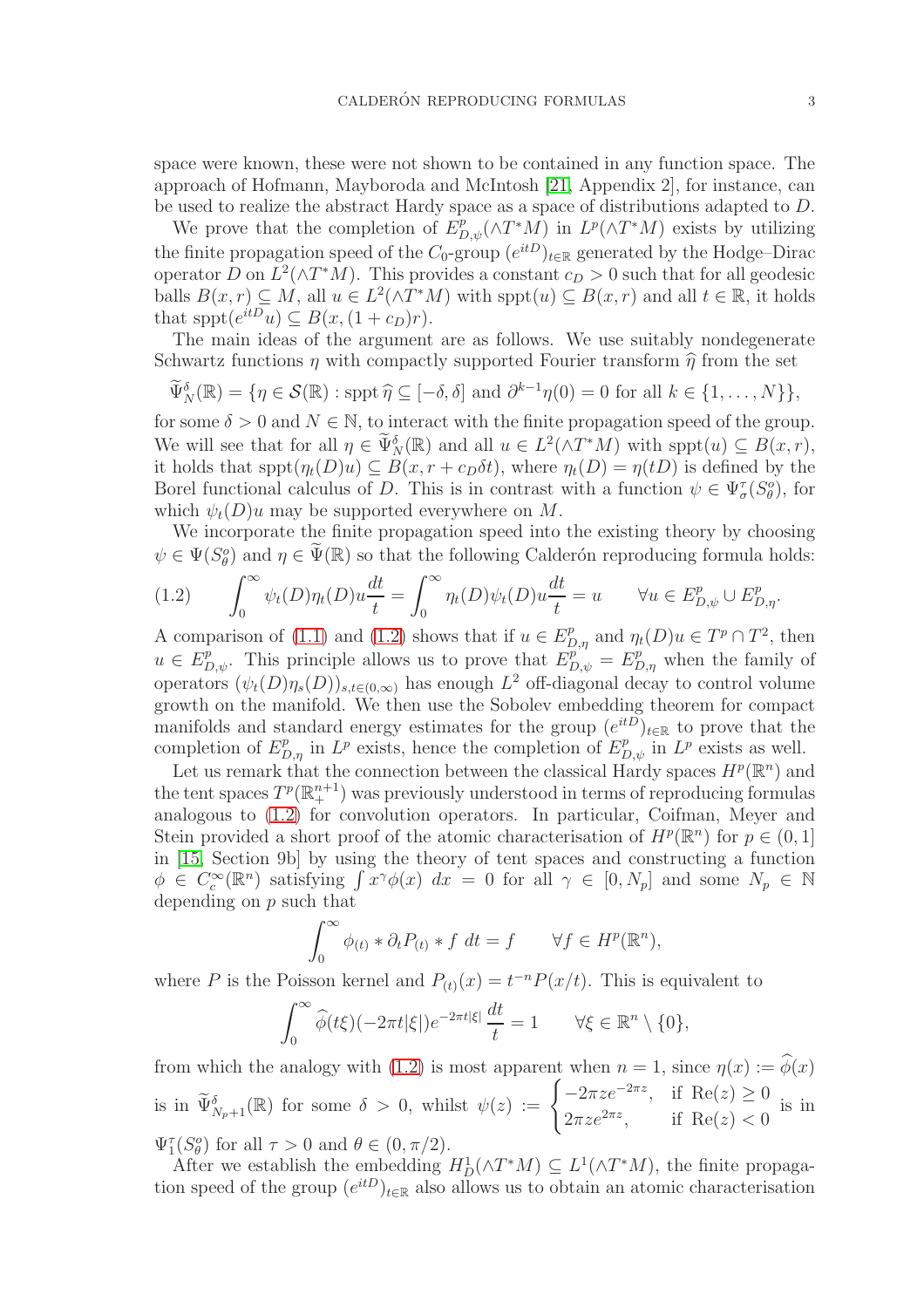of  $H_D^1(\wedge T^*M)$ . This builds on the molecular characterisation obtained in [\[9\]](#page-29-1). The molecular space  $H_{D,\text{mol}(N)}^1(\wedge T^*M)$  and the atomic space  $H_{D,\text{at}(N)}^1(\wedge T^*M)$  are intro-duced in Definition [3.12,](#page-12-1) where  $N \in \mathbb{N}$  is the number of moment conditions satisfied by the molecules and atoms in the respective spaces.

The following theorem summarizes our results for the Hodge–Dirac operator.

<span id="page-3-0"></span>**Theorem 1.1.** Suppose that M is a complete Riemannian manifold satisfying  $(D_{\kappa})$  $(D_{\kappa})$ and that  $D = d + d^*$  is the Hodge–Dirac operator on  $L^2(\wedge T^*M)$ . If  $p \in [1,2]$ ,  $\theta \in (0, \pi/2), \ \beta > \kappa/2 \ \text{and} \ \psi \in \Psi_{\beta}(S^o_{\theta})$  is nondegenerate, then the completion  $H_{D,\psi}^p(\wedge T^*M)$  of  $E_{D,\psi}^p(\wedge T^*M)$  in  $L^p(\wedge T^*M)$  exists. Moreover, if  $N \in \mathbb{N}$  and  $N > \kappa/2$ , then  $H_{D,\psi}^1(\wedge T^*M) = H_{D,mol(N)}^1(\wedge T^*M) = H_{D,at(N)}^1(\wedge T^*M).$ 

The Hardy space  $H_{D,\psi}^p(\wedge T^*M)$  in Theorem [1.1](#page-3-0) is thus the set of all u in  $L^p(\wedge T^*M)$ for which there exists a Cauchy sequence  $(u_n)_n$  in  $E_{D,\psi}^p(\wedge T^*M)$  that converges to u in  $L^p(\wedge T^*M)$ , together with the norm  $||u||_{H^p_{D,\psi}} = \lim_n ||u_n||_{E^p_{D,\psi}}$ . The embedding  $H_{D,\psi}^p(\wedge T^*M) \subseteq L^p(\wedge T^*M)$  is then automatic. The comments below Definition [2.1](#page-5-2) contain more details.

The results obtained here can also be applied to Hardy spaces designed for higher order operators. In particular, consider the Hardy spaces  $H_{L,\psi}^p(\mathbb{R}^n)$  introduced by Hofmann, Mayboroda and McIntosh [\[21\]](#page-29-3) for the analysis of divergence form operators  $L = -\operatorname{div} A \nabla = -\sum_{j,k=1}^n \partial_j A_{jk} \partial_k$ , acting on  $L^2(\mathbb{R}^n)$  and interpreted in the usual weak sense via a sesquilinear form, where  $A = (A_{jk}) \in L^{\infty}(\mathbb{R}^n, \mathcal{L}(\mathbb{C}^n))$  is elliptic in the sense that there exists  $\lambda > 0$  such that

<span id="page-3-4"></span>(1.3) 
$$
\operatorname{Re}\langle A(x)\zeta,\zeta\rangle_{\mathbb{C}^n}\geq\lambda|\zeta|^2 \qquad \forall \zeta\in\mathbb{C}^n, \text{ a.e. } x\in\mathbb{R}^n.
$$

There exists  $\omega_L \in [0, \pi/2)$  such that L is  $\omega_L$ -sectorial, hence  $-L$  and  $-L^*$  generate analytic semigroups  $(e^{-tL})_{t>0}$  and  $(e^{-tL^*})_{t>0}$  on  $L^2(\mathbb{R}^n)$ . In order to embed  $\overrightarrow{H}_{L,\psi}^p(\mathbb{R}^n)$ in  $L^p(\mathbb{R}^n)$  when  $1 \leq p \leq 2$ , we assume that there exists  $g \in L^2_{loc}((0,\infty))$  such that

<span id="page-3-1"></span>(1.4) 
$$
||e^{-tL^*}u||_{\infty} \le g(t)||u||_2 \quad \forall u \in L^2(\mathbb{R}^n).
$$

Let us remark that [\(1.4\)](#page-3-1) is equivalent to the action of the semigroup  $(e^{-tL})_{t>0}$ from  $L^1(\mathbb{R}^n)$  to  $L^2(\mathbb{R}^n)$  (it is usually called ultracontractivity). Hence, this action of the semigroup on  $L^1(\mathbb{R}^n)$  suffices to obtain  $H^1_{L,\psi}(\mathbb{R}^n)$  as a subspace of  $L^1(\mathbb{R}^n)$  in Theorem [1.2](#page-3-2) below.

Let us also remark that [\(1.4\)](#page-3-1) is immediate when the semigroup  $(e^{-tL^*})_{t>0}$  has a kernel  $(K_t(\cdot, \cdot))_{t>0}$  defined pointwise almost everywhere on  $\mathbb{R}^n \times \mathbb{R}^n$  with the property that for each  $T > 0$ , there exist constants  $C_T, c_T > 0$  such that

<span id="page-3-3"></span>(1.5) 
$$
|K_t(x,y)| \le C_T t^{-n/2} e^{-c_T |x-y|^2/t} \quad \forall x, y \in \mathbb{R}^n, \forall t \in (0, T].
$$

In fact, property [\(1.4\)](#page-3-1) is usually obtained as a step toward proving [\(1.5\)](#page-3-3). For example, the local Gaussian estimates in  $(1.5)$  hold when, in addition to having A bounded and elliptic,  $A$  is uniformly continuous (see [\[4,](#page-29-4) Theorem 4.8]) or belongs to VMO or has small BMO norm (see [\[10,](#page-29-5) Chapter 1]).

The following theorem is essentially known when [\(1.5\)](#page-3-3) holds (see the remark below Proposition 9.1 in [\[21\]](#page-29-3)). We provide a short proof when [\(1.4\)](#page-3-1) holds as an application of our techniques.

<span id="page-3-2"></span>**Theorem 1.2.** Suppose that  $A \in L^{\infty}(\mathbb{R}^n, \mathcal{L}(\mathbb{C}^n))$  is elliptic and that  $L = -\text{div } A \nabla$ on  $L^2(\mathbb{R}^n)$  satisfies [\(1.4\)](#page-3-1). If  $p \in [1,2]$ ,  $\theta \in (\omega_L, \pi/2)$ ,  $\beta > n/4$  and  $\psi \in \Psi_\beta(S_\theta^o)$  is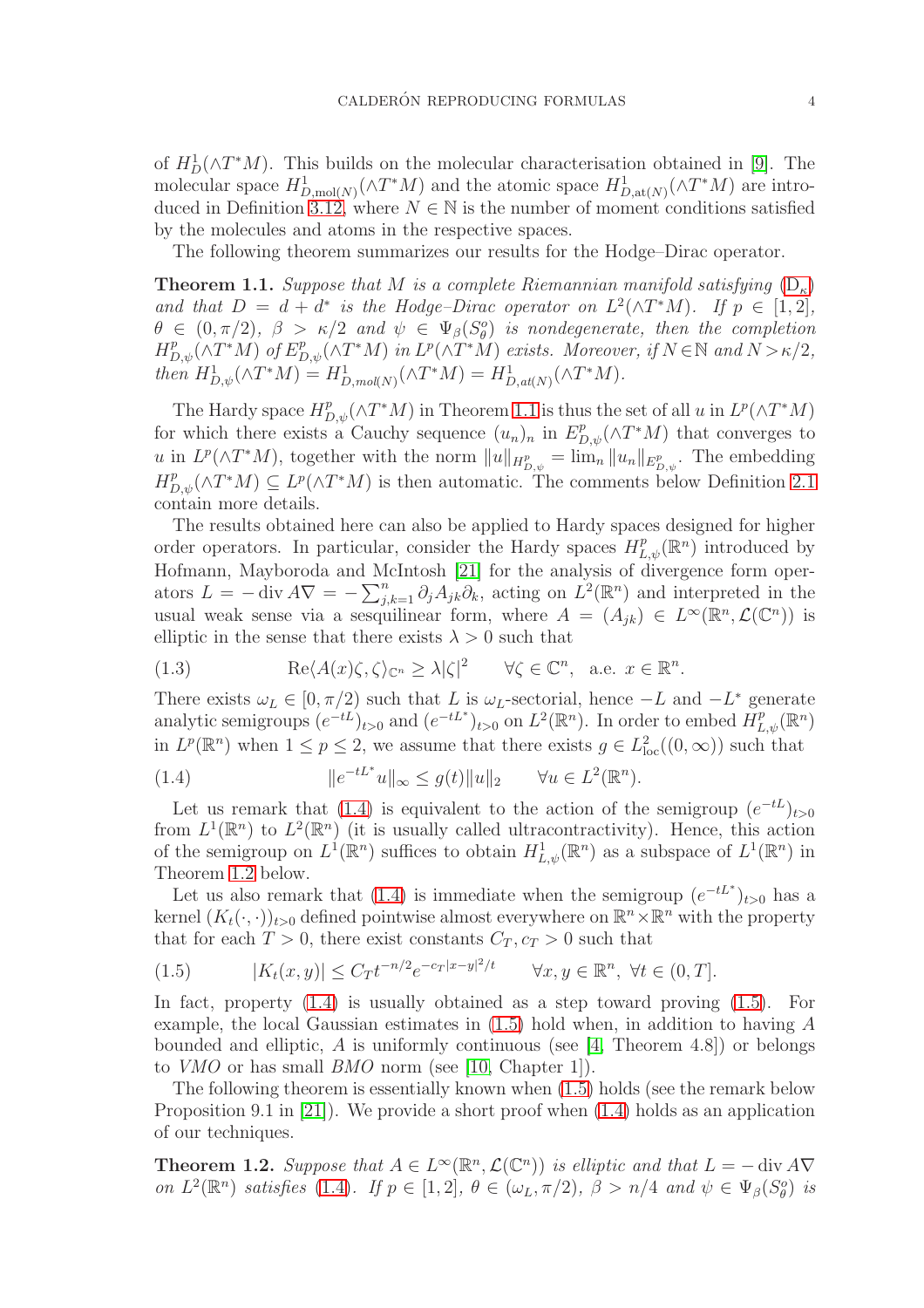nondegenerate, then the completion  $H^p_{L,\psi}(\mathbb{R}^n)$  of  $E^p_{L,\psi}(\mathbb{R}^n)$  in  $L^p(\mathbb{R}^n)$  exists. Moreover, if  $N \in \mathbb{N}$  and  $N > n/4$ , then  $H_{L,\psi}^1(\mathbb{R}^n) = H_{L,\text{mol}(N)}^1(\mathbb{R}^n)$ , and when A is self-adjoint, then also  $H^1_{L,\psi}(\mathbb{R}^n) = H^1_{L,at(N)}(\mathbb{R}^n)$ .

A theory of Hardy spaces was developed by Hofmann, Lu, Mitrea, Mitrea and Yan  $[20]$  for nonnegative self-adjoint operators L satisfying Davies–Gaffney estimates (see  $(5.1)$ ) on doubling metric measure spaces M. For example, when A is selfadjoint, then  $L = -\text{div } A \nabla$  has these properties. The framework developed here provides an embedding for these spaces when  $L$  acts on a vector bundle  $V$  over  $M$ , as defined in Section [2,](#page-5-0) and there exists  $g \in L^2_{loc}((0,\infty))$  such that

<span id="page-4-0"></span>(1.6) 
$$
||e^{-tL}u||_{\infty} \leq g(t)||u||_2 \quad \forall u \in L^2(\mathcal{V}).
$$

In this context, since L is self-adjoint, it is well known that  $(1.6)$  is equivalent to pointwise kernel estimates for the semigroup  $(e^{-tL})_{t>0}$  (see [\[18,](#page-29-7) Lemma 2.1.2]).

<span id="page-4-1"></span>**Theorem 1.3.** Suppose that M is a doubling metric measure space satisfying  $(D_{\kappa})$  $(D_{\kappa})$ and that L is a nonnegative self-adjoint operator on  $L^2(\mathcal{V})$  satisfying Davies-Gaffney estimates and [\(1.6\)](#page-4-0). If  $p \in [1,2], \theta \in (0,\pi/2), \beta > \kappa/4$  and  $\psi \in \Psi_{\beta}(S_{\theta}^o)$  is estimates and (1.0). If  $p \in [1, 2]$ ,  $\theta \in (0, n/2)$ ,  $p > n/4$  and  $\psi \in \Psi_{\beta}(\mathcal{D}_{\theta})$  is<br>nondegenerate, then the completion  $H_{L,\psi}^p(\mathcal{V})$  of  $E_{L,\psi}^p(\mathcal{V})$  in  $L^p(\mathcal{V})$  exists. Moreover, if  $N \in \mathbb{N}$  and  $N > \kappa/4$ , then  $H^1_{L,\psi}(\mathcal{V}) = H^1_{L,mol(N)}(\mathcal{V}) = H^1_{L,at(N)}(\mathcal{V})$ .

It remains an open question as to whether Theorems [1.2](#page-3-2) and [1.3](#page-4-1) hold in the absence of ultracontractivity estimates such as [\(1.4\)](#page-3-1) and [\(1.6\)](#page-4-0). The first-order methods developed here, however, provide a new proof of Theorem [1.2](#page-3-2) that does not rely on ultracontractivity but instead requires that  $A$  is self-adjoint with smooth coefficients. We present this proof at the conclusion of the paper as a basis for future work.

The structure of the paper is as follows. In Section [2,](#page-5-0) we fix notation and discuss when the completion of a normed space inside a given Banach space exists. In Section [3,](#page-6-0) we briefly recast the theory of Hardy spaces from [\[9\]](#page-29-1) in the context of a vector bundle  $V$  over a doubling metric measure space M for any operator  $D$ on  $L^2(V)$  that is bisectorial with a bounded holomorphic functional calculus and that satisfies polynomial off-diagonal estimates. We then introduce an additional hypothesis  $(H4)_{\Psi}$  on  $\mathcal{D}$ , based on the  $\Psi(S_{\theta}^o)$  class, that guarantees the embedding  $H^p_{\mathcal{D}}(\mathcal{V}) \subseteq L^p(\mathcal{V})$ , when  $p \in [1, 2]$ , and the molecular characterisation of  $H^1_{\mathcal{D}}(\mathcal{V})$ . This is the content of Theorems [3.10](#page-11-1) and [3.13.](#page-12-2)

In Section [4,](#page-15-0) we restrict consideration to any operator  $D$  that is self-adjoint on  $L^2(\mathcal{V})$  and for which the associated  $C_0$ -group  $(e^{itD})_{t\in\mathbb{R}}$  has finite propagation speed. This allows us to introduce an alternative hypothesis  $(H4)_{\tilde{\Psi}}$  on D, based on the  $\widetilde{\Psi}(\mathbb{R})$  class, that guarantees the embedding  $H_D^p(\mathcal{V}) \subseteq L^p(\mathcal{V})$ , when  $p \in [1,2]$ , and the atomic characterisation of  $H_D^1(\mathcal{V})$ . This is the content of Theorems [4.7](#page-19-1) and [4.9.](#page-20-1) In Theorem [4.11,](#page-21-1) we verify  $(H4)_{\tilde{\mathbf{w}}}$  when M is a complete Riemannian manifold and D is a smooth-coefficient, self-adjoint, first-order, differential operator with bounded principal symbol

The results for the Hodge–Dirac operator  $D = d + d^*$  and the divergence form operator  $L = - \text{div } A \nabla$  in Theorems [1.1](#page-3-0) and [1.2](#page-3-2) are deduced in Sections [3.2](#page-13-0) and [4.2.](#page-21-0) In Section [5,](#page-23-0) we combine the techniques of the preceding two sections to prove Theorem [1.3.](#page-4-1) Section [6](#page-26-0) is an appendix that contains the technical off-diagonal estimates used to prove Theorems [4.7](#page-19-1) and [4.9.](#page-20-1)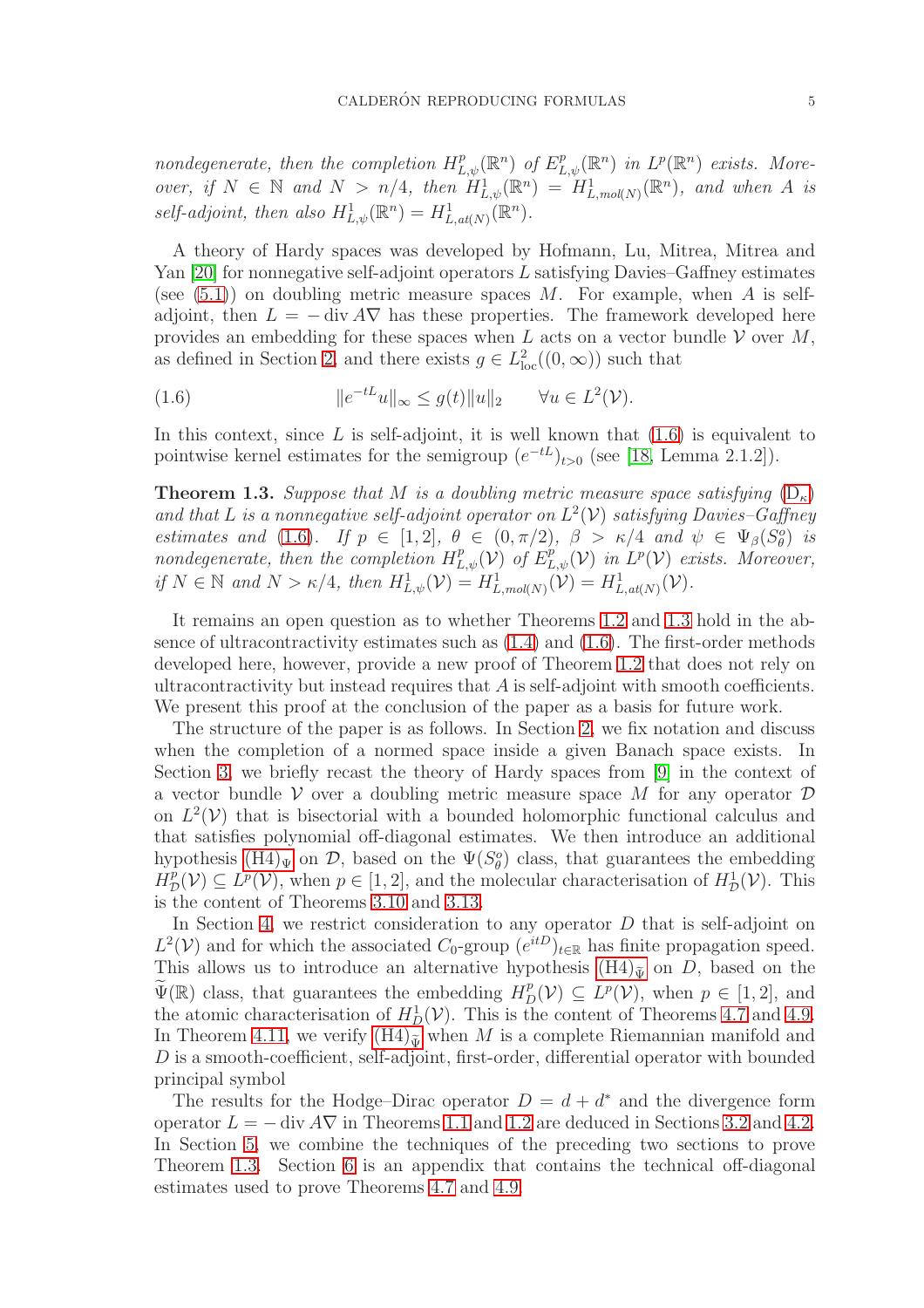# 2. Notation and Preliminaries

<span id="page-5-0"></span>Throughout the paper, let M denote a *metric measure space* with a metric  $\rho$  and a  $\sigma$ -finite measure  $\mu$  that is Borel with respect to the  $\rho$ -topology. A ball in M will always refer to an open  $\rho$ -ball. For  $x \in M$  and  $\alpha, r > 0$ , let  $B(x, r)$  denote the ball in M with centre x and radius r, let  $V(x,r) = \mu(B(x,r))$  and  $(\alpha B)(x,r) = B(x,\alpha r)$ . The metric measure space M is called *doubling* when there exist constants  $A \geq 1$ and  $\kappa \geq 0$  such that

<span id="page-5-1"></span>
$$
(\mathcal{D}_{\kappa}) \qquad 0 < V(x, \alpha r) \le A\alpha^{\kappa} V(x, r) < \infty \qquad \forall x \in M, \ \forall r > 0, \ \forall \alpha \ge 1.
$$

For any  $E, F \subseteq M$ , set  $\rho(E, F) = \inf \{ \rho(x, y) : x \in E, y \in F \}.$ 

A vector bundle V over M refers to a complex vector bundle  $\pi : V \to M$  equipped with a Hermitian metric  $\langle \cdot, \cdot \rangle_x$  that depends continuously on  $x \in M$ . For any vector bundle  $V$ , there are naturally defined Banach spaces  $L^p(V)$ ,  $1 \leq p \leq \infty$ , of measurable sections. The Hilbert space  $L^2(V)$  of square integrable sections of V has the inner product  $\langle u, v \rangle = \int_M \langle u(x), v(x) \rangle_x d\mu(x)$ . For any linear operator T on  $L^2(\mathcal{V})$ , the domain Dom(T), range R(T) and null space N(T) are subspaces of  $L^2(\mathcal{V})$ , and the operator norm  $||T|| = \sup\{||Tu||_{L^2(\mathcal{V})}/||u||_{L^2(\mathcal{V})}: u \in \text{Dom}(T), u \neq 0\}$ . The Banach algebra of all bounded linear operators on  $L^2(\mathcal{V})$  is denoted by  $\mathcal{L}(L^2(\mathcal{V}))$ .

For normed spaces X and Y, we write  $X \subseteq Y$  when X is a subset of Y with the property that there exists  $C > 0$  such that  $||x||_Y \leq C||x||_X$  for all  $x \in X$ , and we write  $X = Y$  when  $X \subseteq Y \subseteq X$ . A completion  $(X, i)$  of a normed space X consists of a Banach space X and an isometry  $\iota: X \to X$  such that  $\iota(X)$  is dense in X. Every normed space has a completion but this abstract construction is not sufficient for our purposes. It is convenient to formalise the following related notion.

<span id="page-5-2"></span>**Definition 2.1.** Let X be a normed space and suppose that  $X \subseteq Y$  for some Banach space Y. A Banach space  $\widetilde{X}$  is called the completion of X in Y when  $X \subseteq \widetilde{X} \subseteq Y$ , the set X is dense in  $\widetilde{X}$ , and  $||x||_X = ||x||_{\widetilde{X}}$  for all  $x \in X$ .

It is easily checked that the completion  $\widetilde{X}$  of  $X$  in  $Y$  is unique whenever it exists. Moreover, the set X consists of all x in Y for which there is a Cauchy sequence  $(x_n)_n$ in X such that  $(x_n)_n$  converges to x in Y, and the norm  $||x||_{\tilde{X}} = \lim_{n\to\infty} ||x_n||_X$ . This can be deduced from the following necessary and sufficient conditions for the existence of a completion inside a given Banach space. The proof is left to the reader.

<span id="page-5-3"></span>**Proposition 2.2.** Let X be a normed space and suppose that  $X \subseteq Y$  for some Banach space Y, so the identity  $I: X \to Y$  is bounded. The following are equivalent:

- (1) the completion of  $X$  in  $Y$  exists;
- (2) if  $(X, i)$  is a completion of X, then the unique operator  $\widetilde{I}$  in  $\mathcal{L}(\mathcal{X}, Y)$  defined by the commutative diagram below, is injective;



(3) for each Cauchy sequence  $(x_n)_n$  in X that converges to 0 in Y, it follows that  $(x_n)_n$  converges to 0 in X.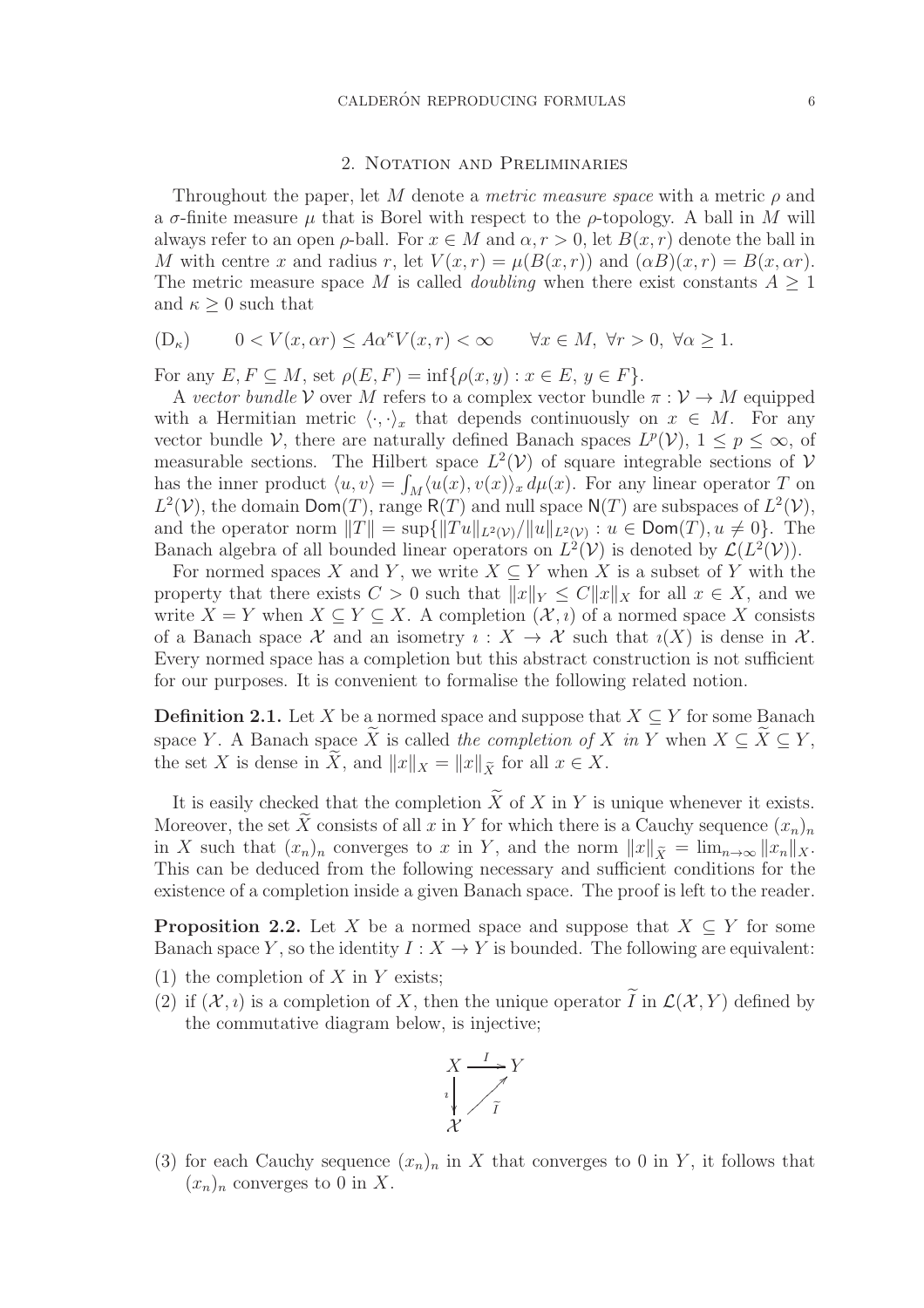We adopt the convention for estimating  $x, y \ge 0$  whereby  $x \lesssim y$  means that there exists a constant  $C \geq 1$ , which only depends on constants specified in the relevant preceding hypotheses, such that  $x \le Cy$ . We write  $x \approx y$  when  $x \le y \le x$ . The set of positive integers is denoted by N whilst  $\mathbb{N}_0 = \mathbb{N} \cup \{0\}$  and  $\mathbb{R}_+ = (0, \infty)$ . Finally, we apologise in advance for the excess of notation, but it is required to handle some delicate points.

### 3. Sectorial Operators with Off-Diagonal Estimates

<span id="page-6-0"></span>Auscher, McIntosh and Russ [\[9\]](#page-29-1) designed the Hardy spaces of differential forms  $H_D^p(\wedge T^*M), 1 \leq p \leq \infty$ , for the Hodge–Dirac operator  $D = d + d^*$  acting on  $L^2(\wedge T^*M)$  over a doubling Riemannian manifold M. We briefly recast that theory in the context of a vector bundle V over a doubling metric measure space  $(M, \rho, \mu)$ . Instead of the Hodge–Dirac operator, we consider any closed, densely defined operator  $\mathcal{D}$  : Dom $(\mathcal{D}) \subseteq L^2(\mathcal{V}) \to L^2(\mathcal{V})$  that is bisectorial with a bounded holomorphic functional calculus (e.g. this holds when  $\mathcal D$  is self-adjoint) and satisfies polynomial off-diagonal estimates (e.g. these hold for suitable classes of differential operators  $\mathcal{D}$ , not necessarily of first-order). The setup below allows us to define these properties.

For  $0 \leq \mu < \theta < \pi/2$ , define the following bisectors in the complex plane:

<span id="page-6-1"></span>(3.1) 
$$
S_{\mu} = \{ z \in \mathbb{C} : z = 0 \text{ or } |\arg z| \leq \mu \text{ or } |\pi - \arg z| \leq \mu \};
$$

$$
S_{\theta}^{o} = \{ z \in \mathbb{C} \setminus \{0\} : |\arg z| < \theta \text{ or } |\pi - \arg z| < \theta \}.
$$

A function on  $S^o_{\theta}$  is called *nondegenerate* when it is not identically zero on each component of  $S^o_\theta$ . The algebra of bounded complex-valued functions on  $S^o_\theta \cup \{0\}$ that are holomorphic on  $S^o_{\theta}$  is denoted by  $H^{\infty}(S^o_{\theta} \cup \{0\})$ . For  $\sigma, \tau > 0$ , define

$$
\Psi_{\sigma}^{\tau}(S_{\theta}^o) = \{ \psi \in H^{\infty}(S_{\theta}^o \cup \{0\}) : |\psi(z)| \lesssim \min\{|z|^{\sigma}, |z|^{-\tau}\} \},\
$$

 $\Psi_{\sigma}(S_{\theta}^o) = \bigcup_{\tau>0} \Psi_{\sigma}^{\tau}(S_{\theta}^o), \Psi^{\tau}(S_{\theta}^o) = \bigcup_{\sigma>0} \Psi_{\sigma}^{\tau}(S_{\theta}^o) \text{ and } \Psi(S_{\theta}^o) = \bigcup_{\sigma>0} \bigcup_{\tau>0} \Psi_{\sigma}^{\tau}(S_{\theta}^o).$ For functions  $f: S^o_{\theta} \to \mathbb{C}$ , define  $f^*(z) = \overline{f(\overline{z})}$ , and for  $t > 0$ , define  $f_t(z) = f(tz)$ .

Consider the following hypotheses concerning a closed, densely defined operator  $\mathcal{D}: \text{Dom}(\mathcal{D}) \subseteq L^2(\mathcal{V}) \to L^2(\mathcal{V}),$  where  $\mathbf{1}_E$  denotes the characteristic function of a measurable set  $E \subseteq M$ , and  $\langle \alpha \rangle = \min\{\alpha, 1\}$  and  $\langle \frac{\alpha}{0} \rangle$  $\frac{\alpha}{0}$  = 1 when  $\alpha > 0$ .

- <span id="page-6-2"></span>(H1) There exists  $\omega \in [0, \pi/2)$  such that  $\mathcal D$  is type  $S_{\omega}$ , which is defined to mean that the spectrum  $\sigma(\mathcal{D}) \subseteq S_\omega$  and that for each  $\theta \in (\omega, \pi/2)$ , there exists  $C_\theta > 0$ such that  $||(zI - \mathcal{D})^{-1}u||_2 \leq C_{\theta}||u||_2/|z|$  for all  $z \in \mathbb{C} \setminus S_{\theta}$  and  $u \in L^2(\mathcal{V})$ .
- <span id="page-6-3"></span>(H2) For each  $\theta \in (\omega, \pi/2)$ , the operator  $\mathcal D$  has a bounded  $H^{\infty}(S^o_{\theta} \cup \{0\})$  functional calculus in  $L^2(V)$ , which is defined to mean that there exists  $c_\theta > 0$  such that  $\|\psi(\mathcal{D})u\|_2 \leq c_\theta \|\psi\|_\infty \|u\|_2$  for all  $\psi \in \Psi(S_\theta^o)$  and  $u \in L^2(\mathcal{V})$ .
- <span id="page-6-4"></span>(H3) There exists  $m \in \mathbb{N}$  such that for each  $\theta \in (\omega, \pi/2)$  and  $N \in \mathbb{N}$  it holds that

$$
\|\mathbf{1}_{E}(zI-\mathcal{D})^{-1}\mathbf{1}_{F}u\|_{2} \leq \frac{C_{\theta,N}}{|z|} \left\langle \frac{1}{\rho(E,F)^{m}|z|} \right\rangle^{N} \|u\|_{2}
$$

for all  $z \in \mathbb{C} \setminus S_{\theta}$ ,  $u \in L^2(\mathcal{V})$ , measurable sets  $E, F \subseteq M$ , and some  $C_{\theta,N} > 0$ .

Let us note that [\(H1\)](#page-6-2) is implicit in [\(H2\)](#page-6-3) and [\(H3\)](#page-6-4). It is well known that [\(H1\)](#page-6-2) and [\(H2\)](#page-6-3) hold with  $\omega = 0$ ,  $C_{\theta} = 1/\sin \theta$  and  $c_{\theta} = 1$ , whenever  $\mathcal D$  is self-adjoint. The number m in [\(H3\)](#page-6-4) indicates that the off-diagonal estimates associated with  $\mathcal D$ resemble those associated with an mth-order differential operator.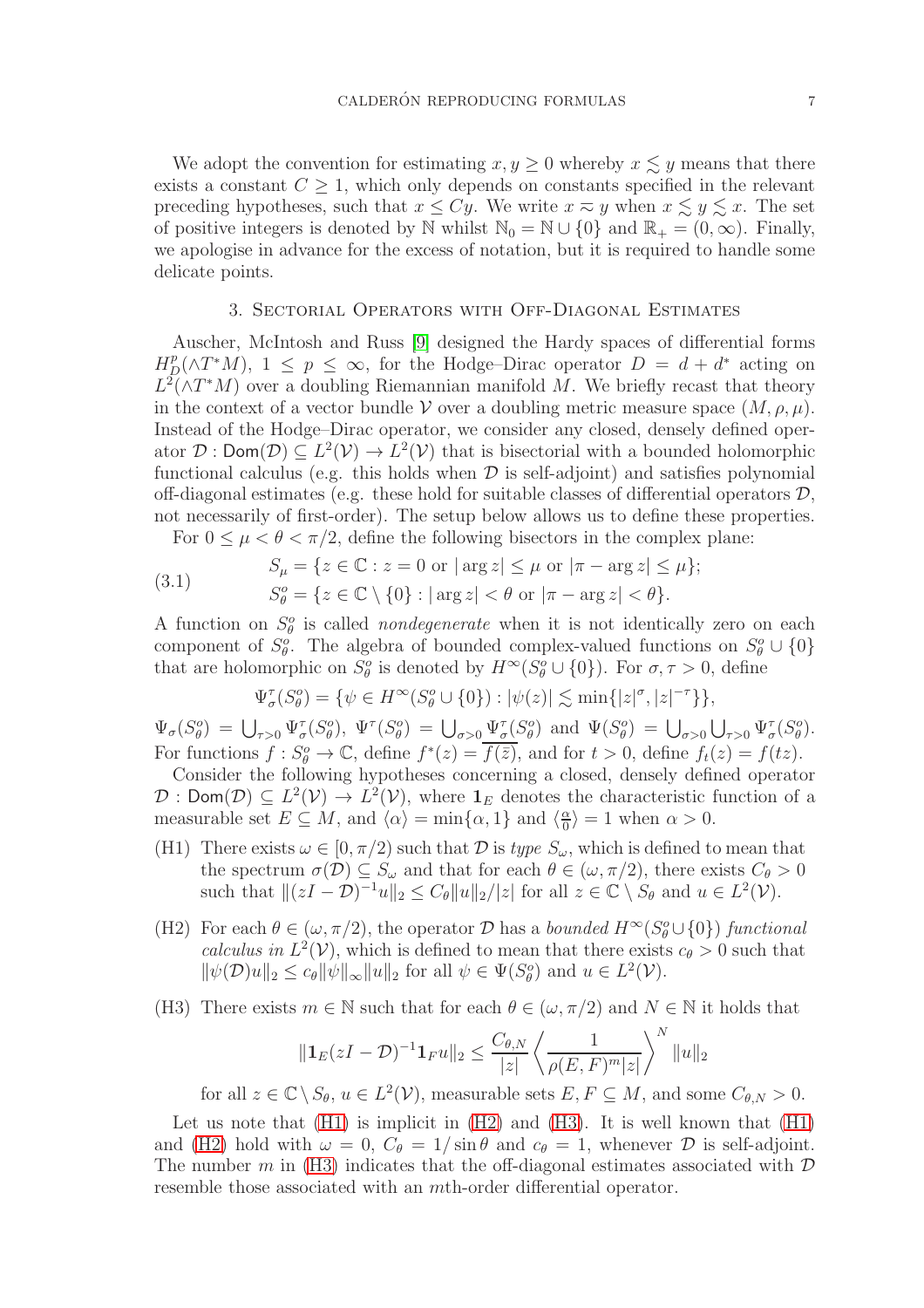The theory of type  $S_{\omega}$  operators is well known (see, for instance, [\[26,](#page-30-0) [1,](#page-29-8) [8\]](#page-29-9)). If [\(H1\)](#page-6-2) holds, then for  $\theta \in (\omega, \pi/2)$  and  $\psi \in \Psi(S^o_{\theta})$ , define  $\psi(\mathcal{D}) \in \mathcal{L}(L^2(\mathcal{V}))$  by

<span id="page-7-1"></span>(3.2) 
$$
\psi(\mathcal{D})u = \frac{1}{2\pi i} \int_{\partial S^o_\mu} \psi(z)(zI - \mathcal{D})^{-1}u dz \quad \forall u \in L^2(\mathcal{V}),
$$

where  $\mu \in (\omega, \theta)$  is arbitrary and  $\partial S^o_\mu$  is the positively oriented boundary of  $S^o_\mu$ . It holds that  $L^2(\mathcal{V}) = \overline{R(\mathcal{D})} \oplus N(\mathcal{D})$  when  $\mathcal D$  is type  $S_\omega$  (see [\[16,](#page-29-10) Theorem 3.8]) and so (3.3)  $\psi(\mathcal{D})u = \mathsf{P}_{\overline{\mathsf{R}(\mathcal{D})}}\psi(\mathcal{D})\,\mathsf{P}_{\overline{\mathsf{R}(\mathcal{D})}}u \qquad \forall u \in L^2(\mathcal{V}),$ 

where  $P_{\overline{R(D)}}$  denotes the projection from  $L^2(\mathcal{V})$  onto  $\overline{R(D)}$  (see [\[28,](#page-30-1) Lemma 4.5]).

<span id="page-7-3"></span><span id="page-7-2"></span>It is well known (see [\[1,](#page-29-8) [26\]](#page-30-0)) that [\(H2\)](#page-6-3) holds if and only if the quadratic estimate

(3.4) 
$$
\int_0^\infty \|\psi_t(\mathcal{D})u\|_2^2 \frac{dt}{t} \approx \|u\|^2 \qquad \forall u \in \overline{\mathsf{R}(\mathcal{D})}
$$

holds for all nondegenerate  $\psi \in \Psi(S_{\theta}^o)$ , where  $\psi_t(z) = \psi(tz)$ . If [\(H2\)](#page-6-3) holds, then for  $f \in H^{\infty}(S^o_{\theta} \cup \{0\}),$  define  $f(\mathcal{D}) \in \mathcal{L}(L^2(\mathcal{V}))$  satisfying  $|| f(\mathcal{D}) || \leq c_{\theta} ||f||_{\infty}$  by

<span id="page-7-0"></span>(3.5) 
$$
f(\mathcal{D})u = \lim_{n \to \infty} (f\psi_{(n)})(\mathcal{D})u + f(0)P_{N(\mathcal{D})}u \quad \forall u \in L^{2}(\mathcal{V}),
$$

where  $(\psi_{(n)})_{n\in\mathbb{N}}$  is an arbitrary sequence of uniformly bounded functions in  $\Psi(S^o_{\theta})$ that converges to 1 uniformly on compact subsets of  $S^o_\theta$ . The mapping  $f \mapsto f(\mathcal{D})$ given by [\(3.5\)](#page-7-0) is the unique algebra homomorphism from  $H^{\infty}(S^{\circ}_{\theta}\cup\{0\})$  into  $\mathcal{L}(L^{2}(\mathcal{V}))$ with the following properties (see [\[1,](#page-29-8) Lecture 2]):

- <span id="page-7-5"></span>(3.6) if  $\mathbf{1}(z) = 1$  on  $S^o_{\theta} \cup \{0\}$ , then  $\mathbf{1}(\mathcal{D}) = I$  on  $L^2(\mathcal{V})$ ;
- <span id="page-7-7"></span>(3.7) if  $\lambda \in \mathbb{C} \setminus S_\omega$  and  $f(z) = (\lambda - z)^{-1}$  on  $S_\theta^o \cup \{0\}$ , then  $f(\mathcal{D}) = (\lambda I - \mathcal{D})^{-1}$ ;
- <span id="page-7-6"></span>if  $(f_n)_n$  is a sequence in  $H^{\infty}(S^0 \cup \{0\})$  that converges uniformly on compact sets to a function f in  $H^{\infty}(\tilde{S}_{\theta}^{o} \cup \{0\})$ , and  $\sup_{n} ||f_{n}||_{\infty} < \infty$ , then  $\lim_{n} f_n(\mathcal{D})u = f(\mathcal{D})u$  for all  $u \in L^2(\mathcal{V})$ . (3.8)

Hypotheses [\(H1\)](#page-6-2)–[\(H3\)](#page-6-4) are sufficient to construct Hardy spaces  $H^p_{\mathcal{D}}(\mathcal{V})$  as in [\[9\]](#page-29-1). To begin, we use [\(3.2\)](#page-7-1) to obtain the following extension of [\[9,](#page-29-1) Lemma 3.6] (for the improved  $\Psi(S^o_{\theta})$  class exponents presented here, see [\[23,](#page-30-2) Lemma 7.3]): if  $0 < \delta < \sigma$ ,  $\theta \in (\omega, \pi/2)$  and  $\psi \in \Psi_{\sigma}(S^o_{\theta})$ , then there exists  $C > 0$  such that

<span id="page-7-4"></span>(3.9) 
$$
\|\mathbf{1}_E(f\psi_t)(\mathcal{D})\mathbf{1}_F u\|_2 \leq C \|f\|_{\infty} \left\langle \frac{t}{\rho(E,F)^m} \right\rangle^{\sigma-\delta} \|u\|_2
$$

for all  $t > 0$ ,  $f \in H^{\infty}(S^o_{\theta} \cup \{0\})$ ,  $u \in L^2(\mathcal{V})$ , and measurable sets  $E, F \subseteq M$ .

The theory of tent spaces  $\tilde{T}^p(\mathbb{R}^{n+1}_+)$  developed by Coifman, Meyer and Stein [\[15\]](#page-29-2) has the following extension when  $\pi : V \to M$  is a vector bundle over a *doubling* metric measure space M. Let  $\mathcal{V}_+$  denote the vector bundle  $\pi_+ : \mathcal{V} \times \mathbb{R}_+ \to M \times \mathbb{R}_+$ over  $M \times \mathbb{R}_+$  defined by  $\pi_+(v,t) := (\pi(v),t)$  for all  $v \in \mathcal{V}, t \in \mathbb{R}_+$ . For  $x \in M$ ,  $t \in \mathbb{R}_+$  and sections  $U, V$  of  $\mathcal{V}_+$ , since  $U(x,t) \in \pi^{-1}(\{x\}) \times \{t\}$ , we let  $U_t(x)$  denote the component of  $U(x,t)$  in  $\pi^{-1}(\{x\})$ , and define the Hermitian metric on  $\mathcal{V}_+$  by  $\langle U(x,t), V(x,t) \rangle_{x,t} := \langle U_t(x), V_t(x) \rangle_x$ . For  $p \in [1,\infty)$ , the tent space  $T^p(\mathcal{V}_+)$  is the Banach space of all U in  $L^2_{\text{loc}}(\mathcal{V}_+)$  satisfying

$$
||U||_{T^{p}} := \left(\int_{M} \left(\iint_{\Gamma(x)} |U_{t}(y)|_{y}^{2} \frac{d\mu(y)}{V(y,t)} \frac{dt}{t}\right)^{p/2} d\mu(x)\right)^{1/p} < \infty,
$$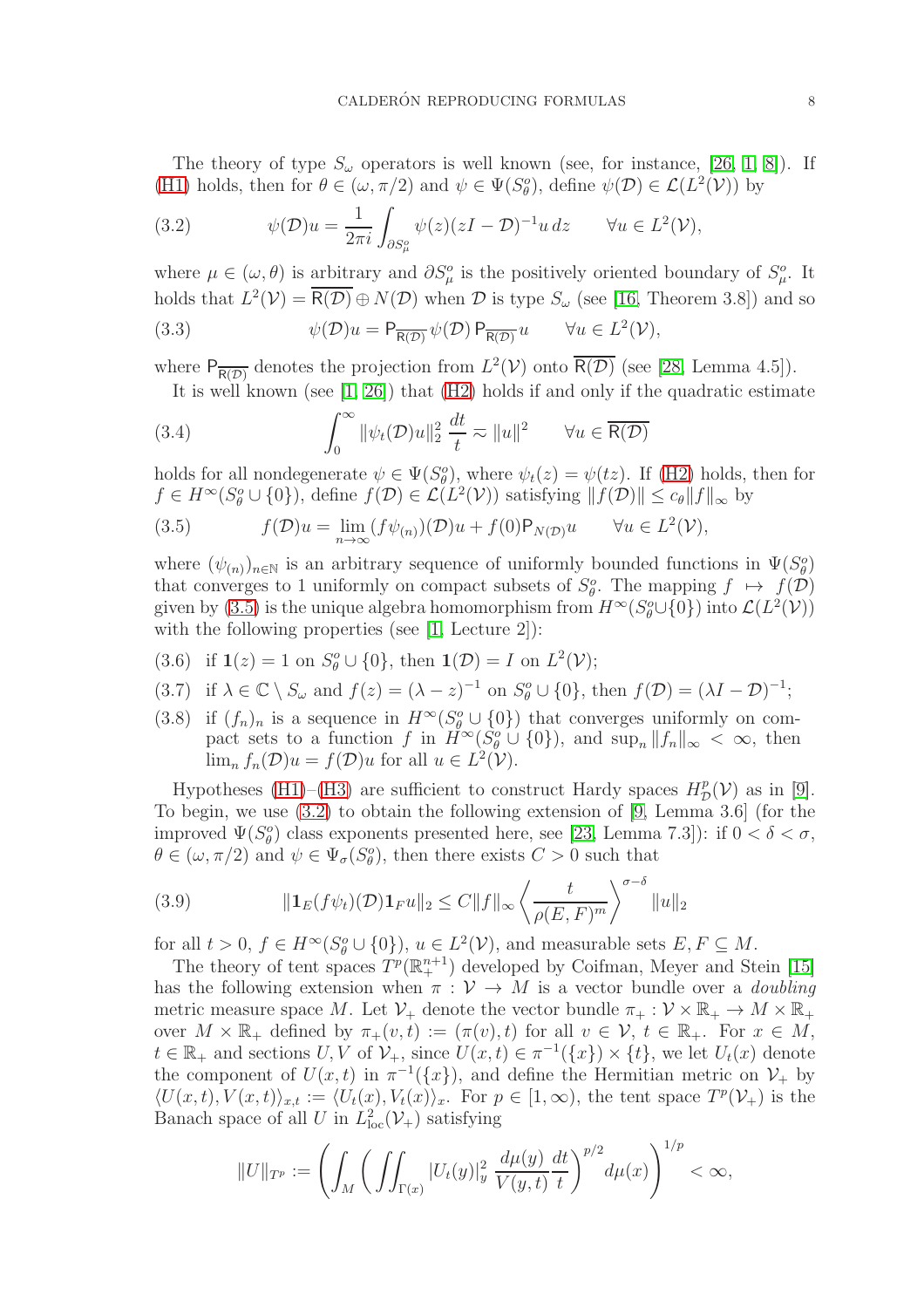where the cone  $\Gamma(x) = \{(y, t) \in M \times \mathbb{R}_+ \mid \rho(x, y) < t\}.$  The tent space  $T^{\infty}(\mathcal{V}_+)$  is the Banach space of all U in  $L^2_{loc}(\mathcal{V}_+)$  satisfying

$$
||U||_{T^{\infty}} := \sup_{x \in M} \sup_{B \in \mathcal{B}(x)} \left( \frac{1}{\mu(B)} \iint_{T(B)} |U_t(y)|_y^2 d\mu(y) \frac{dt}{t} \right)^{1/2} < \infty,
$$

where  $\mathcal{B}(x)$  denotes the set of all balls  $B \subseteq M$  with the property that  $x \in B$ , and the tent  $T(B) = \{(y, t) \in M \times \mathbb{R}_+ \mid \rho(y, M \setminus B) \geq t\}.$ 

We require the following properties, which can be proved as in the references cited when  $M$  is a *doubling* metric measure space:

- <span id="page-8-3"></span>if  $p \in [1,\infty)$  and  $1/p+1/p' = 1$ , then  $T^{p'}$  is realized as the dual of  $T^p$  by the pairing  $\langle U, V \rangle_{T^2} := \int_0^\infty \int_M \langle U_t(x), V_t(x) \rangle_x d\mu(x) dt/t$  (see [\[15,](#page-29-2) Theorem 1]); (3.10)
- <span id="page-8-2"></span>if  $\theta \in (0,1)$ ,  $1 \leq p_0 < p_1 \leq \infty$  and  $1/p_\theta = (1-\theta)/p_0 + \theta/p_1$ , then the complex interpolation space  $[T^{p_0}, T^{p_1}]_\theta = T^{p_\theta}$  (see [\[22,](#page-29-11) [11,](#page-29-12) [14,](#page-29-13) [2\]](#page-29-14)). (3.11)

There is also the following atomic characterisation of  $T^1(\mathcal{V}_+)$ , for which a section  $A \in L^2(\mathcal{V}_+)$  is called a  $T^1$ -atom when there is a ball  $B \subseteq M$  such that A is supported on the tent  $T(B)$  and the norm  $||A||_{T^2} \leq \mu(B)^{-1/2}$ .

<span id="page-8-1"></span>**Theorem 3.1.** Suppose that  $V$  is a vector bundle over a doubling metric measure space M and that  $p \in [1, \infty)$ . For each U in  $T^1(\mathcal{V}_+) \cap T^p(\mathcal{V}_+)$ , there exist a sequence  $(\lambda_j)_j$  in  $\ell^1$  and a sequence  $(A_j)_j$  of  $T^1$ -atoms such that  $\sum_j \lambda_j A_j$  converges to U in  $T^1(\mathcal{V}_+)$ , in  $T^p(\mathcal{V}_+)$  and almost everywhere in  $M \times \mathbb{R}_+$ , such that  $||U||_{T^1} \approx ||(\lambda_j)_j||_{\ell^1}$ .

Proof. This follows the proof in [\[29,](#page-30-3) Theorem 1.1], which is based on [\[15,](#page-29-2) Theorem 1]. The convergence in  $T^p$  is not explicit in those references, but it follows by dominated convergence, as in [\[21,](#page-29-3) Proposition 3.25] or [\[12,](#page-29-15) Theorem 3.6].

We follow [\[9\]](#page-29-1) to begin the development of Hardy spaces  $H^p_{\mathcal{D}}(\mathcal{V})$  in earnest.

<span id="page-8-4"></span>**Definition 3.2.** Suppose that  $\mathcal{D}$  satisfies [\(H1\)](#page-6-2)–[\(H3\)](#page-6-4) on  $L^2(\mathcal{V})$  for some  $\omega \in [0, \pi/2)$ and  $m \in \mathbb{N}$ . For  $\theta \in (\omega, \pi/2)$  and  $\psi \in \Psi(S_\theta^o)$ , define  $\mathcal{Q}_{\psi}^{\mathcal{D}}$  in  $\mathcal{L}(L^2, T^2)$  by

$$
(\mathcal{Q}_{\psi}^{\mathcal{D}} u)_t = \psi(t^m \mathcal{D}) u \qquad \forall t > 0, \ \forall u \in L^2(\mathcal{V})
$$

and  $\mathcal{S}_{\psi}^{\mathcal{D}}$  in  $\mathcal{L}(T^2, L^2)$  by

$$
\mathcal{S}_{\psi}^{\mathcal{D}}U = \int_{0}^{\infty} \psi(s^{m}\mathcal{D})U_{s}\frac{ds}{s} \qquad \forall U \in T^{2}(\mathcal{V}_{+}).
$$

The operator  $\mathcal{Q}_{\psi}^{\mathcal{D}}$  is bounded because [\(H2\)](#page-6-3) is equivalent to the quadratic estimate in [\(3.4\)](#page-7-2). The operator  $\mathcal{S}_{\psi}^{\mathcal{D}}$  is bounded because  $\mathcal{S}_{\psi}^{\mathcal{D}} = (\mathcal{Q}_{\psi^*}^{\mathcal{D}^*})^*$  and the adjoint  $\mathcal{D}^*$ satisfies [\(H2\)](#page-6-3) if and only if  $D$  satisfies (H2) (see, for instance, [\[1,](#page-29-8) Lecture 3]). These operators provide the following Calder´on reproducing formula (see [\[9,](#page-29-1) Remark 2.1]).

<span id="page-8-0"></span>**Proposition 3.3.** Suppose that D satisfies [\(H1\)](#page-6-2)–[\(H3\)](#page-6-4) for some  $\omega \in [0, \pi/2]$  and  $m \in \mathbb{N}$ . If  $\sigma, \tau > 0$ ,  $\theta \in (\omega, \pi/2)$  and  $\psi \in \Psi(S^o_{\theta})$  is nondegenerate, then there exists a nondegenerate  $\tilde{\psi} \in \Psi_{\sigma}^{\tau}(S_{\theta}^o)$  such that  $\mathcal{S}_{\psi}^{\mathcal{D}} \mathcal{Q}_{\psi}^{\mathcal{D}} u = \mathcal{S}_{\tilde{\psi}}^{\mathcal{D}} \mathcal{Q}_{\psi}^{\mathcal{D}} u = \mathsf{P}_{\overline{\mathsf{R}(\mathcal{D})}} u$  for all  $u \in L^2(\mathcal{V})$ .

In preparation for defining the Hardy space  $H_{\mathcal{D},\psi}^p(\mathcal{V})$ , we now define a possibly incomplete space  $E^p_{\mathcal{D},\psi}(\mathcal{V})$ .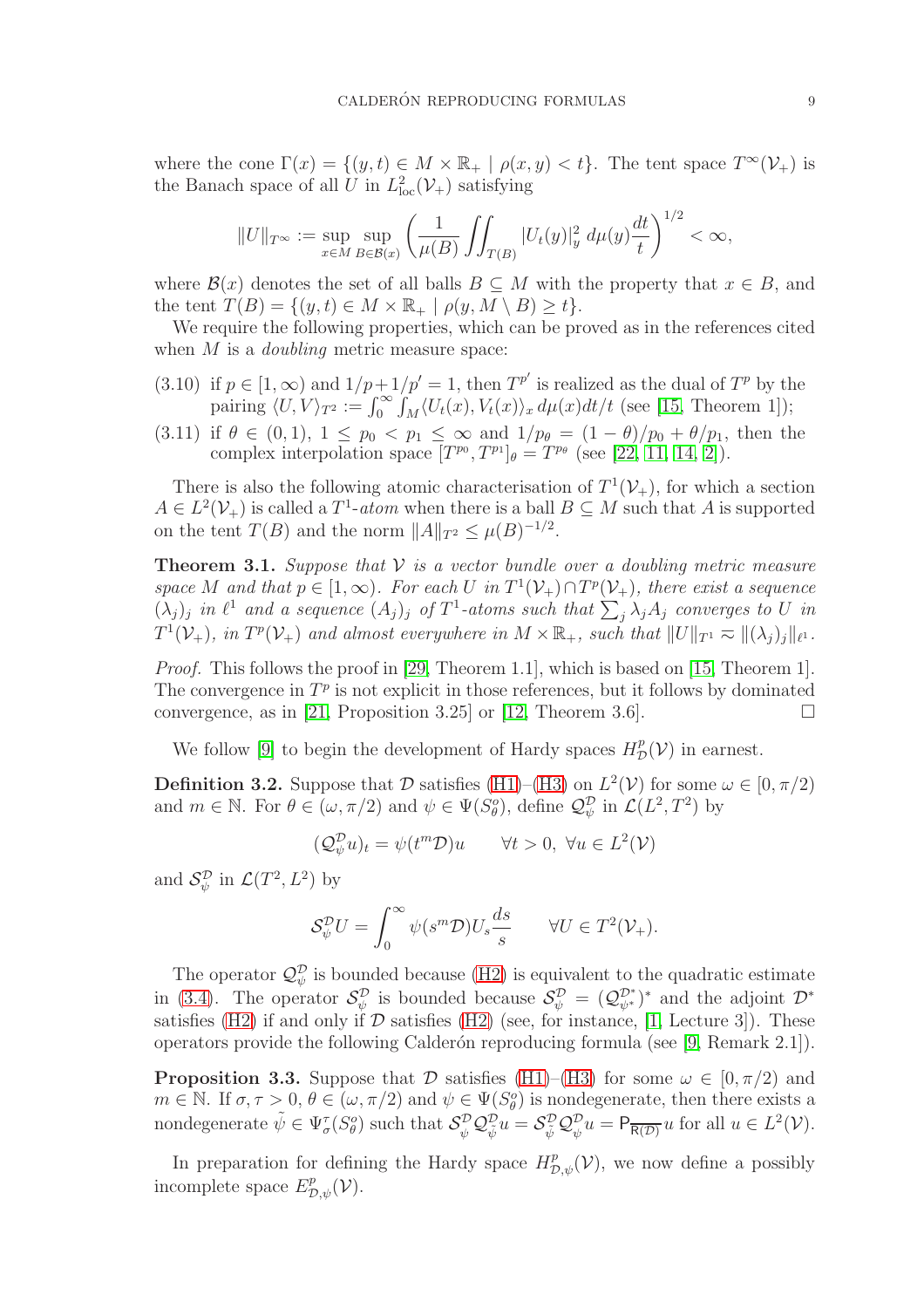<span id="page-9-0"></span>**Definition 3.4.** Suppose that D satisfies [\(H1\)](#page-6-2)–[\(H3\)](#page-6-4) on  $L^2(V)$  for some  $\omega \in [0, \pi/2)$ and  $m \in \mathbb{N}$ . For  $\theta \in (\omega, \pi/2), \psi \in \Psi(S_{\theta}^o)$  and  $p \in [1, \infty]$ , the space  $E_{\mathcal{D}, \psi}^p(\mathcal{V})$  consists of the set  $\mathcal{S}_{\psi}^{\mathcal{D}}(T^p \cap T^2)$  together with the seminorm

$$
||u||_{E^p_{\mathcal{D},\psi}} := \inf \{||U||_{T^p} : U \in T^p \cap T^2 \text{ and } u = \mathcal{S}_{\psi}^{\mathcal{D}} U\}
$$

for all  $u \in \mathcal{S}_{\psi}^{\mathcal{D}}(T^p \cap T^2)$ .

In [\[9\]](#page-29-1), the Hardy space  $H^p_{\mathcal{D},\psi}(\mathcal{V})$  is defined to be an abstract completion of  $E^p_{\mathcal{D},\psi}(\mathcal{V})$ . Our question here is whether we can define  $H^p_{\mathcal{D},\psi}(\mathcal{V})$  to be the completion of  $E^{\rho'}_{\mathcal{D},\psi}(\mathcal{V})$ in  $L^p(\mathcal{V})$ . So does the completion of  $E^p_{\mathcal{D},\psi}(\mathcal{V})$  in  $L^p(\mathcal{V})$  exist? This is immediate when [\(H2\)](#page-6-3) holds and  $p = 2$ , since for each  $\theta \in (\omega, \pi/2)$  and nondegenerate  $\psi \in \Psi(S^o_{\theta})$ , we have by [\(3.3\)](#page-7-3), [\(3.4\)](#page-7-2) and Proposition [3.3](#page-8-0) that  $\mathcal{S}_{\psi}^{\mathcal{D}}(T^2) = \overline{\mathsf{R}(\mathcal{D})}$  with

<span id="page-9-6"></span>(3.12)  $\|u\|_{E^2_{\mathcal{D},\psi}} \eqsim \|\mathcal{Q}_{\psi}^{\mathcal{D}} u\|_{T^2} \eqsim \|u\|_2 \quad \forall u \in \overline{\mathsf{R}(\mathcal{D})}.$ 

This motivates the following definition.

**Definition 3.5.** Suppose that  $D$  satisfies [\(H1\)](#page-6-2)–[\(H3\)](#page-6-4) on  $L^2(\mathcal{V})$  for some  $\omega \in [0, \pi/2)$ and  $m \in \mathbb{N}$ . For each  $\theta \in (\omega, \pi/2)$  and nondegenerate  $\psi \in \Psi(S^o_{\theta})$ , let  $H^2_{\mathcal{D}, \psi}(\mathcal{V})$ denote the set  $\overline{\mathsf{R}(\mathcal{D})}$  together with the norm  $||u||_{H^2_{\mathcal{D},\psi}} := ||u||_{E^2_{\mathcal{D},\psi}}$ .

When  $p \in [1, 2)$ , we do not know whether or not the completion of  $E_{\mathcal{D}, \psi}^p(\mathcal{V})$  in  $L^p(\mathcal{V})$  always exists, so we proceed under additional hypotheses on  $\mathcal{D}$ . We begin by recording a routine extension of [\[9,](#page-29-1) Theorem 4.9 and Lemma 5.2]. In particular, the improved  $\Psi(S^o_\theta)$  class exponents in the theorem below follow from [\(3.9\)](#page-7-4) (for details, see  $[23,$  Proposition 7.5 or  $[12,$  Theorem 6.2..

<span id="page-9-5"></span>**Theorem 3.6.** Suppose that M is a doubling metric measure space satisfying  $(D_{\kappa})$  $(D_{\kappa})$ and that D satisfies [\(H1\)](#page-6-2)–[\(H3\)](#page-6-4) on  $L^2(\mathcal{V})$  for some  $\omega \in [0, \pi/2)$  and  $m \in \mathbb{N}$ . If  $p \in [1,2], \ \theta \in (\omega, \pi/2), \ \beta > \kappa/2m, \ \varphi \in \Psi_{\beta}(S_{\theta}^o), \ \psi \in \Psi_{\beta}(S_{\theta}^o) \ \text{and} \ \tilde{\psi} \in \Psi^{\beta}(S_{\theta}^o), \ \text{then}$ 

<span id="page-9-4"></span>(3.13) 
$$
\|\mathcal{Q}_{\psi}^{\mathcal{D}}\mathcal{S}_{\psi}^{\mathcal{D}}U\|_{T^{p}} \lesssim \|U\|_{T^{p}} \qquad \forall U \in T^{p} \cap T^{2}.
$$

If, in addition, all of  $\varphi$ ,  $\psi$  and  $\tilde{\psi}$  are nondegenerate, then

<span id="page-9-2"></span>(3.14) 
$$
\mathcal{S}_{\varphi}^{\mathcal{D}}(T^p \cap T^2) = \mathcal{S}_{\psi}^{\mathcal{D}}(T^p \cap T^2) = \{u \in \overline{\mathcal{R}(\mathcal{D})} : \mathcal{Q}_{\tilde{\psi}}^{\mathcal{D}} u \in T^p\}
$$

with the norm equivalence

<span id="page-9-3"></span>(3.15) 
$$
||u||_{E^p_{\mathcal{D},\varphi}} \eqsim ||u||_{E^p_{\mathcal{D},\psi}} \eqsim ||\mathcal{Q}_{\tilde{\psi}}^{\mathcal{D}} u||_{T^p} \qquad \forall u \in E^p_{\mathcal{D},\varphi} = \mathcal{S}_{\varphi}^{\mathcal{D}}(T^p \cap T^2).
$$

Moreover, if the completion  $H_{\mathcal{D},\varphi}^p$  of  $E_{\mathcal{D},\varphi}^p$  in  $L^p$  exists, and  $H_{\mathcal{D},\varphi}^p \cap L^2 = E_{\mathcal{D},\varphi}^p$ , then there are unique extensions  $\mathcal{S}_{\psi}^{\mathcal{D}} \in \mathcal{L}(T^p, H^p_{\mathcal{D}, \varphi})$  and  $\mathcal{Q}_{\tilde{\psi}}^{\mathcal{D}} \in \mathcal{L}(H^p_{\mathcal{D}, \varphi}, T^p)$ , and  $H_{\mathcal{D},\varphi}^p = \mathcal{S}_{\psi}^{\mathcal{D}}(T^p)$  with the norm equivalence

<span id="page-9-1"></span>
$$
(3.16) \quad \|u\|_{H^p_{\mathcal{D},\varphi}} \eqsim \inf\{ \|U\|_{T^p} : U \in T^p \text{ and } u = \mathcal{S}^{\mathcal{D}}_{\psi} U \} \eqsim \| \mathcal{Q}^{\mathcal{D}}_{\tilde{\psi}} u \|_{T^p} \quad \forall u \in H^p_{\mathcal{D},\varphi}.
$$

Proof. In view of the remarks preceding the theorem, it remains to prove  $(3.16)$ . It follows from [\(3.14\)](#page-9-2) that  $\|\mathcal{S}_{\psi}^{\mathcal{D}}U\|_{E^p_{\mathcal{D},\varphi}} \leq \|U\|_{T^p}$  for all  $U \in T^p \cap T^2$ , and so  $\mathcal{S}_{\psi}^{\mathcal{D}}$ in  $\mathcal{L}(T^2, L^2)$  extends by density to a unique operator in  $\mathcal{L}(T^p, H^p_{\mathcal{D},\varphi})$ . It follows from [\(3.15\)](#page-9-3) that  $\mathcal{Q}_{\tilde{\psi}}^{\mathcal{D}}$  in  $\mathcal{L}(L^2, T^2)$  restricts to an operator in  $\mathcal{L}(E_{\mathcal{D},\varphi}^p, T^p)$ , and since  $E^p_{\mathcal{D},\varphi} = H^p_{\mathcal{D},\varphi} \cap L^2$ , the density of  $E^p_{\mathcal{D},\varphi}$  in  $H^p_{\mathcal{D},\varphi}$  provides the unique extension of  $\mathcal{Q}^{\mathcal{D}}_{\tilde{\psi}}$  in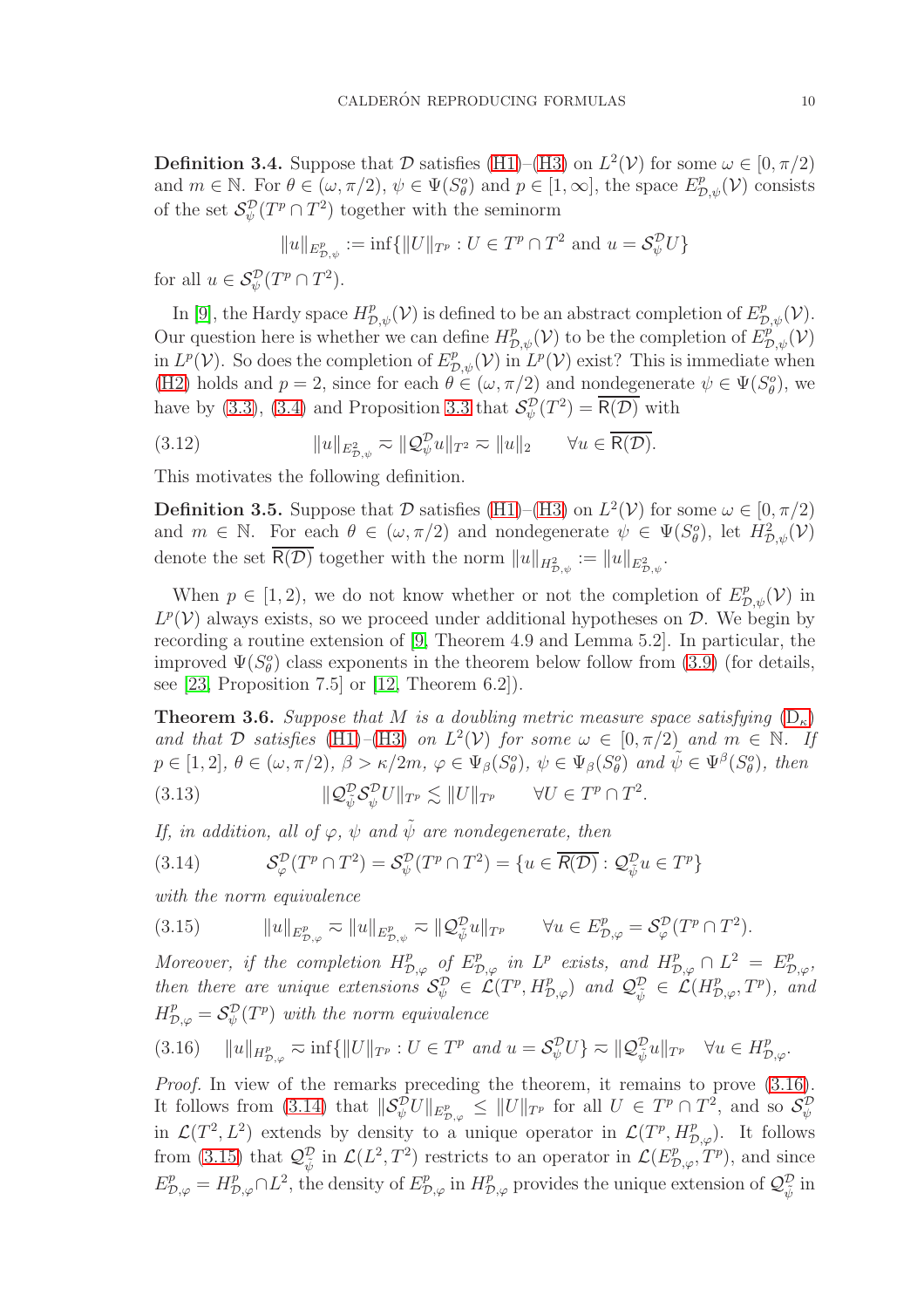$\mathcal{L}(H_{\mathcal{D},\varphi}^p,T^p)$ . We then obtain [\(3.16\)](#page-9-1) by using the extended operators to appropriately extend  $(3.13)$ – $(3.15)$ . This complete the proof.

Remark 3.7. In the context of Theorem [3.6,](#page-9-5) if the completion  $H^p_{\mathcal{D},\psi}(\mathcal{V})$  of  $E^p_{\mathcal{D},\psi}(\mathcal{V})$  in  $L^p(\mathcal{V})$  exists, and  $H^p_{\mathcal{D},\psi}(\mathcal{V}) \cap L^2(\mathcal{V}) = E^p_{\mathcal{D},\psi}(\mathcal{V})$ , for some nondegenerate  $\psi \in \Psi_\beta(S_\theta^o)$ , then [\(3.16\)](#page-9-1) implies that these properties hold for all nondegenerate  $\psi \in \Psi_{\beta}(S_{\theta}^o)$ . Therefore, we could adopt the notation in [\[9\]](#page-29-1) whereby  $H^p_{\mathcal{D}}(\mathcal{V})$  denotes any of the equivalent Banach spaces  $H^p_{\mathcal{D},\psi}(\mathcal{V})$ . We found it convenient not to do this, however, given the technical nature of this article.

We now introduce atoms and molecules in order to show that  $E^p_{\mathcal{D},\psi}(\mathcal{V}) \subseteq L^p(\mathcal{V})$ .

<span id="page-10-2"></span>**Definition 3.8.** Suppose that  $\mathcal{D}$  satisfies [\(H1\)](#page-6-2) and [\(H3\)](#page-6-4) on  $L^2(\mathcal{V})$  for some  $m \in \mathbb{N}$ . For  $N \in \mathbb{N}$ , a section  $a \in L^2(\mathcal{V})$  is called an  $H^1_{\mathcal{D}}(\mathcal{V})$ -molecule of type N when there exists a section  $b \in \textsf{Dom}(\mathcal{D}^N)$  and a ball  $B \subseteq M$  of radius  $r(B) > 0$  such that  $a = \mathcal{D}^N b$  and the following hold for all  $k \in \mathbb{N}_0$ :

(1)  $\|\mathbf{1}_k(B) a\|_2 \leq 2^{-k} \mu(2^k B)^{-1/2};$ 

(2)  $\|\mathbf{1}_k(B)b\|_2 \le r(B)^{mN}2^{-k}\mu(2^kB)^{-1/2},$ 

where  $\mathbf{1}_0(B) = \mathbf{1}_B$  and  $\mathbf{1}_k(B) = \mathbf{1}_{2^k B \setminus 2^{k-1}B}$  for all  $k \in \mathbb{N}$ . An  $H^1_{\mathcal{D}}(\mathcal{V})$ -atom of type N is defined in the same way, except that  $a$  and  $b$  are required to be supported on the ball B, which obviates (1) and (2) when  $k \geq 1$ .

The following proof uses a molecular characterisation obtained in [\[9,](#page-29-1) Section 6.1].

<span id="page-10-1"></span>**Lemma 3.9.** Suppose that M is a doubling metric measure space satisfying  $(D_{\kappa})$ and that D satisfies [\(H1\)](#page-6-2)–[\(H3\)](#page-6-4) on  $L^2(V)$  for some  $\omega \in [0, \pi/2)$  and  $m \in \mathbb{N}$ . If  $p \in [1, 2]$ ,  $\theta \in (\omega, \pi/2), \beta > \kappa/2m$  and  $\psi \in \Psi_{\beta}(S_{\theta}^{\circ})$  is nondegenerate, then  $E_{\mathcal{D},\psi}^{p}(\mathcal{V}) \subseteq L^{p}(\mathcal{V})$ .

*Proof.* When  $p = 2$ , the result holds by [\(3.12\)](#page-9-6). When  $p \in [1, 2)$ , it suffices to prove the result for a fixed nondegenerate  $\psi$  in  $\Psi_{\beta}(S_{\theta}^o)$  by [\(3.15\)](#page-9-3). Therefore, we fix  $N \in \mathbb{N}$ and use the construction in [\[9,](#page-29-1) Lemma 6.7] to fix a nondegenerate  $\psi$  in  $\Psi_{\beta}(S^o_{\theta})$  such that  $\mathcal{S}_{\psi}^{\mathcal{D}}(A)$  is an  $H_{\mathcal{D}}^1$ -molecule of type N whenever A is a  $T^1$ -atom.

<span id="page-10-0"></span>Now consider when  $p = 1$ . For all  $H^1_{\mathcal{D}}$ -molecules a of type N, note that

(3.17) 
$$
||a||_1 \leq \sum_{k=0}^{\infty} \mu(2^k B)^{1/2} ||\mathbf{1}_k(B)a||_2 \leq 2.
$$

Suppose that  $u \in E^1_{\mathcal{D},\psi}$  and  $V \in T^1 \cap T^2$  such that  $u = \mathcal{S}_{\psi}^{\mathcal{D}} V$  and  $||V||_{T^1} \leq 2||u||_{E^1_{\mathcal{D},\psi}}$ . The atomic characterisation of  $T^1$  in Theorem [3.1](#page-8-1) provides a sequence  $(\lambda_j)_j$  in  $\ell^1$  and a sequence  $(A_j)_j$  of  $T^1$ -atoms such that  $\sum_j \lambda_j A_j$  converges to V in  $T^1$  and  $T^2$ , and  $\|(\lambda_j)_j\|_{\ell^1} \approx \|V\|_{T^1}$ . The operator  $\mathcal{S}_{\psi}^{\mathcal{D}}$  in  $\mathcal{L}(T^2, L^2)$  is bounded from  $(T^1 \cap T^2, \|\cdot\|_{T^1})$ into  $E^1_{\mathcal{D},\psi}$ , by the definition of  $E^1_{\mathcal{D},\psi}$ , so  $\sum_j \lambda_j \mathcal{S}_{\psi}^{\mathcal{D}} A_j$  converges to u in  $E^1_{\mathcal{D},\psi}$  and  $L^2$ . Now recall that  $\psi$  has the property whereby each  $\mathcal{S}_{\psi}^{\mathcal{D}} A_j$  is an  $H_{\mathcal{D}}^1$ -molecule of type N, so in accordance with [\(3.17\)](#page-10-0), the sequence  $(\mathcal{S}_{\psi}^{\mathcal{D}} A_j)_j$  is uniformly bounded in  $L^1$ , and as such, there exists  $\tilde{u}$  in  $L^1$  such that  $\sum_j \lambda_j S_{\psi}^{\mathcal{D}} A_j$  converges to  $\tilde{u}$  in  $L^1$ . We must have  $u = \tilde{u} \in L^1$ , since  $L^1$  and  $L^2$  are embedded in  $L^1_{loc}$ , and so  $\sum_j \lambda_j S_{\psi}^{\mathcal{D}} A_j$  converges to u in  $L^1$  with  $||u||_1 = \lim_{n \to \infty} ||\sum_{j=1}^n \lambda_j S_{\psi}^{\mathcal{D}} A_j||_1 \lesssim ||(\lambda_j)_j||_{\ell^1} \lesssim ||V||_{T^1} \lesssim ||u||_{E_{\mathcal{D},\psi}^1}$ . This completes the proof when  $p = 1$ .

Now consider when  $p \in (1, 2)$ . We have shown that  $E_{\mathcal{D}, \psi}^1 \subseteq L^1$ , so by the definition of  $E^1_{\mathcal{D},\psi}$ , it follows that  $\|\mathcal{S}_{\psi}^{\mathcal{D}}U\|_{1} \leq \|\mathcal{S}_{\psi}^{\mathcal{D}}U\|_{E^1_{\mathcal{D},\psi}} \leq \|U\|_{T^1}$  for all  $U \in T^1 \cap T^2$ .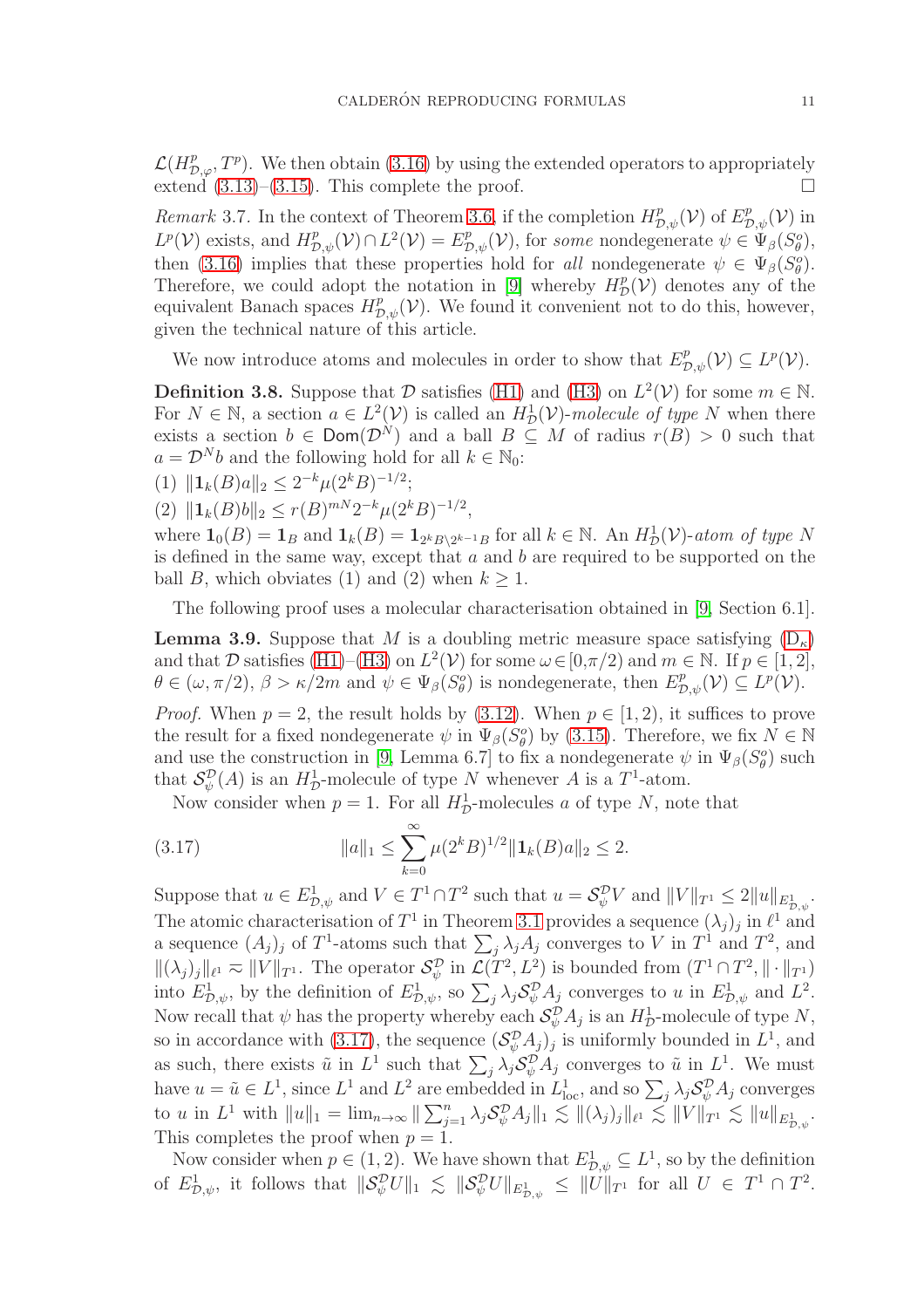Therefore, the operator  $\mathcal{S}_{\psi}^{\mathcal{D}}$  in  $\mathcal{L}(T^2, L^2)$  has an extension in  $\mathcal{L}(T^1, L^1)$ , and then by the interpolation of tent spaces in  $(3.11)$ , this extension is also in  $\mathcal{L}(T^p, L^p)$ . It follows that  $E_{\mathcal{D},\psi}^p \subseteq L^p$ , since for each  $u \in E_{\mathcal{D},\psi}^p$ , there exists  $V \in T^p \cap T^2$  such that  $u = \mathcal{S}_{\psi}^{\mathcal{D}} V$  and  $||V||_{T^p} \leq 2||u||_{E^p_{\mathcal{D},\psi}},$  hence  $||u||_p = ||\mathcal{S}_{\psi}^{\mathcal{D}} V||_p \lesssim ||V||_{T^p} \lesssim ||u||_{E^p_{\mathcal{D},\psi}}$  $\Box$ 

The proof of Lemma [3.9](#page-10-1) shows that for each  $N \in \mathbb{N}$  and  $u \in E_{\mathcal{D},\psi}^1(\mathcal{V})$ , there exists a sequence  $(\lambda_j)_j$  in  $\ell^1$  and a sequence  $(a_j)_j$  of  $H^1_{\mathcal{I}}$ a sequence  $(\lambda_j)_j$  in  $\ell^1$  and a sequence  $(a_j)_j$  of  $H^1_{\mathcal{D}}(\mathcal{V})$ -molecules of type N such that  $\sum_i \lambda_i a_j$  converges to u in  $E^1_{\mathcal{D},\phi}(\mathcal{V})$  and  $L^1(\mathcal{V})$  with  $||(\lambda_i)_i||_{\ell^1} \le ||u||_{F^1}$ . Although  $j \lambda_j a_j$  converges to u in  $E_{\mathcal{D},\psi}^1(\mathcal{V})$  and  $L^1(\mathcal{V})$  with  $\|(\lambda_j)_j\|_{\ell^1} \lesssim \|u\|_{E_{\mathcal{D},\psi}^1}$ . Although this characterisation extends to completions of  $E_{\mathcal{D},\psi}^1(\mathcal{V})$  (see Theorem [3.13\)](#page-12-2), it does not seem to guarantee that the completion of  $E^1_{\mathcal{D},\psi}(\mathcal{V})$  in  $L^1(\mathcal{V})$  exists. We introduce hypothesis  $(H4)_{\Psi}$  on  $\mathcal{D}$  in the next theorem for this reason.

<span id="page-11-1"></span>**Theorem 3.10.** Suppose that M is a doubling metric measure space satisfying  $(D_{\kappa})$  $(D_{\kappa})$ and that D satisfies [\(H1\)](#page-6-2)–[\(H3\)](#page-6-4) on  $L^2(\mathcal{V})$  for some  $\omega \in [0, \pi/2)$  and  $m \in \mathbb{N}$ . If  $1 \le q \le p \le 2$ ,  $\theta \in (\omega, \pi/2)$ ,  $\beta > \kappa/2m$ ,  $\psi \in \Psi_{\beta}(S^o_{\theta})$  is nondegenerate and

<span id="page-11-0"></span> $(H4)_\Psi$ there exists a nondegenerate function  $\tilde{\psi} \in \Psi^{\beta}(S_{\theta}^{\circ})$  such that the set  $\{F \in T^2 \cap T^{q'} : \mathcal{S}_{\tilde{\psi}^*}^{\mathcal{D}^*} F \in L^{q'}(\mathcal{V})\}$  is weak-star dense in  $T^{p'}(\mathcal{V}_+),$ 

where  $1/q + 1/q' = 1$ , then the completion  $H^p_{\mathcal{D},\psi}(\mathcal{V})$  of  $E^p_{\mathcal{D},\psi}(\mathcal{V})$  in  $L^p(\mathcal{V})$  exists. Moreover, it holds that  $H^p_{\mathcal{D},\psi}(\mathcal{V}) \cap L^2(\mathcal{V}) = E^p_{\mathcal{D},\psi}(\mathcal{V}).$ 

*Proof.* Lemma [3.9](#page-10-1) shows that  $E_{\mathcal{D},\psi}^p \subseteq L^p$ , so the existence of the completion of  $E_{\mathcal{D},\psi}^p$  $D_{,}\psi$ in  $L^p$  will follow by proving (3) in Proposition [\(2.2\)](#page-5-3) with  $X = E^p_{\mathcal{D}, \psi}$  and  $Y = L^p$ . To this end, let  $(u_n)_n$  denote a Cauchy sequence in  $E_{\mathcal{D},\psi}^p$  that converges to 0 in  $L^p$ . We claim that  $(u_n)_n$  converges to 0 in  $E^p_{\mathcal{D},\psi}$ . To see this, fix  $\tilde{\psi}$  in  $\Psi^{\beta}(S^o_{\theta})$  satisfying  $(H4)_{\Psi}$ so that  $\mathcal{E} := \{ F \in T^2 \cap T^{q'} : \mathcal{S}_{\tilde{\psi}^*}^{\mathcal{D}^*} F \in L^{q'} \}$  is weak-star dense in  $T^{p'}$ . For all  $n \in \mathbb{N}$ , we have by [\(3.15\)](#page-9-3) that

(3.18) 
$$
||u_n||_{E^p_{\mathcal{D},\psi}} \gtrsim ||\mathcal{Q}_{\psi}^{\mathcal{D}} u_n||_{T^p},
$$

and since  $(u_n)_n$  is Cauchy in  $E^p_{\mathcal{D},\psi}$ , there exists U in  $T^p$  such that  $\mathcal{Q}_{\tilde{\psi}}^{\mathcal{D}} u_n$  converges to U in  $T^p$ . Using the duality pairing in [\(3.10\)](#page-8-3), for all  $n \in \mathbb{N}$  and  $F \in \mathcal{E}$ , we have

<span id="page-11-2"></span>
$$
|\langle U, F \rangle_{T^2}| \le |\langle U - \mathcal{Q}_{\tilde{\psi}}^{\mathcal{D}} u_n, F \rangle_{T^2}| + |\langle \mathcal{Q}_{\tilde{\psi}}^{\mathcal{D}} u_n, F \rangle_{T^2}|
$$
  

$$
\lesssim ||U - \mathcal{Q}_{\tilde{\psi}}^{\mathcal{D}} u_n||_{T^p} ||F||_{T^{p'}} + ||u_n||_{L^p} ||\mathcal{S}_{\tilde{\psi}^*}^{\mathcal{D}^*} F||_{L^{p'}},
$$

since  $2 \le p' \le q'$  ensures that  $L^2 \cap L^{q'} \subseteq L^{p'}$  and  $T^2 \cap T^{q'} \subseteq T^{p'}$ . Moreover, since  $||\mathcal{S}_{\tilde{\psi}^*}^{\mathcal{D}^*}F||_{L^{p'}} \leq \infty$  and  $||F||_{T^{p'}} < \infty$ , the preceding convergence results imply that

(3.19) 
$$
\langle U, F \rangle_{T^2} = 0 \qquad \forall F \in \mathcal{E}.
$$

Then, since  $U \in T^p$  and  $\mathcal E$  is weak-star dense in  $T^{p'}$ , it follows that  $\langle U, F \rangle_{T^2} = 0$  for all  $F \in T^{p'}$ , hence  $U = 0$  and  $(u_n)_n$  converges to 0 in  $E^p_{\mathcal{D},\psi}$ , as claimed. This proves that the completion  $H_{\mathcal{D},\psi}^p$  of  $E_{\mathcal{D},\psi}^p$  in  $L^p$  exists.

The inclusion  $E_{\mathcal{D},\psi}^p \subseteq H_{\mathcal{D},\psi}^p \cap L^2$  holds by [\(3.14\)](#page-9-2). To prove the reverse inclusion, suppose that  $u \in H_{\mathcal{D},\psi}^p \cap L^2$ . The density of  $E_{\mathcal{D},\psi}^p$  in  $H_{\mathcal{D},\psi}^p$  provides a sequence  $(u_n)_n$ in  $E^p_{\mathcal{D},\psi}$  that converges to u in  $H^p_{\mathcal{D},\psi}$ . This sequence also converges in  $L^p$  because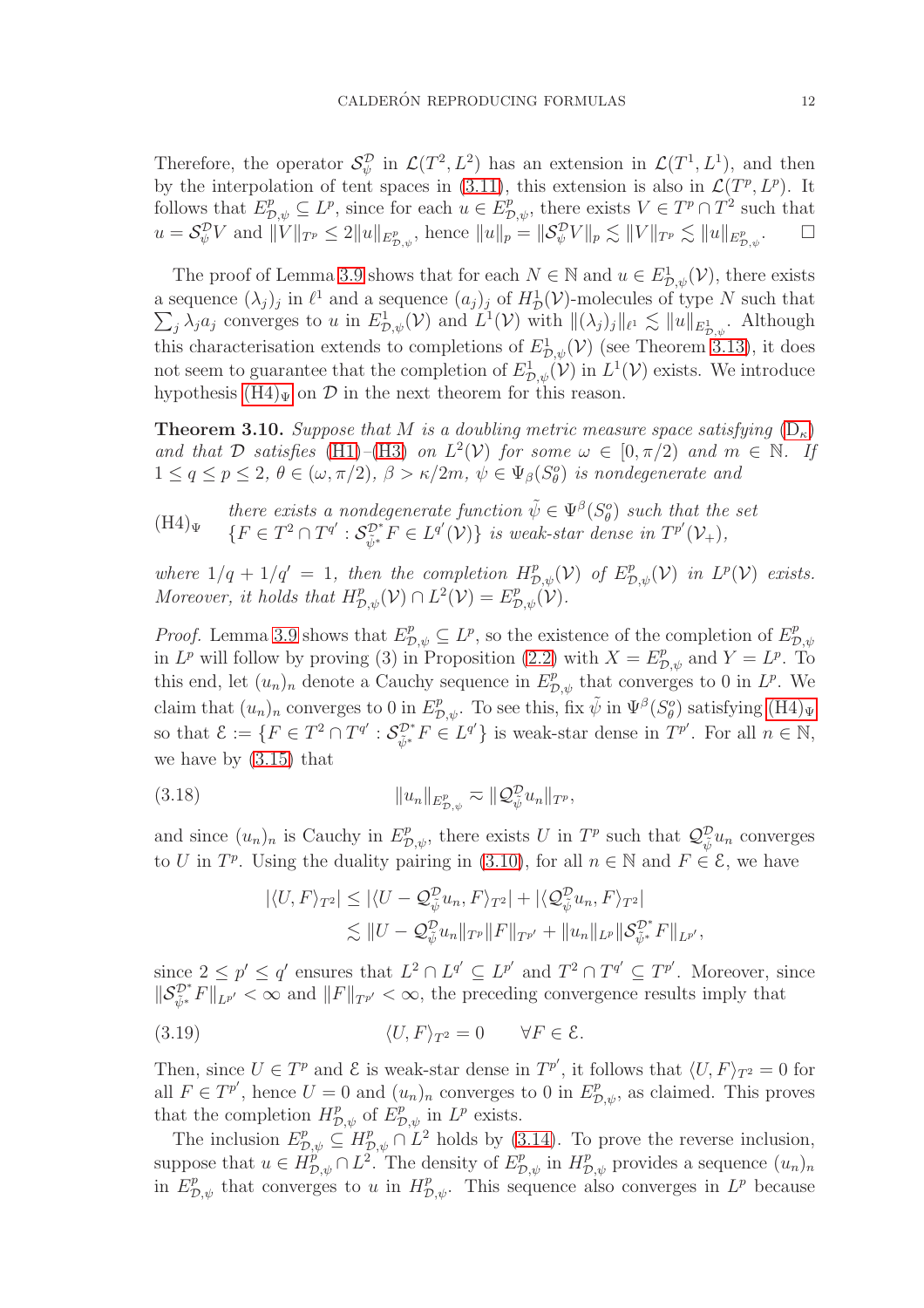$H_{\mathcal{D},\psi}^p \subseteq L^p$ , and as in the previous paragraph, there exists U in  $T^p$  such that  $\mathcal{Q}_{\psi}^{\mathcal{D}} u_n$ converges to U in  $T^p$ . For all  $n \in \mathbb{N}$  and  $F \in \mathcal{E}$ , we have

$$
\begin{aligned} |\langle U - \mathcal{Q}_{\tilde{\psi}}^{\mathcal{D}} u, F \rangle_{T^2}| &\leq |\langle U - \mathcal{Q}_{\tilde{\psi}}^{\mathcal{D}} u_n, F \rangle_{T^2}| + |\langle \mathcal{Q}_{\tilde{\psi}}^{\mathcal{D}} u_n - \mathcal{Q}_{\tilde{\psi}}^{\mathcal{D}} u, F \rangle_{T^2}| \\ &\lesssim \|U - \mathcal{Q}_{\tilde{\psi}}^{\mathcal{D}} u_n\|_{T^p} \|F\|_{T^{p'}} + \|u_n - u\|_p \|\mathcal{S}_{\tilde{\psi}^*}^{\mathcal{D}^*} F\|_{p'}. \end{aligned}
$$

The preceding convergence arguments then show that  $U = \mathcal{Q}_{\tilde{\psi}}^{\mathcal{D}} u \in T^p \cap T^2$ , and since  $||\mathcal{Q}_{\psi}^{\mathcal{D}}u||_{T^p} \eqsim ||u||_{E_{\mathcal{D},\psi}^p}$ , we conclude that  $u \in E_{\mathcal{D},\psi}^p$ , as required.

<span id="page-12-3"></span>Remark 3.11. Note that  $(H4)_{\Psi}$  holds whenever  $\mathcal{S}_{\tilde{\psi}^*}^{\mathcal{D}^*}(T_c^2(\mathcal{V}_+)) \subseteq L^{q'}(\mathcal{V}),$  where  $T_c^2(\mathcal{V}_+)$ denotes the space of compactly supported sections in  $T^2(\mathcal{V}_+)$ . This is because  $T_c^2(\mathcal{V}_+)$ is weak-star dense in  $T^{p'}(\mathcal{V}_+)$  for all  $p \in [1,2]$ . To see this, let  $(K_n)_n$  denote an increasing sequence of compact sets that exhaust  $M \times \mathbb{R}_+$ . For all  $F \in T^p(\mathcal{V}_+)$  and  $G \in T^{p'}(\mathcal{V}_+),$  we have  $\int_0^{\infty} \int_M |\langle F_t(x), G_t(x) \rangle_x| d\mu(x) dt/t \lesssim ||F||_{T^p} ||G||_{T^{p'}}$  by duality (see [\(3.10\)](#page-8-3)). The dominated convergence theorem then implies that  $\langle F, 1_{K_n}G \rangle_{T^2}$ converges to  $\langle F, G \rangle_{T^2}$ , which proves the weak-star density, since  $1_{K_n} G \in T_c^2(\mathcal{V}_+).$ 

<span id="page-12-0"></span>3.1. **Molecular Theory.** We defined  $H_D^1(\mathcal{V})$ -molecules and atoms in Definition [3.8.](#page-10-2) The molecular characterisation of  $H_{\mathcal{D},\psi}^1(\mathcal{V})$  below is based on the characterisation obtained in [\[9,](#page-29-1) Theorem 6.2]. It is convenient to first introduce the following spaces.

<span id="page-12-1"></span>**Definition 3.12.** Suppose that  $\mathcal{D}$  satisfies [\(H1\)](#page-6-2) and [\(H3\)](#page-6-4) on  $L^2(\mathcal{V})$  for some  $m \in \mathbb{N}$ . For  $N \in \mathbb{N}$ , the Banach space  $H^1_{\mathcal{D},\text{mol}(N)}(\mathcal{V})$  is the set of all u in  $L^1(\mathcal{V})$  for which there exist a sequence  $(\lambda_j)_j$  in  $\ell^1$  and a sequence  $(a_j)_j$  of  $H_D^1$ -molecules of type N such that  $\sum_j \lambda_j a_j$  converges to u in  $L^1(\mathcal{V})$ , together with the norm

$$
||u||_{H^1_{\mathcal{D},\text{mol}(N)}} := \inf \{ ||(\lambda_j)_j||_{\ell^1} : \sum_j \lambda_j a_j \text{ converges to } u \text{ in } L^1 \}.
$$

The Banach space  $H_{\mathcal{D},\text{at}(N)}^1(\mathcal{V})$  is defined by replacing molecules with atoms.

The  $L^1(\mathcal{V})$  convergence required in the above definition ensures that  $H^1_{\mathcal{D},\text{mol}(N)}(\mathcal{V})$ and  $H_{\mathcal{D},\text{at}(N)}^1(\mathcal{V})$  are complete. This is because molecules and atoms are uniformly bounded in  $L^1(\mathcal{V})$ . In particular, if  $(u_n)_n$  is a sequence in  $H^1_{\mathcal{D},\text{mol}(N)}(\mathcal{V})$  such that  $\sum_{n} ||u_n||_{H^1_{\mathcal{D},\text{mol}(N)}}$  is finite, then the uniform  $L^1(\mathcal{V})$  bound for molecules and the dominated convergence theorem imply that  $\sum_n u_n$  converges in the  $H_{\mathcal{D},\text{mol}(N)}^1(\mathcal{V})$  norm to some  $u \in H_{\mathcal{D},\text{mol}(N)}^1(\mathcal{V})$ , hence  $H_{\mathcal{D},\text{mol}(N)}^1(\mathcal{V})$  is complete. The  $L^1(\mathcal{V})$  convergence requirement also distinguishes these spaces from those in the literature that are defined as an abstract completion of a molecular or atomic space on which  $L^2(V)$ convergence is required. This is discussed further in Remark [3.15.](#page-13-1)

The embedding  $H_{\mathcal{D},\psi}^1(\mathcal{V}) \subseteq L^1(\mathcal{V})$  is not required to define the molecular space nor the atomic space, since  $H_{\mathcal{D},\text{at}(N)}^1(\mathcal{V}) \subseteq H_{\mathcal{D},\text{mol}(N)}^1(\mathcal{V}) \subseteq L^1(\mathcal{V})$  is automatic. It is only when the embedding of  $H_{\mathcal{D},\psi}^1(\mathcal{V})$  in  $L^1(\mathcal{V})$  holds, however, that we can establish the following connection.

<span id="page-12-2"></span>**Theorem 3.13.** Suppose that M is a doubling metric measure space satisfying  $(D_{\kappa})$  $(D_{\kappa})$ and that D satisfies [\(H1\)](#page-6-2)–[\(H3\)](#page-6-4) on  $L^2(\mathcal{V})$  for some  $\omega \in [0, \pi/2]$  and  $m \in \mathbb{N}$ . Also, assume that for some  $\theta \in (\omega, \pi/2), \beta > \kappa/2m$  and nondegenerate  $\psi \in \Psi_{\beta}(S_{\theta}^o),$  the completion  $H_{\mathcal{D},\psi}^1(\mathcal{V})$  of  $E_{\mathcal{D},\psi}^1(\mathcal{V})$  in  $L^1(\mathcal{V})$  exists, and  $H_{\mathcal{D},\psi}^1(\mathcal{V}) \cap L^2(\mathcal{V}) = E_{\mathcal{D},\psi}^1(\mathcal{V})$ . It follows that if  $N \in \mathbb{N}$  and  $N > \kappa/2m$ , then  $H_{\mathcal{D},\psi}^1(\mathcal{V}) = H_{\mathcal{D},\text{mol}(N)}^1(\mathcal{V})$ .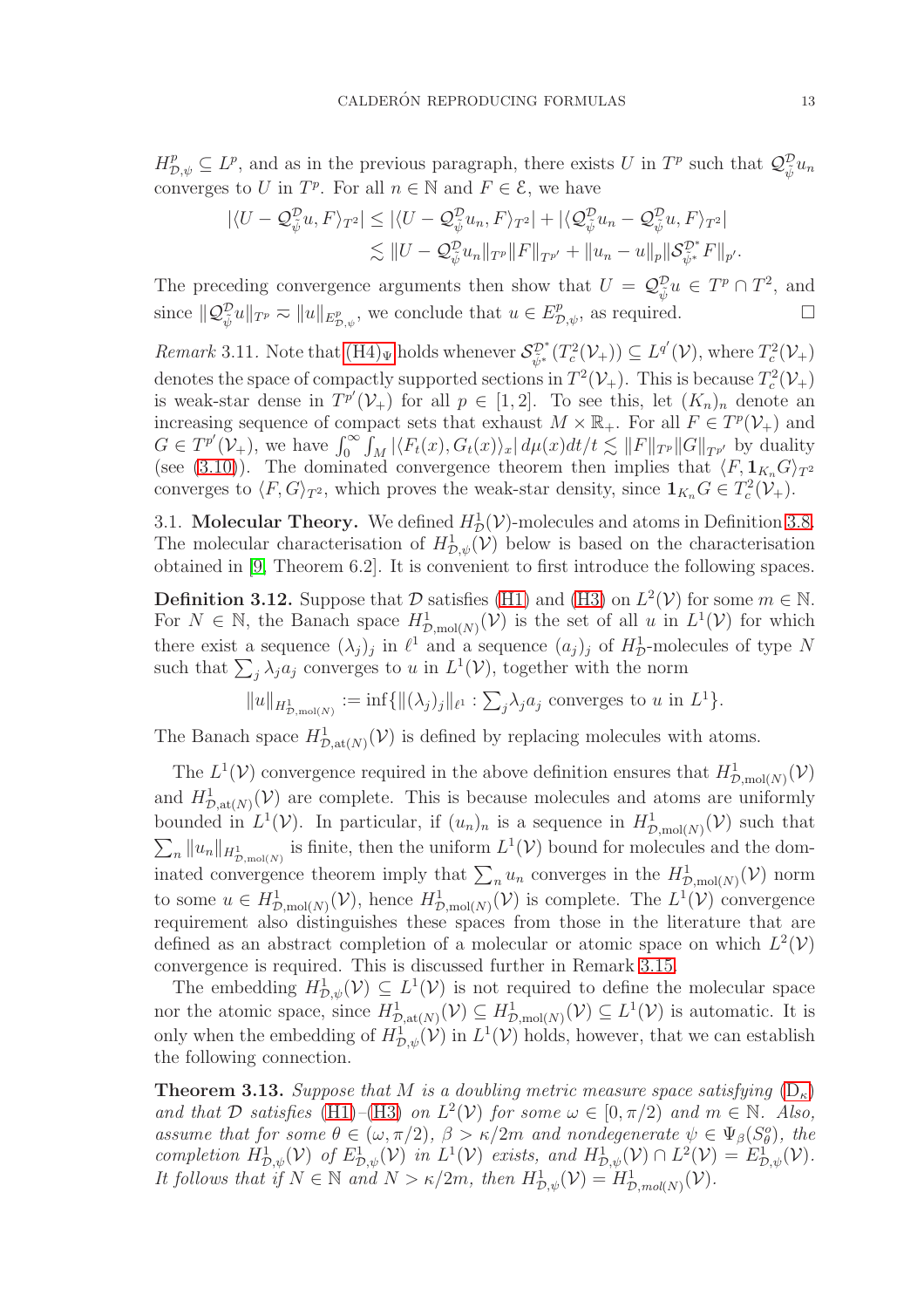*Proof.* Suppose that  $N \in \mathbb{N}$ . The proof that  $H_{\mathcal{D},\psi}^1 \subseteq H_{\mathcal{D},\mathrm{mol}(N)}^1$  follows that of Lemma [3.9,](#page-10-1) except we need to replace  $L^2$  convergence with  $H_{\mathcal{D},\psi}^1$  convergence. We use the construction in [\[9,](#page-29-1) Lemma 6.7] to fix a nondegenerate  $\tilde{\psi}$  in  $\Psi_{\beta}(S^o_{\theta})$  such that  $\mathcal{S}_{\tilde{\psi}}^{\mathcal{D}}A$  is an  $H_{\mathcal{D}}^1$ -molecule of type N whenever A is a  $T^1$ -atom. Suppose that  $u \in H_{\mathcal{D},\psi}^1$ and use [\(3.16\)](#page-9-1) to choose V in  $T^1$  such that  $u = \mathcal{S}_{\tilde{\psi}}^{\mathcal{D}} V$  and  $||V||_{T^1} \leq 2||u||_{H^1_{\mathcal{D},\psi}}$ . The atomic characterisation of  $T^1$  in Theorem [3.1](#page-8-1) provides a sequence  $(\lambda_j)_j$  in  $\ell^1$ and a sequence  $(A_j)_j$  of  $T^1$ -atoms such that  $\sum_j \lambda_j A_j$  converges to V in  $T^1$  and  $\|(\lambda_j)_j\|_{\ell^1} \lesssim \|V\|_{T^1}$ . It follows that  $\sum_j \lambda_j S_{\tilde{\psi}}^{\mathcal{D}} A_j$  converges to u in  $H_{\mathcal{D},\psi}^1$  and in  $L^1$ because  $\mathcal{S}_{\tilde{\psi}}^{\mathcal{D}} \in \mathcal{L}(T^1, H^1_{\mathcal{D},\psi})$  by [\(3.16\)](#page-9-1) and  $H^1_{\mathcal{D},\psi} \subseteq L^1$ . Now recall that  $\tilde{\psi}$  has the property whereby each  $\mathcal{S}_{\tilde{\psi}}^{\mathcal{D}} A_j$  is an  $H_D^1$ -molecule of type N, so then  $u \in H_{\mathcal{D},\text{mol}(N)}^1$ and  $||u||_{H_{\mathcal{D},\text{mol}(N)}} \leq ||(\lambda_j)_j||_{\ell^1} \lesssim ||V||_{T^1} \lesssim ||u||_{H_{\mathcal{D},\psi}^1}$ , hence  $H_{\mathcal{D},\psi}^1 \subseteq H_{\mathcal{D},\text{mol}(N)}^1$ .

Now suppose that  $N \in \mathbb{N}$ ,  $N > \kappa/2m$  and  $u \in H^1_{\mathcal{D},\text{mol}(N)}$ . Then  $u \in L^1$  and there is a sequence  $(\lambda_j)_j$  in  $\ell^1$  and a sequence  $(a_j)_j$  of  $H^1_{\mathcal{I}}$ is a sequence  $(\lambda_j)_j$  in  $\ell^1$  and a sequence  $(a_j)_j$  of  $H_D^1$ -molecules of type N such that  $\sum_i \lambda_i a_j$  converges to u in  $L^1$  with  $\|\lambda_i\|_{\ell^1} \leq 2 \|u\|_{H^1}$ . The construction in [9,  $j \lambda_j a_j$  converges to u in  $L^1$  with  $\|(\lambda_j)_j\|_{\ell^1} \leq 2\|u\|_{H_{\mathcal{D},\text{mol}(N)}^1}$ . The construction in [\[9,](#page-29-1) Lemma 6.8] allows us to fix  $\tilde{\psi}$  in  $\Psi^{\beta}(S^o_{\theta})$  such that  $\mathcal{Q}^{\mathcal{D}}_{\tilde{\psi}}$  is uniformly bounded in  $T^1$ on all  $H^1_{\mathcal{D}}$ -molecules of type N (this requires  $N > \kappa/2m$ ), so by [\(3.16\)](#page-9-1) we have

$$
\left\| \sum_{j=1}^l \lambda_j a_j - \sum_{j=1}^k \lambda_j a_j \right\|_{H^1_{\mathcal{D},\psi}} \lesssim \sum_{j=k+1}^l |\lambda_j| \| \mathcal{Q}_{\tilde{\psi}}^{\mathcal{D}} a_j \|_{T^1} \lesssim \sum_{j=k+1}^l |\lambda_j|
$$

whenever  $l > k > 0$ . Therefore, there exists v in  $H_{\mathcal{D},\psi}^1$  such that  $\sum_j \lambda_j a_j$  converges to v in  $H_{\mathcal{D},\psi}^1$ , and hence in  $L^1$  because  $H_{\mathcal{D},\psi}^1 \subseteq L^1$ . It follows that  $u = v \in H_{\mathcal{D},\psi}^1$  with

$$
||u||_{H_{\mathcal{D},\psi}^1} \lesssim \lim_{k \to \infty} \sum_{j=1}^k |\lambda_j| ||\mathcal{Q}_{\tilde{\psi}}^{\mathcal{D}} a_j||_{T^1} \lesssim ||(\lambda_j)_j||_{\ell^1} \lesssim ||u||_{H_{\mathcal{D},\text{mol}(N)}^1},
$$

so  $H_{\mathcal{D},\text{mol}(N)}^1 \subseteq H_{\mathcal{D},\psi}^1$  and the proof is complete.

Remark 3.14. The proof of Theorem [3.13](#page-12-2) shows that the same result holds when the  $L^1(\mathcal{V})$  convergence required in Definition [3.12](#page-12-1) is replaced with  $H^1_{\mathcal{D}, \psi}(\mathcal{V})$  convergence.

<span id="page-13-1"></span>Remark 3.15. If we define  $E^1_{\mathcal{D},\text{mol}(N)}(\mathcal{V})$  to be the normed space obtained by replacing  $L^1(\mathcal{V})$  convergence with  $L^2(\mathcal{V})$  convergence in Definition [3.12,](#page-12-1) then we can prove that  $E^1_{\mathcal{D},\psi}(\mathcal{V}) = E^1_{\mathcal{D},\text{mol}(N)}(\mathcal{V})$  without assuming that the embedding  $H^1_{\mathcal{D},\psi}(\mathcal{V}) \subseteq L^1(\mathcal{V})$ holds. This was known previously (see [\[21,](#page-29-3) Theorem 3.5]). In particular, the proof of Lemma [3.9](#page-10-1) shows that  $E_{\mathcal{D},\psi}^1(\mathcal{V}) \subseteq E_{\mathcal{D},\text{mol}(N)}^1(\mathcal{V})$ , whilst the reverse inclusion is proved in a manner similar to that of Theorem [3.13.](#page-12-2) This means that we can identify any completion of  $E^1_{\mathcal{D},\psi}(\mathcal{V})$  with any completion of  $E^1_{\mathcal{D},\text{mol}(N)}(\mathcal{V})$ , but both are still abstract spaces and it is not known whether either can be embedded in  $L^1(V)$ , or in any function space, without the extra hypotheses on  $\mathcal D$  in Theorem [3.10](#page-11-1) (or Theorem [4.7\)](#page-19-1).

<span id="page-13-0"></span>3.2. The Embedding  $H_L^p \subseteq L^p$  for Divergence Form Elliptic Operators. It is a simple matter to verify the hypotheses of Theorem [3.10](#page-11-1) for an operator that generates a semigroup satisfying pointwise kernel estimates. We demonstrate this by obtaining Theorem [1.2](#page-3-2) as a special case of the more general result below.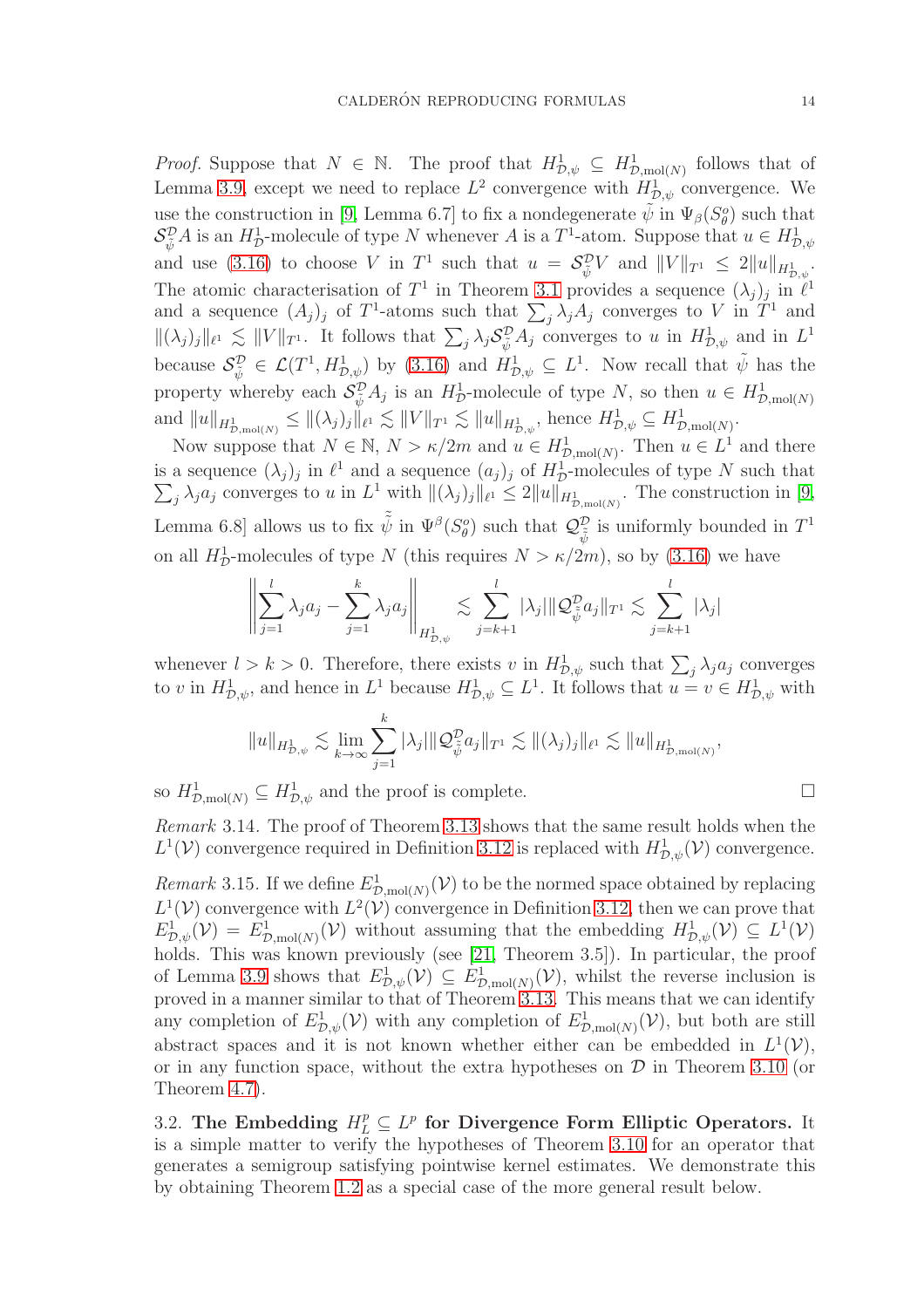Let  $M = \mathbb{R}^n$  and consider the divergence form operator  $L = -\text{div } A \nabla$  acting on  $L^2(\mathbb{R}^n)$  and interpreted in the usual weak sense via a sesquilinear form, where  $A \in L^{\infty}(\mathbb{R}^n, \mathcal{L}(\mathbb{C}^n))$  is elliptic in the sense that there exists  $\lambda > 0$  such that

$$
\operatorname{Re}\langle A(x)\zeta,\zeta\rangle_{\mathbb{C}^n}\geq\lambda|\zeta|^2\qquad\forall\zeta\in\mathbb{C}^n,\quad\text{a.e. }x\in\mathbb{R}^n
$$

There exists  $\omega_L \in [0, \pi/2)$ , depending on  $\lambda$  and  $||A||_{\infty}$ , such that L is  $\omega_L$ -sectorial (see, for instance, [\[5,](#page-29-16) Chapter 2]), hence  $L : \text{Dom}(L) \subseteq L^2(\mathbb{R}^n) \to L^2(\mathbb{R}^n)$  satisfies [\(H1\)](#page-6-2)–[\(H2\)](#page-6-3) with  $\omega = \omega_L$ . Note that  $\text{Dom}(L) = \{u \in W^{1,2}(\mathbb{R}^n) : A \nabla u \in \text{Dom}(\nabla^*)\}.$ It is also known that L satisfies [\(H3\)](#page-6-4) with  $m = 2$  (see [\[6,](#page-29-17) Lemma 2.1]).

In order to embed  $H^p_{L,\psi}(\mathbb{R}^n)$  in  $L^p(\mathbb{R}^n)$  when  $1 \le q \le p \le 2$  and  $1/q'+1/q=1$ , we assume that there exists  $g \in L^2_{loc}((0,\infty))$  such that the analytic semigroup  $(e^{-tL^*})_{t>0}$ generated by the adjoint  $-L^*$  on  $L^2(\mathbb{R}^n)$  satisfies

<span id="page-14-0"></span>(3.20) 
$$
||e^{-tL^*}u||_{q'} \le g(t)||u||_2 \quad \forall u \in L^2(\mathbb{R}^n).
$$

This assumption is always satisfied when  $2n/(n+2) \le q \le 2$  in dimension  $n \ge 3$  (see [\[5,](#page-29-16) Proposition 3.2] and [\[21,](#page-29-3) Lemma 2.25]). It remains an open question, however, as to whether the following theorem holds in the absence of estimates such as [\(3.20\)](#page-14-0).

<span id="page-14-1"></span>**Theorem 3.16.** Suppose that  $A \in L^{\infty}(\mathbb{R}^n, \mathcal{L}(\mathbb{C}^n))$  is elliptic and  $L = -\text{div } A \nabla$  on  $L^2(\mathbb{R}^n)$  satisfies [\(3.20\)](#page-14-0) for some  $q \in [1,2]$ . If  $q \leq p \leq 2$ ,  $\theta \in (\omega_L, \pi/2)$ ,  $\beta > n/4$  and  $\psi \in \Psi_{\beta}(S_{\theta}^o)$  is nondegenerate, then the completion  $H^p_{L,\psi}(\mathbb{R}^n)$  of  $E^p_{L,\psi}(\mathbb{R}^n)$  in  $L^p(\mathbb{R}^n)$ exists. Moreover, if  $q = 1$ ,  $N \in \mathbb{N}$  and  $N > n/4$ , then  $H^1_{L,\psi}(\mathbb{R}^n) = H^1_{L, mol(N)}(\mathbb{R}^n)$ , and when A is self-adjoint, then also  $H^1_{L,\psi}(\mathbb{R}^n) = H^1_{L,at(N)}(\mathbb{R}^n)$ .

*Proof.* We will use [\(3.20\)](#page-14-0) to show that  $(H4)_{\Psi}$  holds with  $\kappa = n$ . The hypotheses of Theorem [3.10](#page-11-1) will then be satisfied, since it was noted above that  $L$  satisfies [\(H1\)](#page-6-2)–[\(H3\)](#page-6-4) with  $\omega = \omega_L$  and  $m = 2$ . To this end, choose  $\theta \in (\omega_L, \pi/2)$ , define the nondegenerate function  $\tilde{\psi}(z) = ze^{-z}$  on  $S_{\theta}^o \cup \{0\}$  and note that  $\tilde{\psi} \in \Psi^{\beta}(S_{\theta}^o)$  for any  $\beta > n/4$ . Let  $T_c^2(\mathbb{R}^{n+1})$  denote the space of compactly supported functions in  $T^2(\mathbb{R}^{n+1}_+)$ . For each  $F \in T_c^2(\mathbb{R}^{n+1}_+)$ , there is a ball  $B \subseteq M$  and  $r > 1$  such that sppt $(F) \subseteq B \times [1/r, r]$ , and so we have

<span id="page-14-2"></span>
$$
\|\mathcal{S}_{\tilde{\psi}^*}^{L^*} F\|_{q'} = \left\| \int_{1/r}^r t^2 L^* e^{-t^2 L^*} F_t \frac{dt}{t} \right\|_{q'}
$$
  
\n
$$
\leq \int_{1/r}^r \|e^{-(t^2/2)L^*} t^2 L^* e^{-(t^2/2)L^*} F_t\|_{q'} \frac{dt}{t}
$$
  
\n(3.21)  
\n
$$
\leq \int_{1/r}^r g(t^2/2) \|t^2 L^* e^{-(t^2/2)L^*} F_t\|_2 \frac{dt}{t}
$$
  
\n
$$
\lesssim \left( \int_{1/r}^r (g(t^2/2))^2 \frac{dt}{t} \right)^{1/2} \left( \int_0^\infty \|F_t\|_2^2 \frac{dt}{t} \right)^{1/2}
$$
  
\n
$$
\lesssim \|F\|_{T^2},
$$

where the third line uses [\(3.20\)](#page-14-0), and the fourth line uses the analyticity of the semigroup  $(e^{-tL^*})_{t>0}$  (see, for instance, [\[19,](#page-29-18) Theorem II.4.6]) followed by the Cauchy– Schwarz inequality. This shows that  $\mathcal{S}_{\tilde{\psi}^*}^{L^*}$  $L^i(\mathcal{T}_c^2(\mathbb{R}^{n+1}_+)) \subseteq L^{q'}(\mathbb{R}^n)$ , so Remark [3.11](#page-12-3) implies that  $(H4)_\Psi$  holds with  $\kappa = n$ , as required.

We have now shown that the hypotheses of Theorem [3.10](#page-11-1) hold. Moreover, when  $q = 1$ , the hypotheses of Theorem [3.13](#page-12-2) follow. The conclusions of those two theorems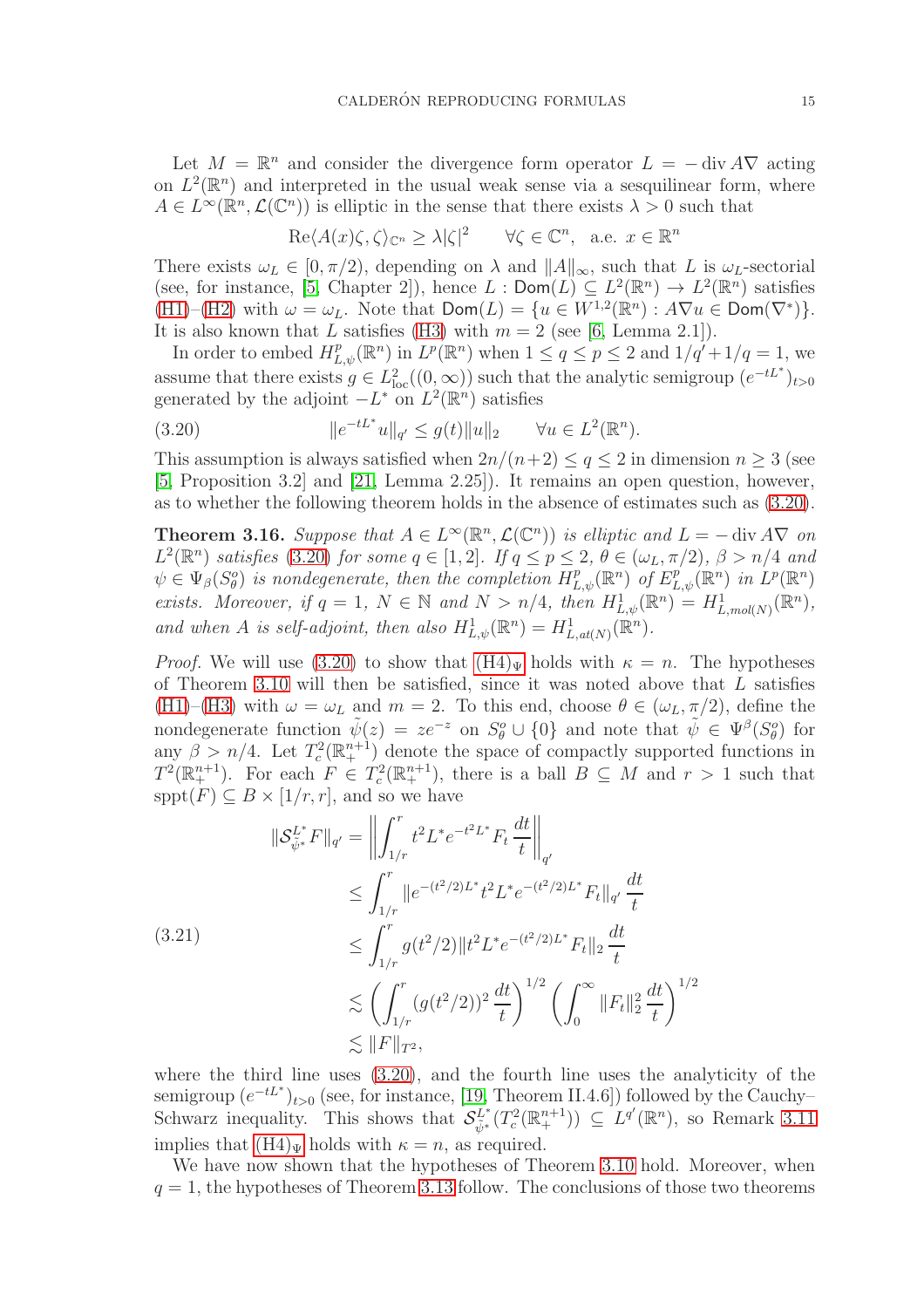complete the proof, except for the atomic characterisation in the case when  $q = 1$  and A is self-adjoint, but then  $L = - \text{div} A \nabla$  satisfies the requirements of Theorem [1.3](#page-4-1) (see  $[5,$  Proposition 3.2] for a proof of the Davies–Gaffney estimates  $(5.1)$ ), so we refer the reader to the proof of that theorem in Section [5.](#page-23-0)

Theorem [1.2](#page-3-2) is a special case of the above result.

<span id="page-15-0"></span>Proof of Theorem [1.2.](#page-3-2) This is a special case of Theorem [3.16,](#page-14-1) since property [\(1.4\)](#page-3-1) corresponds to property  $(3.20)$  with  $q = 1$ .

# 4. Self-Adjoint Operators with Finite Propagation Speed

We now restrict the theory of the previous section to the context of any selfadjoint operator  $D: \text{Dom}(D) \subseteq L^2(\mathcal{V}) \to L^2(\mathcal{V})$  for which the associated unitary  $C_0$ -group  $(e^{itD})_{t\in\mathbb{R}}$  has finite propagation speed. The existence of this group is guaranteed by Stone's Theorem because  $D$  is self-adjoint. The defining features of such a group are that the mapping  $t \mapsto e^{itD}$  is strongly continuous from R to  $\mathcal{L}(L^2(\mathcal{V}))$  with  $e^{i(s+t)D} = e^{isD}e^{itD}$ ,  $e^{itD}|_{t=0} = I$  and  $\frac{d}{dt}(e^{itD}u)|_{t=0} = iDu$  for all  $u \in \textsf{Dom}(D) = \{u \in L^2(\mathcal{V}) : \frac{d}{dt}(e^{itD}u)|_{t=0} \text{ exists in } L^2(\mathcal{V})\}.$  An introduction to the theory of such groups can be found in [\[24,](#page-30-4) [19\]](#page-29-18). The group  $(e^{itD})_{t\in\mathbb{R}}$  is said to have *finite propagation speed* when there exists a finite constant  $c_D > 0$  such that for all  $u \in L^2(\mathcal{V})$  satisfying sppt $(u) \subseteq F \subseteq M$  and all  $t \in \mathbb{R}$ , it holds that  $spt(e^{itD}u) \subseteq \{x \in M : \rho(\{x\}, F) \leq c_D|t|\}.$  We begin by establishing that these assumptions allow us to apply the theory from the previous section with  $\mathcal{D} = D$ ,  $\omega = 0$  and  $m = 1$ .

<span id="page-15-1"></span>**Lemma 4.1.** If D is a self-adjoint operator on  $L^2(\mathcal{V})$  and the group  $(e^{itD})_{t\in\mathbb{R}}$  has finite propagation speed  $c_D > 0$ , then D satisfies [\(H1\)](#page-6-2)–[\(H3\)](#page-6-4) with  $\omega = 0$  and  $m = 1$ .

*Proof.* Since D is self-adjoint, it satisfies [\(H1\)](#page-6-2) and [\(H2\)](#page-6-3) with  $\omega = 0$ ,  $C_{\theta} = 1/\sin \theta$ and  $c_{\theta} = 1$ . It remains to prove [\(H3\)](#page-6-4). Let E and F denote measurable subsets of M. The finite propagation speed implies that  $\mathbf{1}_E e^{itD} \mathbf{1}_F = 0$  whenever  $\rho(E, F) > c_D|t|$ . For all  $z \in \mathbb{C}$  with  $\text{Im}(\pm z) > 0$ , we use the integral representation of the resolvent  $(zI - D)^{-1} = \mp i \int_0^\infty e^{\pm izt} e^{\mp itD} dt$  to obtain

$$
\|\mathbf{1}_E(zI-D)^{-1}\mathbf{1}_F\| \le \int_{\rho(E,F)/c_D}^{\infty} |e^{\pm izt}|\|\mathbf{1}_E e^{\mp itD}\mathbf{1}_F\| \, dt \le \int_{\rho(E,F)/c_D}^{\infty} e^{-(\text{Im}(\pm z))t} \, dt.
$$

For each  $\theta \in (0, \pi/2)$ , it follows that

$$
\|\mathbf{1}_E(zI-D)^{-1}\mathbf{1}_F\| \le \frac{C_\theta}{|z|} \exp\left(-\frac{\rho(E,F)|z|}{c_D C_\theta}\right) \qquad \forall z \in \mathbb{C} \setminus S_\theta,
$$

which implies [\(H3\)](#page-6-4) with  $m = 1$ .

The algebra of complex-valued bounded Borel measurable functions on  $\mathbb R$  is denoted by  $B^{\infty}(\mathbb{R})$ . The Spectral Theorem for self-adjoint operators provides D with a bounded  $B^{\infty}(\mathbb{R})$  functional calculus such that  $||f(D)|| \leq ||f||_{\infty}$  for all  $f \in B^{\infty}(\mathbb{R})$ . This coincides with the holomorphic functional calculus defined by [\(3.2\)](#page-7-1) and [\(3.5\)](#page-7-0) when  $f \in H^{\infty}(S^o_{\theta} \cup \{0\})$  because the holomorphic functional calculus is unique with respect to  $(3.6)$ – $(3.8)$ . In particular, it is well known (see [\[25,](#page-30-5) Chapter XX, §1]) that the Borel functional calculus is an algebra homomorphism from  $B^{\infty}(\mathbb{R})$  into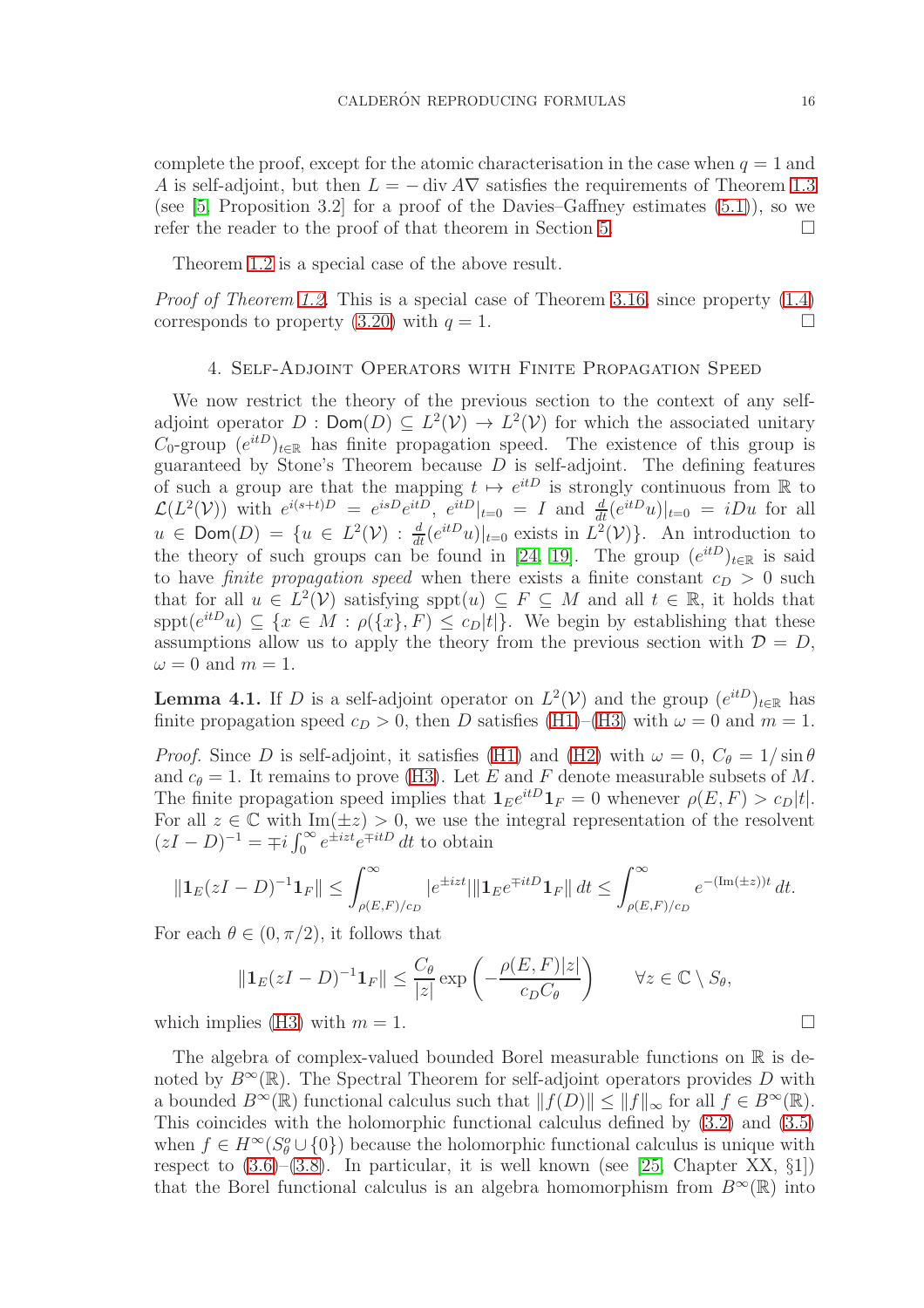$\mathcal{L}(L^2(\mathcal{V}))$  that satisfies [\(3.6\)](#page-7-5) and [\(3.7\)](#page-7-7), with R in place of  $S^o_{\theta} \cup \{0\}$ , as well as the following convergence lemma, which is related to [\(3.8\)](#page-7-6):

<span id="page-16-0"></span>(4.1) if 
$$
(f_n)_n
$$
 is a sequence in  $B^{\infty}(\mathbb{R})$  that converges pointwise to a function f in  $B^{\infty}(\mathbb{R})$ , and sup<sub>n</sub>  $||f_n||_{\infty} < \infty$ , then lim<sub>n</sub>  $f_n(D)u = f(D)u$  for all  $u \in L^2(\mathcal{V})$ .

The orthogonal decomposition  $L^2(\mathcal{V}) = \overline{R(D)} \oplus N(D)$  and the properties of the Borel functional calculus allow us to prove the following Calderón reproducing formula.

<span id="page-16-1"></span>**Proposition 4.2.** Suppose that D is self-adjoint on  $L^2(\mathcal{V})$ . If f and g in  $B^{\infty}(\mathbb{R})$ satisfy  $f(0)g(0) = 0$ ,  $\int_0^\infty |f(\pm t)g(\pm t)| \frac{dt}{t} < \infty$  and  $\int_0^\infty f(\pm t)g(\pm t) \frac{dt}{t} = 1$ , then

(4.2) 
$$
\int_0^\infty f_t(D)g_t(D)u\frac{dt}{t} = \mathsf{P}_{\overline{\mathsf{R}(D)}}u \quad \forall u \in L^2(\mathcal{V}),
$$

where  $P_{\overline{R(D)}}$  denotes the projection from  $L^2(\mathcal{V})$  onto  $\overline{R(D)}$ .

*Proof.* Suppose that f and g in  $B^{\infty}(\mathbb{R})$  satisfy the hypotheses of the proposition. For each  $n \in \mathbb{N}$ , we have

$$
h_n(x) := \int_{\frac{1}{n}}^n f_t(x) g_t(x) \frac{dt}{t} = \begin{cases} \int_{x/n}^{x n} f(t) g(t) \frac{dt}{t}, & \text{if } x > 0; \\ 0, & \text{if } x = 0; \\ \int_{|x|/n}^{|x|n} f(-t) g(-t) \frac{dt}{t}, & \text{if } x < 0. \end{cases}
$$

The sequence  $(h_n)_n$  converges pointwise on R to the characteristic function  $\mathbf{1}_{\mathbb{R}\setminus\{0\}}$ , and  $\sup_n ||h_n||_{\infty} \leq \int_0^{\infty} |f(\pm t)g(\pm t)| \frac{dt}{t} < \infty$ , so it follows from [\(4.1\)](#page-16-0) that

$$
\int_0^\infty f_t(D)g_t(D)u\,\frac{dt}{t} = \lim_{n\to\infty} h_n(D)u = \mathbf{1}_{\mathbb{R}\backslash\{0\}}(D)u = \mathsf{P}_{\overline{\mathsf{R}(D)}}u \qquad \forall u \in L^2(\mathcal{V}),
$$

where the final equality relies on the fact that  $\mathbf{1}_{\mathbb{R}}(D) = I$  and  $\mathbf{1}_{\{0\}}(D) = \mathsf{P}_{\mathsf{N}(D)}$ . .

We now require a class of functions that interact well with finite propagation speed. To this end, a function on  $\mathbb R$  is called *nondegenerate* when it is not identically zero on  $(0, \infty)$  nor on  $(-\infty, 0)$ . The Fourier transform of any Schwartz function  $f \in \mathcal{S}(\mathbb{R})$ is denoted by  $\widehat{f}$ . For  $\delta > 0$  and  $N \in \mathbb{N}$ , define

<span id="page-16-2"></span>
$$
\widetilde{\Theta}^{\delta}(\mathbb{R}) = \{ \varphi \in \mathcal{S}(\mathbb{R}) : \operatorname{sppt} \widehat{\varphi} \subseteq [-\delta, \delta] \},
$$
  

$$
\widetilde{\Psi}^{\delta}_{N}(\mathbb{R}) = \{ \eta \in \widetilde{\Theta}^{\delta}(\mathbb{R}) : \partial^{k-1}\eta(0) = 0 \text{ for all } k \in \{1, ..., N\} \},
$$

 $\widetilde{\Theta}(\mathbb{R}) = \bigcup_{\delta > 0} \widetilde{\Theta}^{\delta}(\mathbb{R}), \ \widetilde{\Psi}_{N}(\mathbb{R}) = \bigcup_{\delta > 0} \widetilde{\Psi}_{N}^{\delta}(\mathbb{R}) \text{ and } \widetilde{\Psi}(\mathbb{R}) = \widetilde{\Psi}_{1}(\mathbb{R}). \text{ For } \varphi \in \widetilde{\Theta}(\mathbb{R}), \text{ the }$ Fourier inversion formula and the  $B^{\infty}(\mathbb{R})$  functional calculus imply that

(4.3) 
$$
\varphi(D)u = \frac{1}{2\pi} \int_{\mathbb{R}} \widehat{\varphi}(t) e^{itD} u \, dt \qquad \forall u \in L^2(\mathcal{V}).
$$

For  $\eta \in \widetilde{\Psi}(\mathbb{R})$ , using the  $B^{\infty}(\mathbb{R})$  functional calculus, define  $\mathcal{Q}_{\eta}^D$  in  $\mathcal{L}(L^2, T^2)$  by  $(Q_{\eta}^D u)_t = \eta(tD)u$ , and  $S_{\eta}^D$  in  $\mathcal{L}(T^2, L^2)$  by  $S_{\eta}^D U = \int_0^{\infty} \eta(sD)U_s \frac{ds}{s}$  $\frac{ds}{s}$ , as well as the space  $E_{D,\eta}^p(\mathcal{V}) = \mathcal{S}_{\eta}^p(T^p \cap T^2)$ . This extends Definitions [3.2](#page-8-4) and [3.4,](#page-9-0) which use the  $H^{\infty}(S^{\circ}_{\theta} \cup \{0\})$  functional calculus. Also, note that

<span id="page-16-3"></span>(4.4) 
$$
\eta(D)u = \mathsf{P}_{\overline{\mathsf{R}(D)}}\eta(D)\,\mathsf{P}_{\overline{\mathsf{R}(D)}}u \qquad \forall u \in L^2(\mathcal{V}),
$$

since  $\eta(0) = 0$  and  $\mathbf{1}_{\{0\}}(D) = \mathsf{P}_{\mathsf{N}(D)}$ .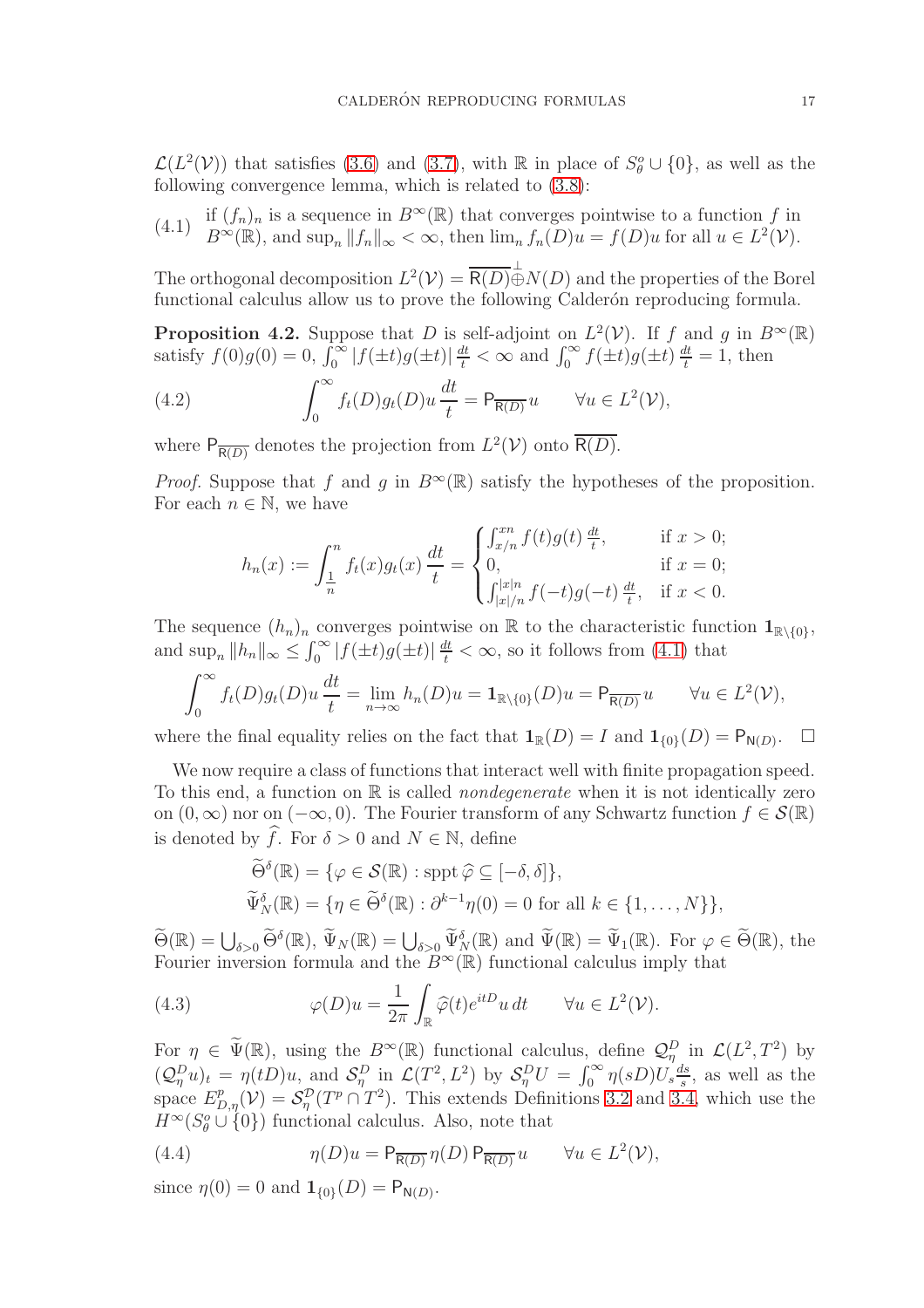The following corollary of Proposition [4.2](#page-16-1) extends the Calderon reproducing for-mula in Proposition [3.3](#page-8-0) and allows us to incorporate  $\tilde{\Psi}(\mathbb{R})$  class functions into the theory of Section [3.](#page-6-0)

<span id="page-17-1"></span>**Corollary 4.3.** Suppose that D is a self-adjoint operator on  $L^2(\mathcal{V})$ . If  $\sigma, \tau > 0$ ,  $\theta \in (0, \pi/2)$  and  $\eta \in \widetilde{\Psi}(\mathbb{R})$  is nondegenerate, then there exists a nondegenerate  $\psi \in \Psi_{\sigma}^{\tau}(S_{\theta}^o)$  such that  $\mathcal{S}_{\psi}^D \mathcal{Q}_{\eta}^D u = \mathcal{S}_{\eta}^D \mathcal{Q}_{\psi}^D u = \mathsf{P}_{\overline{\mathsf{R}(D)}} u$  for all  $u \in L^2(\mathcal{V})$ .

*Proof.* Suppose that  $\eta \in \widetilde{\Psi}_{N}^{\delta}(\mathbb{R})$  for some  $\delta > 0$  and  $N \in \mathbb{N}$ . It follows by the Paley– Wiener Theorem that  $\eta$  extends to an entire function satisfying  $|\eta(z)| \leq Ce^{\delta |z|}$  for some constant  $C > 0$  and all  $z \in \mathbb{C}$ . Now consider  $\sigma, \tau > 0$  and  $\theta \in (0, \pi/2)$ . When Re(z) > 0, define  $\psi(z) = \alpha_+ z^{\sigma} e^{-2\delta z \sec \theta} \eta^*(z)$ , and when Re(z) < 0, define  $\psi(z) = \alpha_-(-z)^\sigma e^{2\delta z \sec \theta} \eta^*(z)$ , where  $\alpha_{\pm}$  are the normalising constants defined by

$$
\alpha_+ \int_0^\infty t^\sigma e^{-2\delta t \sec \theta} |\eta(t)|^2 \frac{dt}{t} = 1 \quad \text{and} \quad \alpha_- \int_0^\infty t^\sigma e^{-2\delta t \sec \theta} |\eta(-t)|^2 \frac{dt}{t} = 1.
$$

The integrals above are positive, so the normalising constants exist, and for all  $z \in \mathbb{C}$ with  $\text{Re}(z) \neq 0$ , we have

$$
\int_0^\infty \psi(tz)\eta(tz)\frac{dt}{t} = 1.
$$

Finally, define  $\psi(0) = 0$  so that  $\psi \in \Psi_{\sigma}^{\tau}(S_{\theta}^{o})$ , and since  $\psi$  is clearly nondegenerate, the result follows from Proposition [4.2.](#page-16-1)

The next result shows how  $\widetilde{\Theta}(\mathbb{R})$  functions interact with finite propagation speed. In particular, the off-diagonal estimate in [\(4.5\)](#page-17-0) is much sharper than that in [\(3.9\)](#page-7-4).

<span id="page-17-2"></span>**Lemma 4.4.** Suppose that D is a self-adjoint operator on  $L^2(V)$  and the group  $(e^{itD})_{t\in\mathbb{R}}$  has finite propagation speed  $c_D > 0$ . If  $\delta > 0$  and  $\varphi \in \widetilde{\Theta}^{\delta}(\mathbb{R})$ , then

<span id="page-17-0"></span>(4.5) 
$$
\|\mathbf{1}_{E}\varphi_{t}(D)\mathbf{1}_{F}\| \leq \frac{1}{\pi}\|\widehat{\varphi}\|_{\infty} \max\left\{\delta - \frac{\rho(E,F)}{c_{D}t}, 0\right\} \leq Ce^{-\rho(E,F)/t}
$$

for all  $t > 0$ , all measurable sets  $E, F \subseteq M$ , and some  $C > 0$ .

*Proof.* Suppose that  $\varphi \in \widetilde{\Theta}(\mathbb{R})$  with sppt  $\widehat{\varphi} \subset [-\delta, \delta]$ . It follows from [\(4.3\)](#page-16-2) that

$$
\varphi_t(D)u = \frac{1}{2\pi} \int_{-\infty}^{\infty} \widehat{\varphi}_t(s) e^{isD} u \, ds = \frac{1}{2\pi} \int_{|s| \le \delta t} \widehat{\varphi}\left(\frac{s}{t}\right) e^{isD} u \, \frac{ds}{t} \quad \forall t > 0, \ \forall u \in L^2(\mathcal{V}).
$$

Suppose that  $E$  and  $F$  are measurable subsets of  $M$ . The finite propagation speed implies  $\mathbf{1}_E e^{isD} \mathbf{1}_F = 0$  whenever  $\rho(E, F) > c_D |s|$ , hence  $\mathbf{1}_E \varphi_t(D) \mathbf{1}_F = 0$  whenever  $\rho(E, F)/c_D > \delta t$  by the preceding formula. In addition, if  $\rho(E, F)/c_D \leq \delta t$ , then

$$
\begin{split} \|\mathbf{1}_{E}\varphi_{t}(D)\mathbf{1}_{F}\| &\leq \frac{1}{2\pi}\int_{\rho(E,F)/c_{D}\leq |s|\leq \delta t}\left|\widehat{\varphi}\left(\frac{s}{t}\right)\right|\|\mathbf{1}_{E}e^{isD}\mathbf{1}_{F}\| \frac{ds}{t} \\ &\leq \frac{1}{2\pi}\int_{\rho(E,F)/c_{D}t\leq |\sigma|\leq \delta}|\widehat{\varphi}(\sigma)|\,d\sigma \\ &\leq \frac{1}{\pi}\|\widehat{\varphi}\|_{\infty}\Big(\delta-\frac{\rho(E,F)}{c_{D}t}\Big) \\ &\leq \frac{1}{\pi}\|\widehat{\varphi}\|_{\infty}\delta e^{\delta c_{D}}e^{-\rho(E,F)/t}, \end{split}
$$

which completes the proof.  $\Box$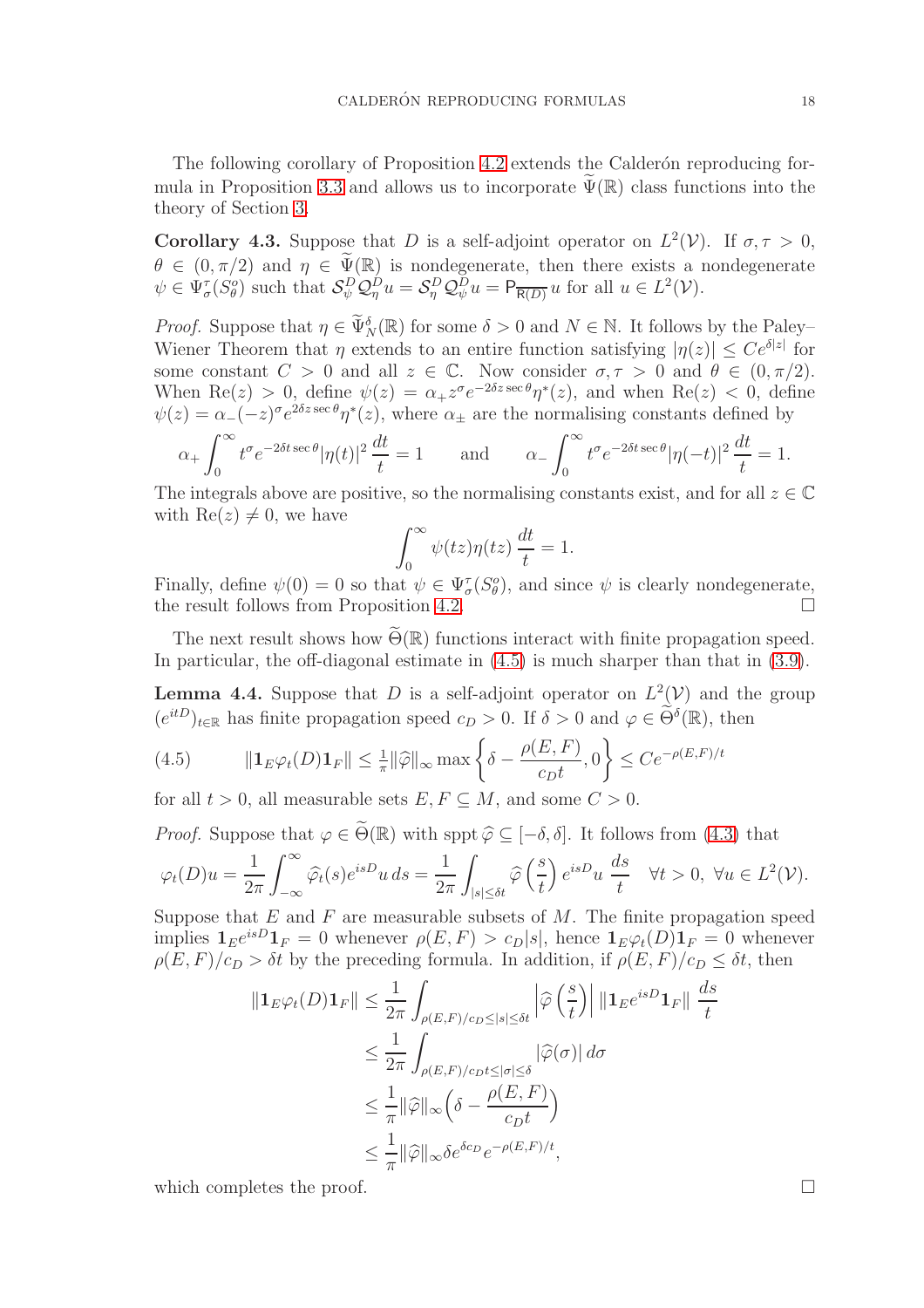The next two results show that  $E_{D,\psi}^p(\mathcal{V}) = E_{D,\eta}^p(\mathcal{V})$  for suitable  $\psi$  in  $\Psi(S_\theta^o)$  and  $\eta$ in  $\widetilde{\Psi}(\mathbb{R})$ . The results rely on some technical off-diagonal estimates that we postpone until Section [6.](#page-26-0) The first result is an extension of [\[9,](#page-29-1) Theorem 4.9].

<span id="page-18-3"></span>**Proposition 4.5.** Suppose that  $M$  is a doubling metric measure space satisfying  $(D_{\kappa})$ , that D is a self-adjoint operator on  $L^2(\mathcal{V})$ , and the group  $(e^{itD})_{t\in\mathbb{R}}$  has finite propagation speed. If  $p \in [1,2], \theta \in (0, \pi/2), N \in \mathbb{N}, N > \kappa/2, \psi \in \Psi_{2N+1}^{N+1}(S^o_{\theta}),$  $\eta \in \widetilde{\Psi}_N(\mathbb{R})$  and  $\widetilde{\eta} \in \widetilde{\Psi}(\mathbb{R})$ , then

$$
\|\mathcal{Q}_{\tilde{\eta}}^D \mathcal{S}_{\psi}^D U\|_{T^p} \lesssim \|U\|_{T^p} \quad \text{and} \quad \|\mathcal{Q}_{\psi}^D \mathcal{S}_{\eta}^D U\|_{T^p} \lesssim \|U\|_{T^p}
$$

for all  $U \in T^p \cap T^2$ .

*Proof.* The proof follows [\[9,](#page-29-1) Theorem 4.9]. When  $p = 2$ , the result is immediate. When  $p = 1$ , it suffices to show that there exists  $C > 0$  such that

(4.6) 
$$
\|\mathcal{Q}_{\tilde{\eta}}^D \mathcal{S}_{\psi}^D(A)\|_{T^1} \leq C \quad \text{and} \quad \|\mathcal{Q}_{\psi}^D \mathcal{S}_{\eta}^D(A)\|_{T^1} \leq C
$$

for all A that are  $T^1$ -atoms, since Theorem [3.1](#page-8-1) applies. When  $p \in (1, 2)$ , the result then follows by the interpolation in [\(3.11\)](#page-8-2). Therefore, it remains to prove [\(4.6\)](#page-18-0).

Lemma [6.3](#page-28-1) applied with  $(m, n, N, \sigma, \tau, \delta) = (1, N, 1, 2N + 1, N + 1, 1)$  shows that

<span id="page-18-0"></span>
$$
\|\mathbf{1}_E(\tilde{\eta}_t\psi_s)(D)\mathbf{1}_F\| \le C \begin{cases} (s/t)^N \langle t/\rho(E,F) \rangle^N, & \text{if } 0 < s \le t; \\ (t/s) \langle s/\rho(E,F) \rangle^{2N+1}, & \text{if } 0 < t \le s, \end{cases}
$$

for all measurable sets  $E, F \subseteq M$ . Since  $(\psi_t \eta_s)(D) = (\eta_s \psi_t)(D)$ , Lemma [6.3](#page-28-1) applied with  $(m, n, N, \sigma, \tau, \delta) = (N, 1, N, 2N + 1, N + 1, 1)$  also shows that

$$
\|\mathbf{1}_E(\psi_t\eta_s)(D)\mathbf{1}_F\| \le C \begin{cases} (s/t)^N \langle t/\rho(E,F) \rangle^{3N}, & \text{if } 0 < s \le t; \\ (t/s) \langle s/\rho(E,F) \rangle^{2N-1}, & \text{if } 0 < t \le s, \end{cases}
$$

for all measurable sets  $E, F \subseteq M$ . These estimates combined with  $(D_{\kappa})$  prove  $(4.6)$  as in Step 2 of the proof of Theorem 4.9 in [9]. This completes the proof. as in Step 2 of the proof of Theorem 4.9 in [\[9\]](#page-29-1). This completes the proof.

The second result is an extension of [\[9,](#page-29-1) Lemma 5.2].

<span id="page-18-5"></span>**Proposition 4.6.** Suppose that  $M$  is a doubling metric measure space satisfying  $(D_{\kappa})$ , that D is a self-adjoint operator on  $L^2(\mathcal{V})$ , and the group  $(e^{itD})_{t\in\mathbb{R}}$  has finite propagation speed. If  $p \in [1,2], \theta \in (0,\pi/2), \beta > \kappa/2, N \in \mathbb{N}, N > \kappa/2$ , and all of  $\psi \in \Psi_{\beta}(S^o_{\theta}), \eta \in \widetilde{\Psi}_N(\mathbb{R})$  and  $\tilde{\eta} \in \widetilde{\Psi}(\mathbb{R})$  are nondegenerate, then

<span id="page-18-1"></span>(4.7) 
$$
\mathcal{S}_{\psi}^D(T^p \cap T^2) = \mathcal{S}_{\eta}^D(T^p \cap T^2) = \{u \in \overline{\mathsf{R}(D)} : \mathcal{Q}_{\tilde{\eta}}^D u \in T^p\}
$$

with the norm equivalence

<span id="page-18-2"></span>(4.8) 
$$
||u||_{E^p_{D,\psi}} \approx ||u||_{E^p_{D,\eta}} \approx ||Q^D_{\tilde{\eta}}u||_{T^p} \qquad \forall u \in E^p_{D,\psi} = \mathcal{S}^D_{\psi}(T^p \cap T^2).
$$

Moreover, if the completion  $H_{\mathcal{D},\psi}^p$  of  $E_{\mathcal{D},\psi}^p$  in  $L^p$  exists, and  $H_{\mathcal{D},\psi}^p \cap L^2 = E_{\mathcal{D},\psi}^p$ , then there are unique extensions  $\mathcal{S}_\eta^D \in \mathcal{L}(T^p, H^p_{D,\psi})$  and  $\mathcal{Q}_{\tilde{\eta}}^D \in \mathcal{L}(H^p_{D,\psi}, T^p)$ , and  $H_{D,\psi}^p = \mathcal{S}_{\eta}^D(T^p)$  with the norm equivalence

<span id="page-18-4"></span>(4.9) 
$$
||u||_{H^p_{D,\psi}} \approx \inf \{||U||_{T^p} : U \in T^p \text{ and } u = S^D_{\eta} U\} \approx ||\mathcal{Q}^D_{\tilde{\eta}} u||_{T^p} \quad \forall u \in H^p_{D,\psi}.
$$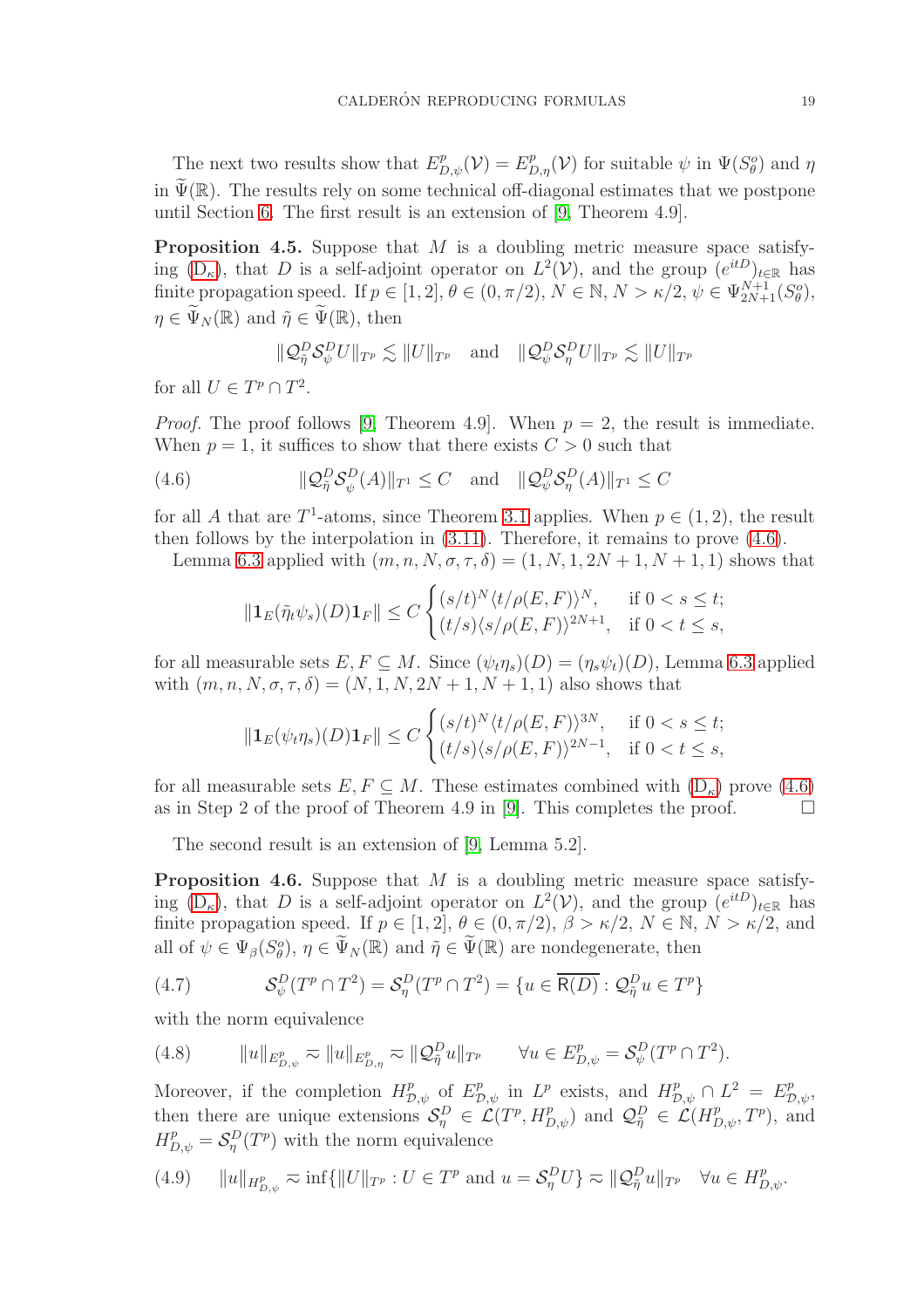*Proof.* It suffices, by Theorem [3.6,](#page-9-5) to prove the result for a fixed nondegenerate  $\psi$ in  $\Psi_{\beta}(S_{\theta}^o)$ , so we select  $\psi$  in  $\Psi_{2N+1}^{N+1}(S_{\theta}^o)$  satisfying  $\int_0^{\infty} \psi(\pm t)^2 \frac{dt}{t} = 1$ . Suppose that both  $\eta \in \widetilde{\Psi}_N(\mathbb{R})$  and  $\widetilde{\eta} \in \widetilde{\Psi}(\mathbb{R})$  are nondegenerate, and then use Corollary [4.3](#page-17-1) to obtain  $\varphi$  and  $\tilde{\varphi}$  in  $\Psi_{2N+1}^{N+1}(S^o_{\theta})$  such that  $\mathcal{S}^D_{\eta} \mathcal{Q}^D_{\varphi} = \mathcal{S}^D_{\tilde{\varphi}} \mathcal{Q}^D_{\tilde{\eta}} = \mathsf{P}_{\overline{\mathsf{R}(D)}} = \mathcal{S}^D_{\psi} \mathcal{Q}^D_{\psi}$ . The proof of [\(4.7\)](#page-18-1) and [\(4.8\)](#page-18-2) proceeds in three parts corresponding to the set inclusions

$$
\mathcal{S}_{\psi}^{D}(T^{p}\cap T^{2})\overset{\text{(i)}}{\subseteq}\mathcal{S}_{\eta}^{D}(T^{p}\cap T^{2})\overset{\text{(ii)}}{\subseteq}\{u\in\overline{\mathsf{R}(D)}:\mathcal{Q}_{\tilde{\eta}}^{D}u\in T^{p}\}\overset{\text{(iii)}}{\subseteq}\mathcal{S}_{\psi}^{D}(T^{p}\cap T^{2})
$$

and the related norm estimates.

(i) If  $u \in \mathcal{S}_{\psi}^D(T^p \cap T^2)$ , then [\(3.14\)](#page-9-2) implies that  $u \in \overline{R(D)}$  and  $\mathcal{Q}_{\psi}^D u \in T^p \cap T^2$ , so  $u = \mathcal{S}_{\eta}^{D}(\mathcal{Q}_{\varphi}^{D}\mathcal{S}_{\psi}^{D}\mathcal{Q}_{\psi}^{D}u)$  and [\(3.13\)](#page-9-4) followed by [\(3.15\)](#page-9-3) imply that

 $||u||_{E^p_{D,\eta}} \leq ||\mathcal{Q}^D_\varphi \mathcal{S}^D_\psi(\mathcal{Q}^D_\psi u)||_{T^p} \lesssim ||\mathcal{Q}^D_\psi u||_{T^p} \eqsim ||u||_{E^p_{D,\psi}}.$ 

(ii) If  $u \in S^D_\eta(T^p \cap T^2)$ , then  $u \in \overline{R(D)}$  by [\(4.4\)](#page-16-3), and there exists  $V \in T^p \cap T^2$ such that  $u = \mathcal{S}_{\eta}^D(V)$  and  $||V||_{T^p} \leq 2||u||_{E^p_{D,\eta}}$ , so by applying Proposition [4.5](#page-18-3) twice we obtain

$$
\|\mathcal{Q}_{\tilde{\eta}}^D u\|_{T^p} = \|\mathcal{Q}_{\tilde{\eta}}^D \mathcal{S}_{\psi}^D (\mathcal{Q}_{\psi}^D \mathcal{S}_{\eta}^D V)\|_{T^p} \lesssim \|V\|_{T^p} \lesssim \|u\|_{E^p_{D,\eta}}.
$$

(iii) If  $u \in \overline{R(D)}$  and  $\mathcal{Q}_{\tilde{\eta}}^D u \in T^p$ , then  $u = \mathcal{S}_{\psi}^D(\mathcal{Q}_{\psi}^D \mathcal{S}_{\tilde{\varphi}}^D \mathcal{Q}_{\tilde{\eta}}^D u)$ , so [\(3.13\)](#page-9-4) implies that  $\|u\|_{E^p_{D,\psi}}\leq \|\mathcal{Q}^D_\psi\mathcal{S}^D_{\tilde\varphi}(\mathcal{Q}^D_{\tilde\eta} u)\|_{T^p}\lesssim \|\mathcal{Q}^D_{\tilde\eta} u\|_{T^p}.$ 

We obtain [\(4.9\)](#page-18-4) by the arguments used to prove [\(3.16\)](#page-9-1). This completes the proof.  $\Box$ 

We now introduce hypothesis  $(H4)_{\tilde{\Psi}}$  on D in order to prove that the completion of  $E_{D,\psi}^p(\mathcal{V})$  in  $L^p(\mathcal{V})$  exists. This provides an alternative to hypothesis  $(H4)_{\Psi}$  from Theorem [3.10](#page-11-1) when D is self-adjoint and  $(e^{itD})_{t\in\mathbb{R}}$  has finite propagation speed. The advantage of hypothesis  $(H4)_{\tilde{\Psi}}$  is that  $\mathcal{S}^D_\eta F$  has compact support whenever F has compact support, and as such, it is more easily verified that  $\mathcal{S}_{\eta}^D F \in L^{q'}(\mathcal{V})$ .

<span id="page-19-1"></span>**Theorem 4.7.** Suppose that M is a doubling metric measure space satisfying  $(D_{\kappa})$  $(D_{\kappa})$ , that D is a self-adjoint operator on  $L^2(\mathcal{V})$ , and  $(e^{itD})_{t\in\mathbb{R}}$  has finite propagation speed. If  $1 \le q \le p \le 2$ ,  $\theta \in (0, \pi/2)$ ,  $\beta > \kappa/2$ ,  $\psi \in \Psi_{\beta}(S^o_{\theta})$  is nondegenerate and

<span id="page-19-0"></span> $(H4)_{\tilde{\Psi}}$ there exists a nondegenerate function  $\eta \in \widetilde{\Psi}(\mathbb{R})$  such that the set  $\{F \in T^2 \cap T^{q'} : \mathcal{S}_\eta^D F \in L^{q'}(\mathcal{V})\}$  is weak-star dense in  $T^{p'}(\mathcal{V}_+),$ 

where  $1/q + 1/q' = 1$ , then the completion  $H_{D,\psi}^p(\mathcal{V})$  of  $E_{D,\psi}^p(\mathcal{V})$  in  $L^p(\mathcal{V})$  exists. Moreover, it holds that  $H^p_{D,\psi}(\mathcal{V}) \cap L^2(\mathcal{V}) = E^p_{D,\psi}(\mathcal{V})$ .

*Proof.* Following the proof of Theorem [3.10,](#page-11-1) let  $(u_n)_n$  denote a Cauchy sequence in  $E_{D,\psi}^p$  that converges to 0 in  $L^p$ . We need to show that  $(u_n)_n$  converges to 0 in  $E_{D,\psi}^p$ . To see this, fix  $\eta$  in  $\widetilde{\Psi}(\mathbb{R})$  satisfying  $(H4)_{\widetilde{\Psi}}$ . For all  $n \in \mathbb{N}$ , we have by [\(4.8\)](#page-18-2) that

<span id="page-19-2"></span>(4.10) 
$$
||u_n||_{E_{D,\psi}^p} \approx ||Q_{\eta}^D u_n||_{T^p}.
$$

We conclude by repeating the proof of Theorem [3.10](#page-11-1) with  $(3.18)$  replaced by  $(4.10)$ and  $\mathcal{Q}_{\tilde{\psi}}^{\mathcal{D}}$  replaced by  $\mathcal{Q}_{\eta}^{\mathcal{D}}$ .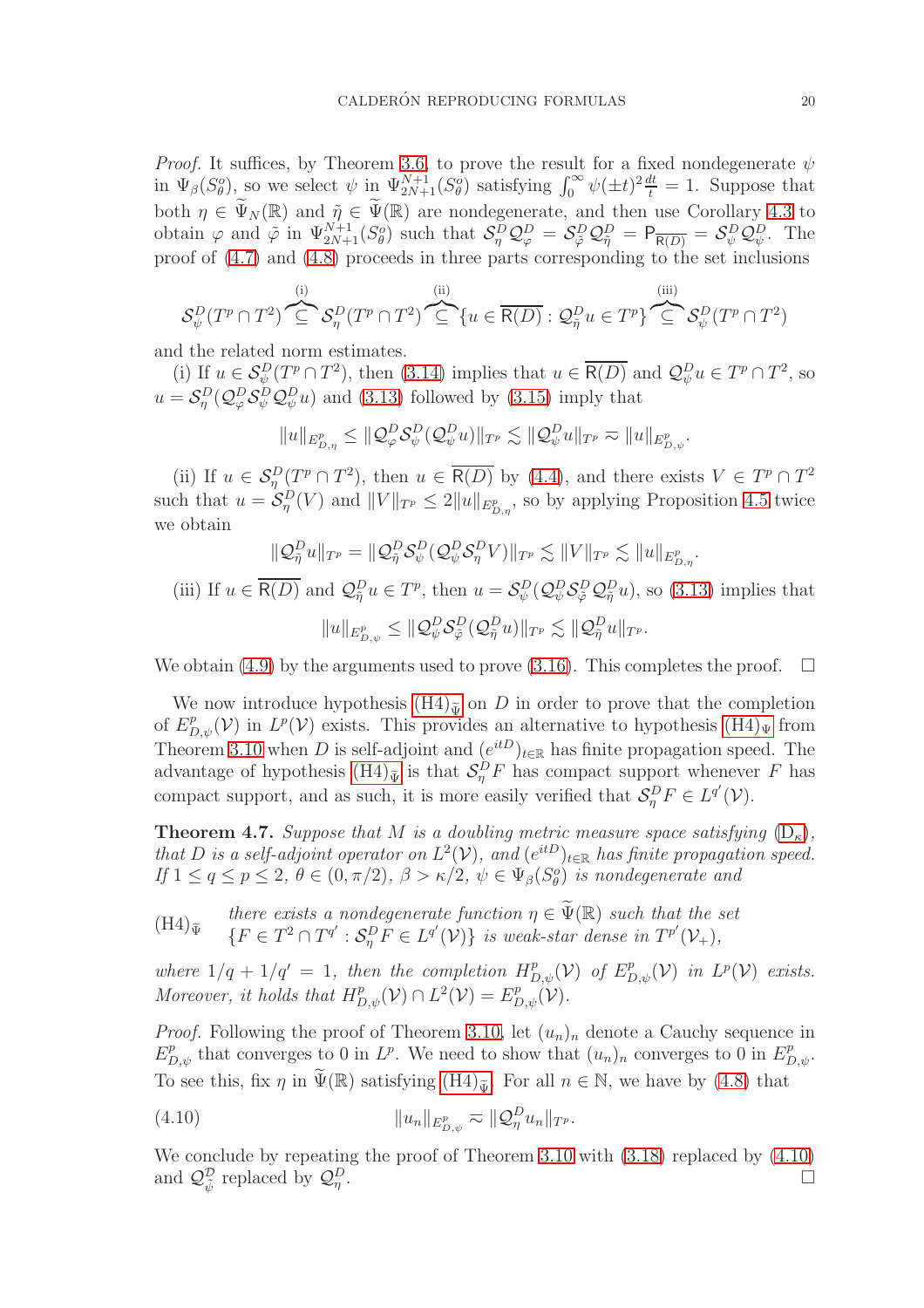<span id="page-20-2"></span>Remark 4.8. Note that  $(H4)_{\tilde{\Psi}}$  holds whenever  $\mathcal{S}_{\eta}^D(C_c^{\infty}(\mathcal{V}_+)) \subseteq L^{q'}(\mathcal{V})$ , where  $C_c^{\infty}(\mathcal{V}_+)$ denotes the space of smooth compactly supported sections in  $T^2(\mathcal{V}_+)$ . This is because  $C_c^{\infty}(\mathcal{V}_+)$  is weak-star dense in  $T^{p'}(\mathcal{V}_+)$  for all  $p \in [1,2]$ . To see this, a mollification argument can be applied in combination with Remark [3.11.](#page-12-3)

<span id="page-20-0"></span>4.1. **Atomic Theory.** We obtain a characterisation of  $H_{D,\psi}^1(\mathcal{V})$  in terms of the atoms from Definition [3.8](#page-10-2) and the space  $H_{D,\text{at}(N)}^1(\mathcal{V})$  from Definition [3.12.](#page-12-1)

<span id="page-20-1"></span>**Theorem 4.9.** Suppose that M is a doubling metric measure space satisfying  $(D_{\kappa})$  $(D_{\kappa})$ , that D is a self-adjoint operator on  $L^2(\mathcal{V})$ , and  $(e^{itD})_{t\in\mathbb{R}}$  has finite propagation speed. Also, assume that for some  $\theta \in (0, \pi/2), \beta > \kappa/2$  and nondegenerate  $\psi \in \Psi_{\beta}(S_{\theta}^o),$ the completion  $H^1_{D,\psi}(\mathcal{V})$  of  $E^1_{D,\psi}(\mathcal{V})$  in  $L^1(\mathcal{V})$  exists, and  $H^1_{D,\psi}(\mathcal{V}) \cap L^2(\mathcal{V}) = E^1_{D,\psi}(\mathcal{V})$ . It follows that if  $N \in \mathbb{N}$  and  $N > \kappa/2$ , then  $H_{D,\psi}^1(\mathcal{V}) = H_{D,\text{mod}(N)}^1(\mathcal{V}) = H_{D,\text{at}(N)}^1(\mathcal{V})$ .

*Proof.* Suppose that  $N \in \mathbb{N}$  and  $N > \kappa/2$ . Theorem [3.13](#page-12-2) and Lemma [4.1](#page-15-1) show that  $H_{D,\psi}^1 = H_{D,\text{mol}(N)}^1 \supseteq H_{D,\text{at}(N)}^1$ . It remains to prove that  $H_{D,\psi}^1 \subseteq H_{D,\text{at}(N)}^1$ . To do this, fix a nondegenerate  $\eta$  in  $\widetilde{\Psi}_N(\mathbb{R})$ . We claim that there exists  $c > 0$  such that  $c \mathcal{S}_\eta^D A$ is an  $H_D^1$ -atom of type N whenever A is a  $T^1$ -atom. The claim allows us to prove that  $H_{D,\psi}^1 \subseteq H_{D,\text{at}(N)}^1$  by repeating the proof of Theorem [3.13](#page-12-2) with  $\tilde{\psi}$  replaced by  $\eta$ and then relying on [\(4.9\)](#page-18-4) instead of [\(3.16\)](#page-9-1).

To prove the claim, let A denote a  $T^1$ -atom and let B denote a ball in M with radius  $r(B) > 0$  such that A is supported in the tent  $T(B)$  and  $||A||_{T^2} \leq \mu(B)^{-1/2}$ . Note that  $A_t$  is supported in B when  $t \in (0, r(B)]$ , and that  $\eta_t(D)A_t = 0$  when  $t > r(B)$ . The finite propagation speed, in particular [\(4.5\)](#page-17-0), then implies that there exists  $\alpha > 0$ , which only depends on  $\eta$  and D, such that  $\eta_t(D)A_t$  is supported in  $\alpha B$ for all  $t > 0$ , hence  $S_{\eta}^D A$  is supported in  $\alpha B$ .

Now set  $\tilde{\eta}(x) = x^{-N} \eta(x)$  for all  $x \in \mathbb{R} \setminus \{0\}$ , and  $\tilde{\eta}(0) = \partial^N \eta(0)/N!$ , which equals  $\lim_{x\to 0} x^{-N} \eta(x)$ . Lemma [6.1](#page-26-1) shows that  $\tilde{\eta} \in \tilde{\Theta}(\mathbb{R})$ , and so the properties of the  $B^{\infty}(\mathbb{R})$  functional calculus imply that the putative atom  $a := \mathcal{S}_{\eta}^{D} \tilde{A}$  has the form

$$
a = \mathcal{S}_{\eta}^{D} A = D^{N} \left( \int_{0}^{\infty} t^{N} \tilde{\eta}_{t}(D) A_{t} \frac{dt}{t} \right) =: D^{N} b.
$$

It remains to verify that a and b above satisfy the atomic bounds in Definition [3.8.](#page-10-2) We use the doubling property to obtain

$$
||a||_2 = ||\mathcal{S}_\eta^D A||_2 \lesssim ||A||_{T^2} \le \mu(B)^{-1/2} \lesssim \mu(\alpha B)^{-1/2},
$$

and since  $A_t = 0$  for all  $t > r(B)$ , we also have

$$
||b||_2 = \left\| \int_0^\infty t^N \tilde{\eta}_t(D) A_t \frac{dt}{t} \right\|_2 = \| \mathcal{S}_{\tilde{\eta}}^D(t^N A_t) \|_2 \lesssim r(B)^N \|A\|_{T^2} \lesssim (\alpha r(B))^N \mu(\alpha B)^{-1/2}.
$$

Therefore, there exists  $c > 0$ , which does not depend on A, such that  $c \mathcal{S}_{\eta}^{D}(A)$  is an  $H_D^1$ -atom of type N. This proves the claim and completes the proof.  $\Box$ 

Remark 4.10. The proof of Theorem [4.9](#page-20-1) shows that the same result holds when the  $L^1(\mathcal{V})$  convergence required in Definition [3.12](#page-12-1) is replaced with  $H^1_{D,\psi}(\mathcal{V})$  convergence.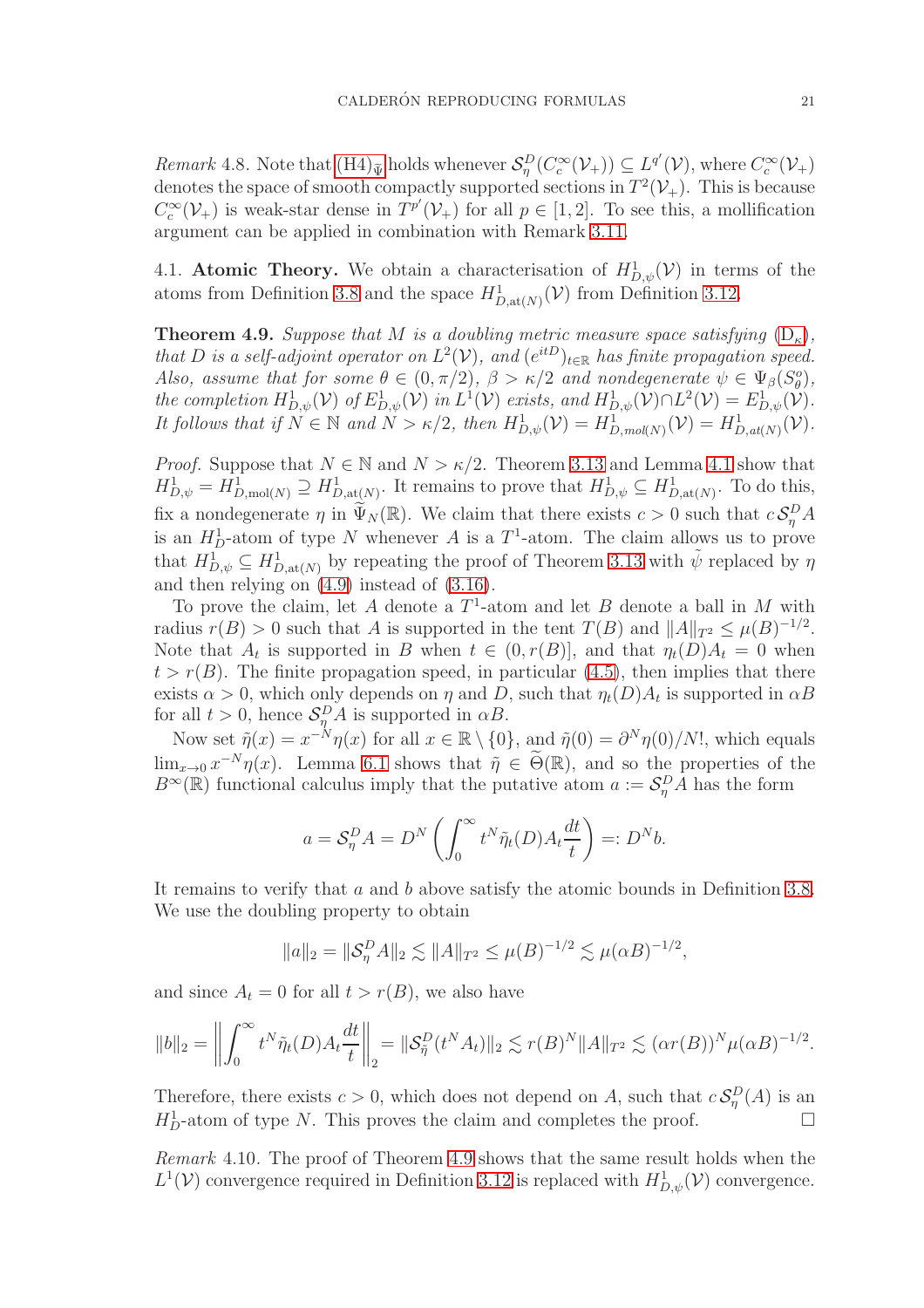<span id="page-21-0"></span>4.2. The Embedding  $H_D^p \subseteq L^p$  for Smooth Differential Operators. We now consider the case when  $M$  is a complete Riemannian manifold, which is assumed to be smooth (infinitely differentiable) and connected, with geodesic distance  $\rho$  and Riemannian measure  $\mu$ . The vector bundle  $\mathcal V$  is also assumed to be *smooth*, which means that the complex vector bundle  $\pi : \mathcal{V} \to M$  is equipped with a Hermitian metric  $\langle \cdot, \cdot \rangle_x$  that is infinitely differentiable with respect to  $x \in M$ . Let  $\dim(M)$ denote the dimension of M and let  $\dim(V)$  denote the fibre dimension of V. We prove a general result for a class of first-order differential operators on  $L^2(V)$ . The results for the Hodge–Dirac operator in Theorem [1.1](#page-3-0) are deduced afterwards.

A smooth-coefficient, first-order, differential operator  $D<sub>c</sub>$  is a linear operator on  $L^2(\mathcal{V})$  with domain  $\textsf{Dom}(D_c) = C_c^{\infty}(\mathcal{V})$  such that on any coordinate patch over which  $V$  is trivial, there are smooth, matrix-valued  $(\mathcal{L}(\mathbb{C}^{\dim(V)})$ -valued) functions  $(A_i)_{i=0,\dots,\text{dim}(M)}$  such that the action of  $D_c$  on that coordinate patch is given by the Euclidean operator  $\sum_{j=1}^{\dim(M)} A_j \partial_j + A_0$ . For each  $x \in M$  in such a coordinate patch and each  $\xi \in T_x^*M$  given by  $\xi = \sum_{j=1}^{\dim(M)} \xi_j dx^j$ , the principal symbol  $\sigma_{D_c}(x,\xi)$  is the endomorphism on the fibre  $\mathcal{V}_x$  given by  $\sum_{j=1}^{\dim(M)} A_j \xi_j$ . A full account of these standard facts, including a coordinate-free definition of the principal symbol, is in [\[32,](#page-30-6) Chapter IV, Section 2]. Moreover, for any  $\eta \in C_c^{\infty}(M)$ , the principal symbol is given by the commutator  $[D_c, \eta I]u = D_c(\eta u) - \eta D_c u$ , since

$$
\big(\sigma_{D_c}(x, d\eta(x))\big)\big(u(x)\big) = \big([D_c, \eta I]u\big)(x) \quad \forall x \in M, \ \forall u \in C_c^{\infty}(\mathcal{V}),
$$

where d is the exterior derivative.

An operator  $D_c$  is called *symmetric* when  $\langle D_c u, v \rangle = \langle u, D_c v \rangle$  for all  $u, v \in C_c^{\infty}(\mathcal{V})$ . A symmetric first-order operator has a skew-symmetric principal symbol. Chernoff proved in [\[13\]](#page-29-19) that if the principal symbol of a symmetric, smooth-coefficient, firstorder, differential operator satisfies a certain bound, then the operator is essentially self-adjoint and generates a group with finite propagation speed (related results are discussed in Remark [4.12\)](#page-22-0). This allows us to prove the following result.

<span id="page-21-1"></span>**Theorem 4.11.** Suppose that M is a complete Riemannian manifold satisfying  $(D_{\kappa})$  $(D_{\kappa})$ and that  $\mathcal V$  is a smooth vector bundle over M. Let D denote the unique self-adjoint extension of a symmetric, smooth-coefficient, first-order, differential operator  $D_c$  on  $L^2(\mathcal{V})$  for which there exists  $c_D > 0$  such that the principal symbol  $\sigma_{D_c}$  satisfies

<span id="page-21-3"></span>
$$
(4.11) \t\t |\t|\sigma_{D_c}(x,\xi)\|_{\mathcal{L}(\mathcal{V}_x)} \leq c_D |\xi|_{T_x^*M} \t\t \forall x \in M, \ \forall \xi \in T_x^*M.
$$

If  $p \in [1,2], \theta \in (0,\pi/2), \beta > \kappa/2$  and  $\psi \in \Psi_{\beta}(S_{\theta}^o)$  is nondegenerate, then the completion  $H^p_{D,\psi}(\mathcal{V})$  of  $E^p_{D,\psi}(\mathcal{V})$  in  $L^p(\mathcal{V})$  exists, and  $H^p_{D,\psi}(\mathcal{V}) \cap L^2(\mathcal{V}) = E^p_{D,\psi}(\mathcal{V})$ . Moreover, if  $N \in \mathbb{N}$  and  $N > \kappa/2$ , then  $H^1_{D,\psi}(\mathcal{V}) = H^1_{D,mol(N)}(\mathcal{V}) = H^1_{D,at(N)}(\mathcal{V})$ .

*Proof.* The proof that  $D_c$  is essentially self-adjoint on  $L^2(\mathcal{V})$  is in [\[13,](#page-29-19) Theorem 2.2]. The results of Chernoff [\[13,](#page-29-19) Theorem 1.3 and Corollary 1.4] also show that the group  $(e^{itD})_{t\in\mathbb{R}}$  has finite propagation speed  $c_D$ . Therefore, by Theorems [4.7](#page-19-1) and [4.9,](#page-20-1) it suffices to prove that  $(H4)_{\tilde{u}}$  holds with  $q = 1$ .

First, we require a known estimate for the Sobolev spaces  $W^{k,2}(\mathcal{V})$ , where  $k \in \mathbb{N}$ . If  $k > 1 + \dim(M)/2$  and B is a ball in M, then there exists  $C_{\mathcal{B}} > 0$  such that, for all  $u \in W^{k,2}(\mathcal{V})$  with  $\text{sppt}(u) \subset \mathcal{B}$ , then

<span id="page-21-2"></span>(4.12) 
$$
||u||_{\infty} \leq C_{\mathcal{B}} ||u||_{W^{k,2}(\mathcal{V})}.
$$

This Sobolev embedding theorem can be found in [\[32,](#page-30-6) Chapter IV, Proposition 1.1].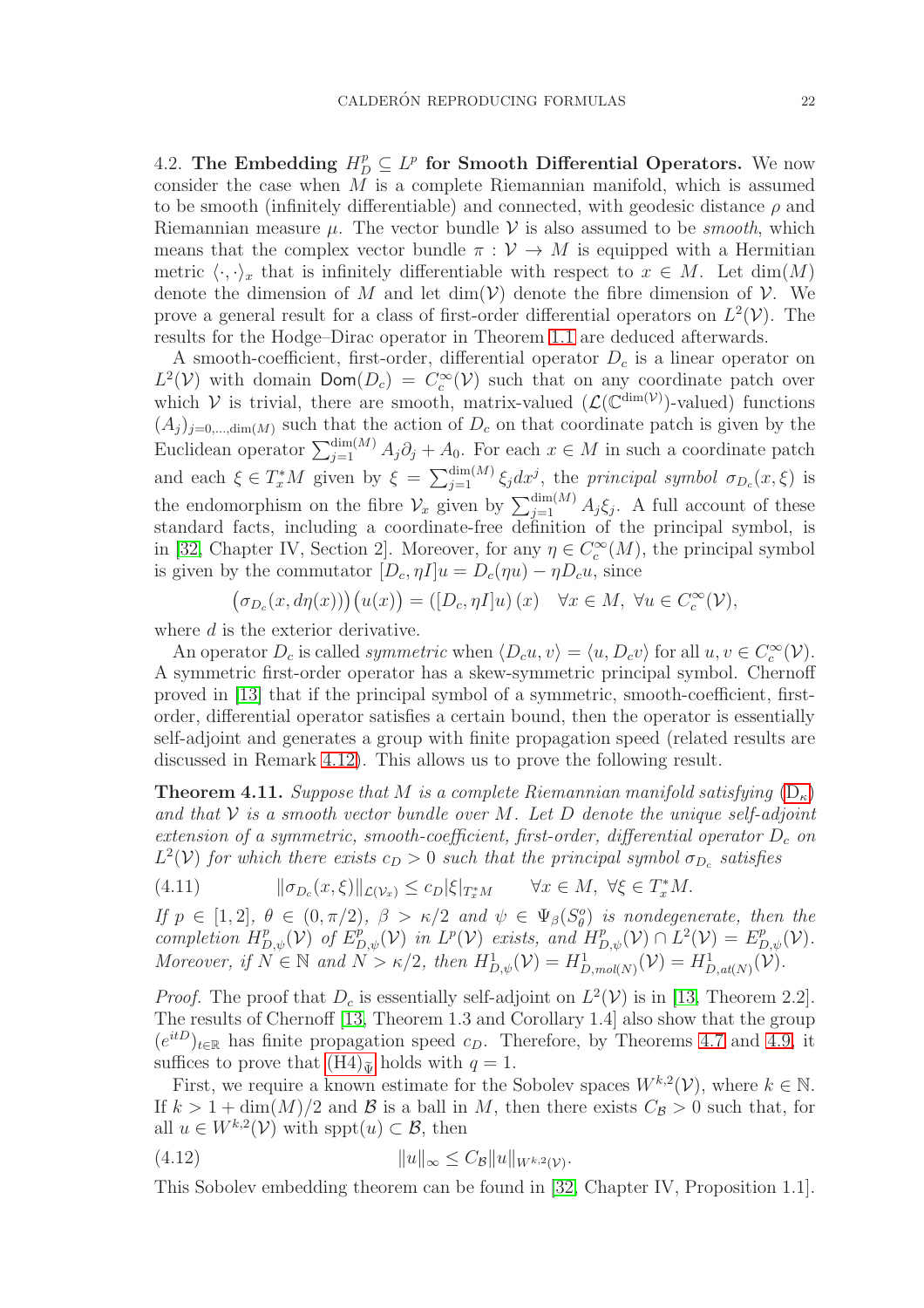Second, we require a known energy estimate. If  $k \in \mathbb{N}, T > 0$ , and  $\mathcal{B}$  is a ball in M, then there exists  $C_{T,B} > 0$  such that, for all  $u \in C_c^{\infty}(\mathcal{V})$  with  $spt(u) \subset \mathcal{B}$ , then

<span id="page-22-1"></span>(4.13) 
$$
\|e^{itD}u\|_{W^{k,2}(V)} \leq C_{T,\mathcal{B}}\|u\|_{W^{k,2}(V)} \quad \forall t \in [-T,T].
$$

This can be proved by the methods in [\[31,](#page-30-7) Chapter IV, Section 2], since  $v(t) = e^{itD}u$ solves the initial value problem  $\frac{dv}{dt} = iDv$  with  $v(0) = u$ .

Now choose a nondegenerate  $\eta$  in  $\widetilde{\Psi}(\mathbb{R})$  and  $\delta > 0$  such that sppt  $\widehat{\eta} \subseteq [-\delta, \delta]$ . Fix  $k \in \mathbb{N}$  such that  $k > 1 + \dim(M)/2$  and set  $\alpha = 1 + c_D \delta$ . For each  $F \in C_c^{\infty}(\mathcal{V}_+),$ there is a ball  $B \subseteq M$  and  $r > 1$  such that  $spt(F) \subseteq B \times [1/r, r]$ . It follows that  $spt(e^{istD}F_t) \subseteq (1+c_D|s|t/r)B \subseteq \alpha B$  for all  $s \in [-\delta, \delta]$  and  $t \in [1/r, r]$ . Hence

$$
\|\mathcal{S}_\eta^D F\|_{\infty} = \left\| \int_{1/r}^r \left( \frac{1}{2\pi} \int_{-\delta}^{\delta} \widehat{\eta}(s) e^{istD} F_t ds \right) \frac{dt}{t} \right\|_{\infty}
$$
  

$$
\lesssim \int_{1/r}^r \int_{-\delta}^{\delta} \|e^{istD} F_t\|_{\infty} ds dt
$$
  

$$
\lesssim \int_{1/r}^r \int_{-\delta}^{\delta} \|e^{istD} F_t\|_{W^{k,2}(V)} ds dt
$$
  

$$
\lesssim \int_{1/r}^r \|F_t\|_{W^{k,2}(V)} dt
$$
  

$$
< \infty,
$$

where the first line uses [\(4.3\)](#page-16-2), the third line uses [\(4.12\)](#page-21-2) with  $\mathcal{B} = \alpha B$ , the fourth line uses [\(4.13\)](#page-22-1) with  $\mathcal{B} = B$ , and the fifth line uses the continuity of F in  $C_c^{\infty}(\mathcal{V}_+)$ . This shows that  $\mathcal{S}_{\eta}^{D}(C_{c}^{\infty}(\mathcal{V}_{+})) \subseteq L^{\infty}(\mathcal{V})$ , so Remark [4.8](#page-20-2) implies that  $(\text{H4})_{\tilde{\Psi}}$  holds with  $q = 1$ . This completes the proof.

<span id="page-22-0"></span>Remark 4.12. McIntosh and Morris [\[27,](#page-30-8) Theorem 1.1] proved recently that any  $C_0$ -group  $(e^{itD})_{t\in\mathbb{R}}$  generated by a first-order system D satisfying [\(4.11\)](#page-21-3) has finite propagation speed. In particular, finite propagation speed for such groups is not restricted to smooth-coefficient nor self-adjoint systems.

Remark 4.13. The proof of Theorem [4.11](#page-21-1) extends immediately to an analogous class of first-order pseudodifferential operators but we shall not pursue this matter here.

We now prove Theorem [1.1,](#page-3-0) which fills a gap in the theory of Hardy spaces of differential forms developed by Auscher, McIntosh and Russ [\[9\]](#page-29-1).

Proof of Theorem [1.1.](#page-3-0) Let M denote a doubling, complete Riemannian manifold. The bundle  $\wedge T^*M = \bigoplus_{k=0}^{\dim(M)} \wedge^k T^*M$ , where  $\wedge^k T^*M$  denotes the kth exterior power of the cotangent bundle  $T^*M$ , is defined with the Hermitian metric induced by the Riemannian metric. The Hodge–Dirac operator  $D = d + d^*$  is defined initially on  $C_c^{\infty}(\wedge T^*M)$ , where d and d<sup>\*</sup> denote the exterior derivative and its adjoint. This is a symmetric, smooth-coefficient, first-order, differential operator on  $L^2(\wedge T^*M)$ with principal symbol

$$
\sigma_D(x,\xi)\zeta = \xi \wedge \zeta - \xi \lrcorner \zeta \qquad \forall x \in M, \ \forall \xi \in T_x^*M, \ \forall \zeta \in \wedge T_x^*M,
$$

where  $\wedge$  and  $\Box$  denote the exterior and (left) interior products on  $\wedge T_x^*M$ . These properties of the Hodge–Dirac operator are well known, and in particular, we have

$$
|\sigma_D(x,\xi)\zeta|_{\wedge T_x^*M} = |\xi|_{T_x^*M} |\zeta|_{\wedge T_x^*M} \qquad \forall x \in M, \ \forall \xi \in T_x^*M, \ \forall \zeta \in \wedge T_x^*M,
$$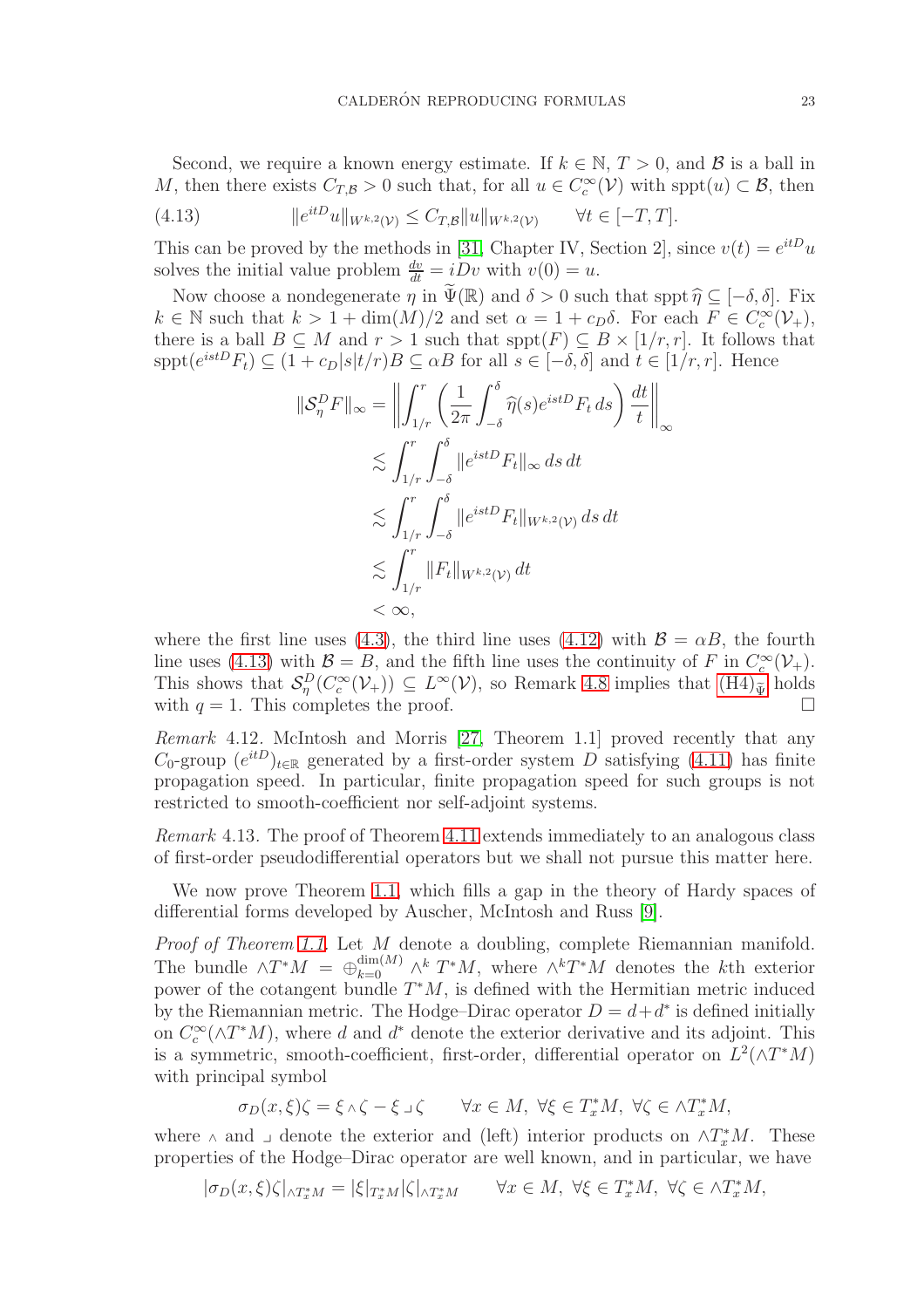so the hypotheses of Theorem [4.11](#page-21-1) hold, and its conclusions imply Theorem [1.1.](#page-3-0)  $\Box$ 

# <span id="page-23-0"></span>5. THE EMBEDDING  $H_L^p \subseteq L^p$  for Nonnegative Self-Adjoint Operators

We now combine the theory of the previous two sections to prove Theorem [1.3.](#page-4-1) The atomic characterisation in Theorem [1.2](#page-3-2) is then an immediate corollary. A new proof of Theorem [1.2](#page-3-2) for smooth coefficient operators is also presented.

We return to the context of a vector bundle  $\mathcal V$  over a doubling metric measure space M. A nonnegative self-adjoint operator  $L: \mathsf{Dom}(L) \subseteq L^2(\mathcal{V}) \to L^2(\mathcal{V})$  is said to satisfy *Davies–Gaffney estimates* when there exist constants  $C, c > 0$  such that

<span id="page-23-1"></span>(5.1) 
$$
\| \mathbf{1}_E e^{-tL} \mathbf{1}_F u \|_2 \leq C e^{-c\rho(E, F)^2/t} \| u \|_2
$$

for all  $t > 0$ , all  $u \in L^2(\mathcal{V})$  and all measurable sets  $E, F \subseteq M$ , where  $(e^{-tL})_{t>0}$  is the analytic semigroup generated by  $-L$ . The following builds on the theory of Hardy spaces developed for such operators by Hofmann, Lu, Mitrea, Mitrea and Yan [\[20\]](#page-29-6).

*Proof of Theorem [1.3.](#page-4-1)* Since L is self-adjoint, it satisfies [\(H1\)](#page-6-2) and [\(H2\)](#page-6-3) with  $\omega = 0$ ,  $C_{\theta} = 1/\sin \theta$  and  $c_{\theta} = 1$ . We now prove that L satisfies [\(H3\)](#page-6-4) with  $m = 2$ . Let E and  $F$  denote measurable subsets of  $M$ . Since  $L$  is nonnegative and self-adjoint, the Davies–Gaffney estimate  $(5.1)$  is equivalent to the property that the cosine group  $\cos(t\sqrt{L}) := \frac{1}{2} (e^{it\sqrt{L}} + e^{-it\sqrt{L}})$  has finite propagation speed (see [\[30,](#page-30-9) Theorem 2] and [\[17,](#page-29-20) Theorem 3.4]), where  $(e^{it\sqrt{L}})_{t\in\mathbb{R}}$  is the  $C_0$ -group generated by the skew-adjoint operator  $i\sqrt{L}$ . Therefore, there exists  $c_L > 0$  such that  $\mathbf{1}_E \cos(t\sqrt{L}) \mathbf{1}_F = 0$  whenever  $\rho(E, F) > c_L|t|$ . For all  $z \in \mathbb{C}$  with  $\text{Im}(\pm z) > 0$ , we use the integral representation  $(zI - L)^{-1} = \frac{\pm 1}{i\sqrt{z}} \int_0^\infty e^{\pm i\sqrt{z}t} \cos(t\sqrt{L}) dt$  (see [\[3,](#page-29-21) Example 3.14.15]) to obtain

$$
\|\mathbf{1}_E(zI - L)^{-1}\mathbf{1}_F\| \le \frac{1}{|z|^{1/2}} \int_{\rho(E,F)/c_L}^{\infty} |e^{\pm i\sqrt{z}t}|\|\mathbf{1}_E \cos(t\sqrt{L})\mathbf{1}_F\| dt
$$
  

$$
\le \frac{1}{|z|^{1/2}} \int_{\rho(E,F)/c_L}^{\infty} e^{-(\text{Im}(\pm \sqrt{z}))t} dt.
$$

It is understood here that  $\sqrt{z} = |z|^{1/2} e^{i \text{Arg}(z)/2}$  with  $\text{Arg}(z) \in (-\pi, \pi]$ , so then Im( $\sqrt{z}$ ) = |z|<sup>1/2</sup> sin(Arg(z)/2), and for each  $\theta \in (0, \pi/2)$ , it follows that

$$
\|\mathbf{1}_E(zI-L)^{-1}\mathbf{1}_F\| \le \frac{C_{\theta/2}}{|z|} \exp\left(-\frac{\rho(E,F)|z|^{1/2}}{c_L C_{\theta/2}}\right) \qquad \forall z \in \mathbb{C} \setminus S_{\theta},
$$

which implies [\(H3\)](#page-6-4) with  $m = 2$ .

We have now shown that L satisfies [\(H1\)](#page-6-2)–[\(H3\)](#page-6-4) with  $\omega = 0$  and  $m = 2$ , and since L satisfies [\(1.6\)](#page-4-0), hypothesis  $(H4)_\Psi$  holds with  $q = 1$  by [\(3.21\)](#page-14-2). Therefore, except for the atomic characterisation, Theorems [3.10](#page-11-1) and [3.13](#page-12-2) complete the proof.

It thus remains to prove that  $H^1_{L,\psi} \subseteq H^1_{L,\text{at}(N)}$  when  $\psi \in \Psi_\beta(S_\theta^o)$  and  $N > \kappa/4$ . Let  $\tilde{\psi}(z) = ze^{-z}$  on  $S^o_{\theta}$  and fix a nondegenerate *even* function  $\eta$  in  $\tilde{\Psi}_{2N}^{\delta}(\mathbb{R})$  such that

$$
\int_0^\infty \eta(tz) \tilde{\psi}(t^2 z^2) \, \frac{dt}{t} = 1 \qquad \forall z \in S_{\theta/2}^o
$$

.

For example, choose any nondegenerate, even, real-valued function  $\varphi \in C_c^{\infty}(\mathbb{R})$ supported on  $[-\delta/2, \delta/2]$  and let  $\eta(x) = \alpha |x^N \hat{\varphi}(x)|^2$  for all  $x \in \mathbb{R}$ , where  $\alpha$  is the normalizing constant defined by  $\alpha \int_0^\infty t^{2N} \widehat{\varphi}(t)^2 t^2 e^{-t^2} \frac{dt}{t} = 1.$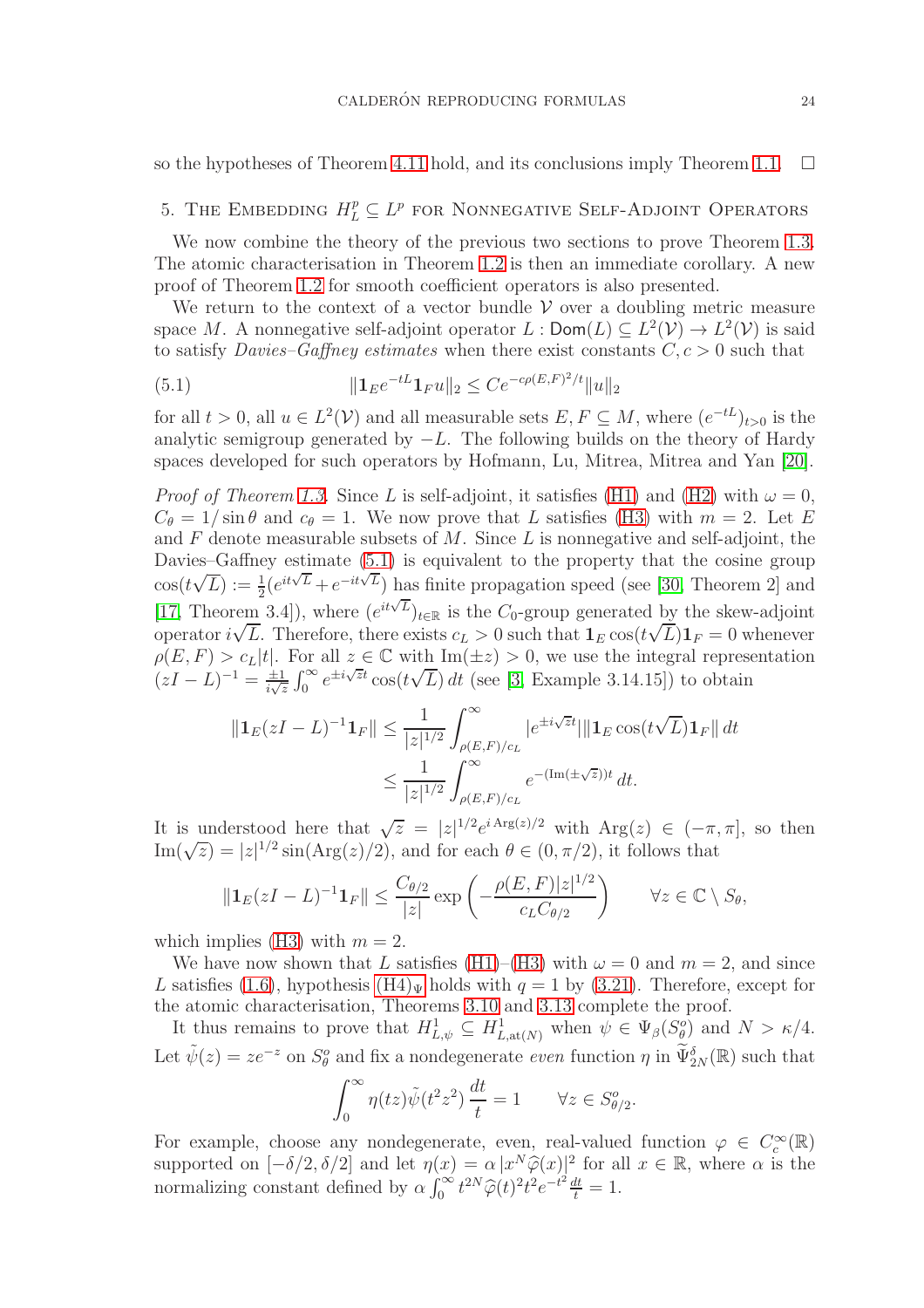Applying Proposition [4.2](#page-16-1) with  $D = \sqrt{L}$ , we obtain

$$
\mathcal{S}_\eta^{\sqrt{L}} \mathcal{Q}_{\tilde{\psi}}^L u := \int_0^\infty \eta(t\sqrt{L}) \tilde{\psi}(t^2 L) u \, \frac{dt}{t} = u \qquad \forall u \in \overline{\mathsf{R}(L)}.
$$

The operator  $\mathcal{Q}_{\psi}^{L}$  has an extension  $\mathcal{Q}_{\psi}^{L} \in \mathcal{L}(H_{L,\psi}^{1},T^{1})$  by [\(3.16\)](#page-9-1), since we have already established the embedding  $H_{L,\psi}^1 \subseteq L^1$  and that  $H_{L,\psi}^1 \cap L^2 = E_{D,\psi}^1$ . It is also the case that  $S_{\eta}^{\sqrt{L}}$  has an extension  $S_{\eta}^{\sqrt{L}} \in \mathcal{L}(T^1, H^1_{L,\psi})$ , but to prove this we must modify the theory in Section [4](#page-15-0) to incorporate the finite propagation of the cosine group  $\cos(t\sqrt{L})$ . To this end, the fact that  $\eta$  is an even function allows us to write √

$$
\eta_t(\sqrt{L})u = \frac{1}{\pi} \int_0^\infty \widehat{\eta_t}(s) \cos(s\sqrt{L})u \, ds \quad \forall t > 0, \ \forall u \in L^2(\mathcal{V}).
$$

We then follow the proof of Lemma [4.4,](#page-17-2) but instead use the finite propagation of the cosine group, to deduce that

<span id="page-24-0"></span>(5.2) 
$$
\|\mathbf{1}_E \eta_t(\sqrt{L})\mathbf{1}_F\| \leq \frac{1}{\pi} \|\widehat{\eta}\|_{\infty} \max\left\{\delta - \frac{\rho(E, F)}{c_L t}, 0\right\} \quad \forall t > 0, \ \forall E, F \subseteq M.
$$

The extension  $\mathcal{S}_{\eta}^{\sqrt{L}} \in \mathcal{L}(T^1, H^1_{L,\psi})$  is then obtained as in Propositions [4.5](#page-18-3) and [4.6.](#page-18-5)

Now let  $u \in H_{L,\psi}^1$ . It follows from above that  $u = \mathcal{S}_{\eta}^{\sqrt{L}}U$ , where  $U := \mathcal{Q}_{\tilde{\psi}}^L u \in T^1$ . Therefore, in order to show that  $u \in H_{L,at(N)}^1$ , it suffices to show that  $\mathcal{S}_{\eta}^{\sqrt{L}}A$  is an  $H_L^1$ -atom of type N whenever A is a  $T^1$ -atom (see the reasoning in the proof of the atomic characterisation in Theorem [4.9\)](#page-20-1). To do this, note that when A is supported in the tent  $T(B)$  over a ball  $B \subseteq M$ , then [\(5.2\)](#page-24-0) implies that  $\eta(t\sqrt{L})A_t$  is supported in  $\alpha B$  for all  $t > 0$ , where  $\alpha > 0$  only depends on  $\eta$  and L. Following the proof of Theorem [4.9,](#page-20-1) we write  $a := S_{\eta}^{\sqrt{L}} A = (\sqrt{L})^{2N} (\int_0^{\infty} t^{2N} \tilde{\eta}(t\sqrt{L}) A_t \frac{dt}{t})$  $\frac{dt}{t}$ ) =:  $L^Nb$  for a suitable  $\tilde{\eta} \in \Theta(\mathbb{R})$ , and then verify that a and b satisfy the atomic bounds in Definition 3.8. This proves that  $H_{L}^1 \circ L^1$  at  $(W)$ , which completes the proof. Definition [3.8.](#page-10-2) This proves that  $H^1_{L,\psi} \subseteq H^1_{L,\text{at}(N)}$ , which completes the proof.  $\Box$ 

We conclude by presenting a new proof of the results in Theorem [1.2](#page-3-2) that does not rely explicitly on the ultracontractivity estimate [\(1.4\)](#page-3-1) but instead requires that A is self-adjoint with smooth coeffecients.

Proof of Theorem [1.2](#page-3-2) when A is self-adjoint with smooth coeffecients. Let  $M = \mathbb{R}^n$ and consider  $L = -\text{div } A \nabla$  on  $L^2(\mathcal{V}) = L^2(\mathbb{R}^n)$ , where  $A \in L^\infty(\mathbb{R}^n, \mathcal{L}(\mathbb{C}^n))$  has  $C^{\infty}(\mathbb{R}^n)$  coefficients and is elliptic in the sense that there exists  $\lambda > 0$  such that

$$
\langle A(x)\zeta,\zeta\rangle_{\mathbb{C}^n}\geq\lambda|\zeta|^2\quad\forall\zeta\in\mathbb{C}^n,\;\forall x\in\mathbb{R}^n.
$$

This ellipticity condition, which is stronger than  $(1.3)$ , implies that the matrix  $A(x)$ is strictly positive and Hermitian. We proceed by introducing a first-order system  $D$ , a multiplication operator B, and a vector bundle  $\mathcal{V}_B$ , such that L is a component of  $(BD)^2$ , and  $BD$  satisfies the hypotheses of Theorem [4.11](#page-21-1) on  $L^2(\mathcal{V}_B)$ .

Let  $D_c: C_c^{\infty}(\mathbb{R}^n, \mathbb{C}^{1+n}) \to C_c^{\infty}(\mathbb{R}^n, \mathbb{C}^{1+n})$  denote the symmetric, smooth-coefficient, first-order, differential operator on  $L^2(\mathbb{R}^n, \mathbb{C}^{1+n})$  defined by

$$
D_c = \left[ \begin{array}{cc} 0 & -\operatorname{div} \\ \nabla & 0 \end{array} \right] : \begin{array}{c} C_c^{\infty}(\mathbb{R}^n) \\ \oplus \\ C_c^{\infty}(\mathbb{R}^n, \mathbb{C}^n) \end{array} \rightarrow \begin{array}{c} C_c^{\infty}(\mathbb{R}^n) \\ \oplus \\ C_c^{\infty}(\mathbb{R}^n, \mathbb{C}^n) \end{array}
$$

,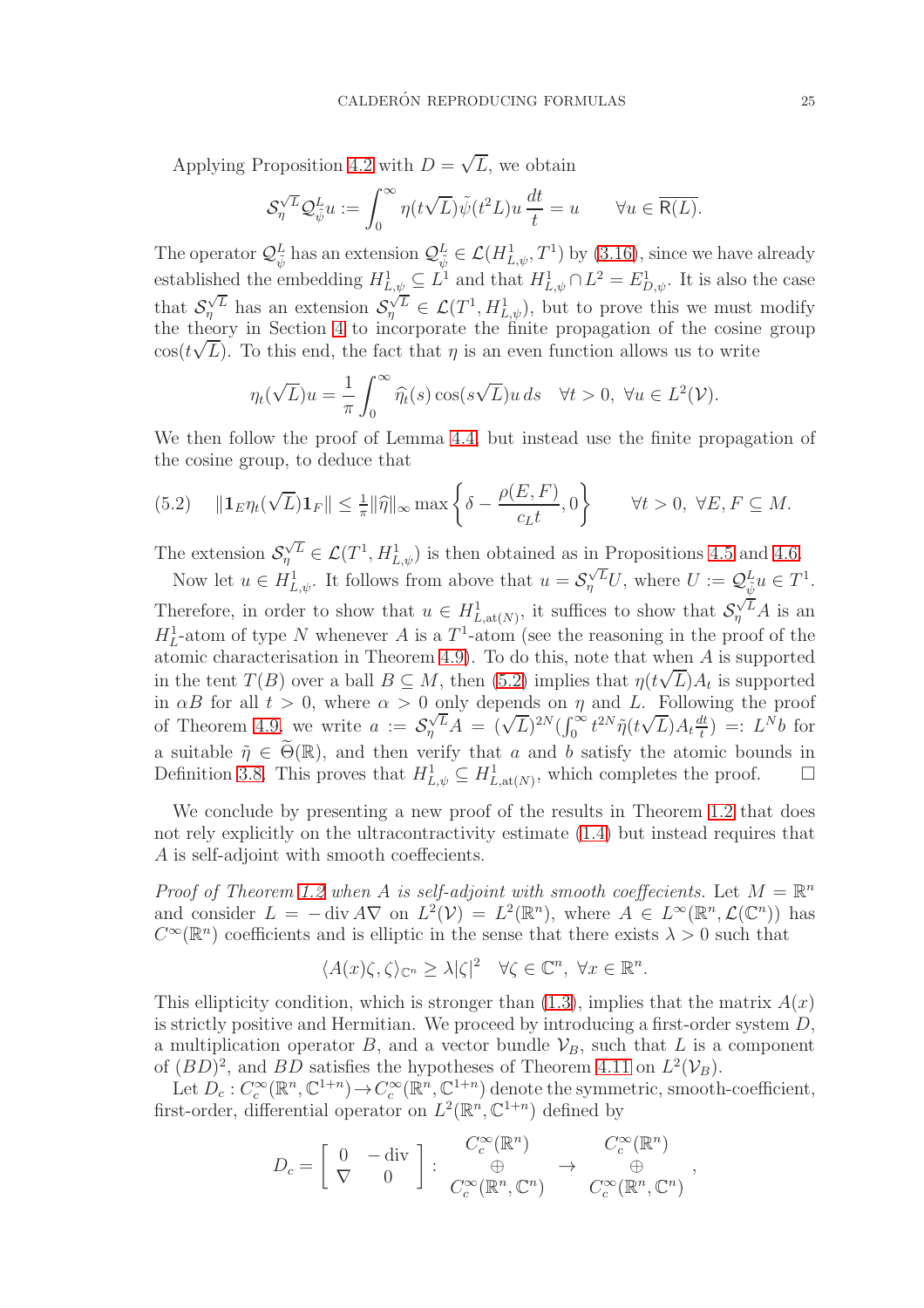where  $\nabla f = (\partial_1 f, \dots, \partial_n f)$  and  $\text{div}(u_1, \dots, u_n) = \sum_{j=1}^n \partial_j u_j$ . The principal symbol  $(x,\xi) = \left[$  $0 - \xi$ T 1 n  $\overline{n}$ 

$$
\sigma_{D_c}(x,\xi) = \left[ \begin{array}{cc} 0 & -\xi^2 \\ \xi & 0 \end{array} \right] \qquad \forall x \in \mathbb{R}^n, \ \forall \xi \in \mathbb{C}
$$

satisfies [\(4.11\)](#page-21-3), so the unique self-adjoint extension of  $D<sub>c</sub>$  is the operator

$$
D = \left[\begin{array}{cc} 0 & -\operatorname{div} \\ \nabla & 0 \end{array}\right] : \begin{array}{c} W^{1,2}(\mathbb{R}^n) \\ \oplus & \subseteq \\ \mathsf{Dom}(\operatorname{div}) \end{array} \begin{array}{c} L^2(\mathbb{R}^n) \\ \oplus & \longrightarrow \\ L^2(\mathbb{R}^n, \mathbb{C}^n) \end{array} \begin{array}{c} L^2(\mathbb{R}^n) \\ \oplus & \longrightarrow \\ L^2(\mathbb{R}^n, \mathbb{C}^n), \end{array}
$$

where  $\nabla$  denotes the gradient extended to  $W^{1,2}(\mathbb{R}^n)$  and div  $:= -\nabla^*$ .

Let 
$$
B(x) = \begin{bmatrix} 1 & 0 \\ 0 & A(x) \end{bmatrix}
$$
, so  $B \in L^{\infty}(\mathbb{R}^n, \mathcal{L}(\mathbb{C}^{1+n})) \cap C^{\infty}(\mathbb{R}^n, \mathcal{L}(\mathbb{C}^{1+n}))$  and  
(5.3) 
$$
BD = \begin{bmatrix} 0 & -\text{div} \\ A\nabla & 0 \end{bmatrix} \quad \text{and} \quad (BD)^2 = \begin{bmatrix} L & 0 \\ 0 & \tilde{L} \end{bmatrix},
$$

<span id="page-25-0"></span>where  $\tilde{L} := -A\nabla \text{div}$ .

Let  $V_B$  denote the trivial bundle over  $\mathbb{R}^n$  that has  $\mathbb{C}^{1+n}$ -valued sections and the smooth Hermitian metric  $\langle \xi, \zeta \rangle_{(\mathcal{V}_B)_x} := \langle B(x)^{-1} \xi, \zeta \rangle_{\mathbb{C}^{1+n}}$  for  $x \in \mathbb{R}^n$  and  $\xi, \zeta \in \mathbb{C}^{1+n}$ (since  $B(x)$  is strictly positive and Hermitian,  $B(x)^{-1}$  and  $B(x)^{-1/2}$  are Hermitian; also  $B^{-1}, B^{-1/2} \in L^{\infty}(\mathbb{R}^n, \mathcal{L}(\mathbb{C}^{1+n})) \cap C^{\infty}(\mathbb{R}^n, \mathcal{L}(\mathbb{C}^{1+n})).$  For  $p \in [1, 2]$ , the space  $L^p(\mathcal{V}_B)$  is then the set  $L^p(\mathbb{R}^n, \mathbb{C}^{1+n})$  together with the norm

$$
||u||_{L^p(\mathcal{V}_B)} := \left(\int_{\mathbb{R}^n} |B(x)^{-1/2} u(x)|_{\mathbb{C}^{1+n}}^p dx\right)^{1/p} \approx ||u||_{L^p(\mathbb{R}^n, \mathbb{C}^{1+n})} \quad \forall u \in L^p(\mathbb{R}^n, \mathbb{C}^{1+n}).
$$

We now verify the hypotheses of Theorem [4.11](#page-21-1) for the system  $BD_c$  on  $L^2(\mathcal{V}_B)$ . The inner product on  $L^2(\mathcal{V}_B)$  is given by  $\langle B^{-1}u, v \rangle_{L^2(\mathbb{R}^n, \mathbb{C}^{1+n})}$ , so  $BD_c$  is symmetric on  $L^2(\mathcal{V}_B)$ . The principal symbol satisfies  $\sigma_{BD_c}(x,\xi) = B(x)\sigma_{D_c}(x,\xi)$  and

$$
|\sigma_{BD_c}(x,\xi)\zeta|_{(\mathcal{V}_B)_x} = |B(x)^{1/2}\sigma_{D_c}(x,\xi)\zeta|_{\mathbb{C}^n} \le ||B||_{\infty}^{1/2} |\xi|_{\mathbb{C}^n} |\zeta|_{\mathbb{C}^{1+n}} \le ||B||_{\infty} |\xi|_{\mathbb{C}^n} |\zeta|_{(\mathcal{V}_B)_x}
$$
  
for all  $x \in \mathbb{R}^n$ ,  $\xi \in \mathbb{C}^n$  and  $\zeta \in \mathbb{C}^{1+n}$ , so  $BD_c$  satisfies (4.11) on  $\mathcal{V}_B$ , as required.

We can now apply Theorem [4.11.](#page-21-1) In particular, consider  $p \in [1, 2], \theta \in (0, \pi/2)$ and  $\beta > n/4$ . Fix a nondegenerate  $\psi \in \Psi_{\beta}(S_{\theta}^o)$ , and let  $\tilde{\psi}(z) = \psi(z^2)$  on  $S_{\theta/2}^o$  (thus  $\tilde{\psi} \in \Psi_{2\beta}(S^o_{\theta/2})$  and  $2\beta > n/2$ ). The completion  $H^p_B$  $E_{BD,\tilde{\psi}}^p(\mathcal{V}_B)$  of  $E_E^p$  $_{BD,\tilde{\psi}}^p(\mathcal{V}_B)$  in  $L^p(\mathcal{V}_B)$ then exists, and  $H_p^p$  $E_{BD,\tilde{\psi}}^p(\mathcal{V}_B) \cap L^2(\mathcal{V}_B) = E_E^p$  $P_{BD,\tilde{\psi}}(\mathcal{V}_B)$ , by Theorem [4.11.](#page-21-1)

We now use the fact that L is a component of  $(BD)^2$  to complete the proof. Note that L satisfies [\(H1\)](#page-6-2)–[\(H3\)](#page-6-4) with  $m=2$  (see Section [3.2\)](#page-13-0), so  $E_{L,\psi}^p(\mathbb{R}^n)$  is defined with  $m=2$ , whereas  $E_{\mu}^{p}$  $_{BD,\tilde{\psi}}^p(\mathcal{V}_B)$  is defined with  $m=1$  (see Lemma [4.1\)](#page-15-1). Let  $\varphi(z)=ze^{-z}$ on  $S_{\theta}^o$ , and let  $\tilde{\varphi}(z) = \varphi(z^2)$  on  $S_{\theta/2}^o$ . We use [\(5.3\)](#page-25-0) to write

$$
\tilde{\varphi}(tBD) = t^2 (BD)^2 e^{-t^2 (BD)^2} = \begin{bmatrix} t^2 L e^{-t^2 L} & 0 \\ 0 & t^2 \tilde{L} e^{-t^2 \tilde{L}} \end{bmatrix} = \begin{bmatrix} \varphi(t^2 L) & 0 \\ 0 & \varphi(t^2 \tilde{L}) \end{bmatrix}
$$

and then apply [\(3.15\)](#page-9-3) to obtain

$$
||u||_{E^p_{L,\psi}(\mathbb{R}^n)} \eqsim ||\varphi(t^2 L)u||_{T^p(\mathbb{R}^{n+1}_+)} \eqsim ||\tilde{\varphi}(tBD) \begin{bmatrix} u \\ 0 \end{bmatrix}||_{T^p((\mathcal{V}_B)_+)} \eqsim ||\begin{bmatrix} u \\ 0 \end{bmatrix}||_{E^p_{BD,\tilde{\psi}}(\mathcal{V}_B)}
$$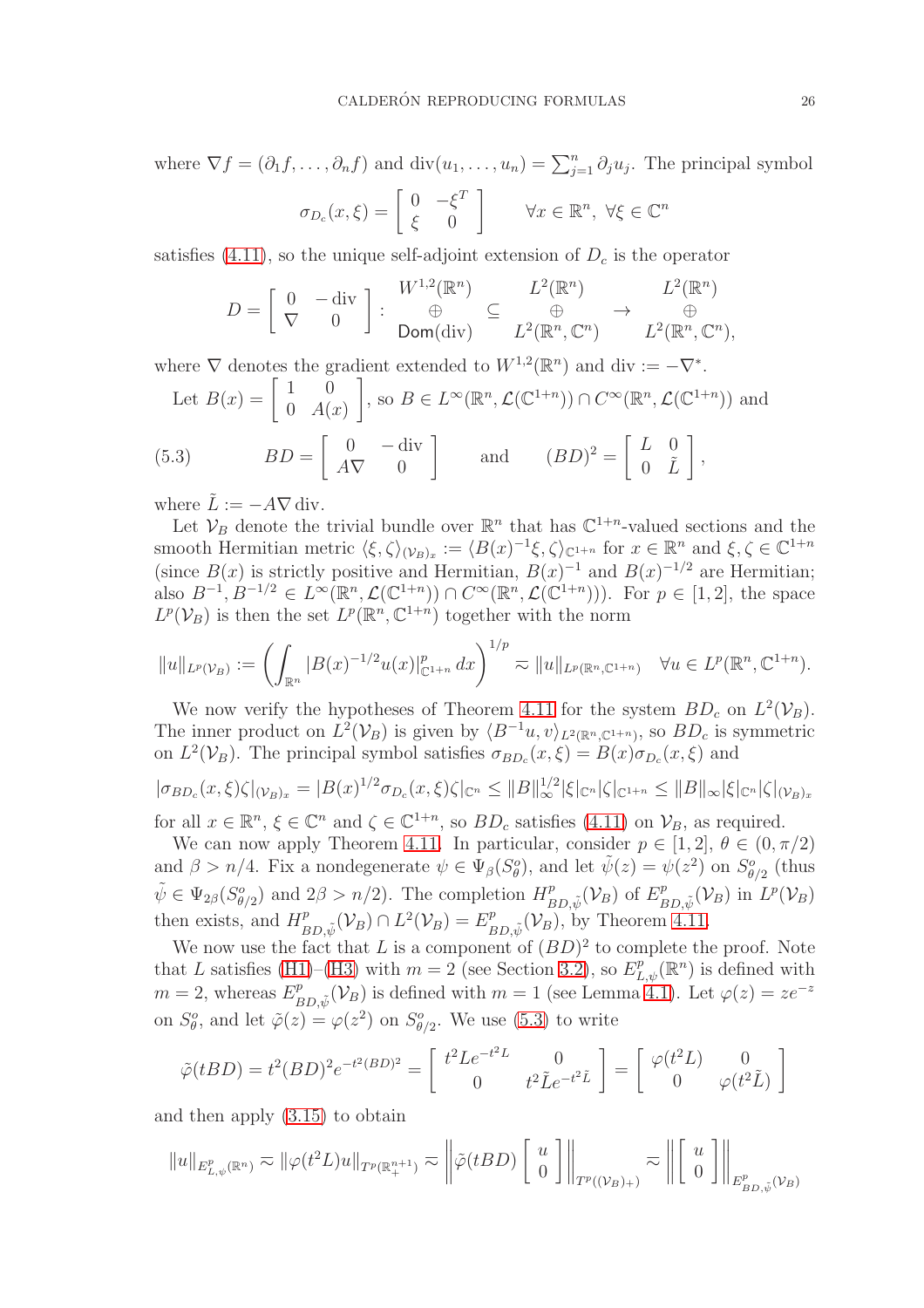for all  $u \in E_{L,\psi}^p(\mathbb{R}^n)$ . The equivalence  $L^p(\mathcal{V}_B) \n\supset L^p(\mathbb{R}^n)$  and the results above for  $H^p_{\mu}$  $B_{BD,\tilde{\psi}}(\mathcal{V}_B)$  then imply that the completion  $H^p_{L,\psi}(\mathbb{R}^n)$  of  $E^p_{L,\psi}(\mathbb{R}^n)$  in  $L^p(\mathbb{R}^n)$  exists, and  $H_{L,\psi}^p(\mathbb{R}^n) \cap L^2(\mathbb{R}^n) = E_{L,\psi}^p(\mathbb{R}^n)$ . Theorem [3.13](#page-12-2) then provides the molecular characterisation of  $H^1_{L,\psi}(\mathbb{R}^n)$ . Moreover, if  $N \in \mathbb{N}$  and  $N > n/4$ , then  $H^1_{BD,\tilde{\psi}}(\mathcal{V}_B) =$  $H_{BD,at(2N)}^1(\mathcal{V}_B)$  by Theorem [4.9,](#page-20-1) which implies that  $H_{L,\psi}^1(\mathbb{R}^n) = H_{L,at(N)}^1(\mathbb{R}^n)$ , since when  $(a, \tilde{a}) = (BD)^{2N}(b, \tilde{b})$  in  $L^2(\mathbb{R}^n) \oplus L^2(\mathbb{R}^n, \mathbb{C}^n)$  is an  $H^1_{BD}(\mathcal{V}_B)$ -atom of type  $2N$ , then  $a = L^N b$  is an  $H_L^1(\mathbb{R}^n)$ -atom of type N by [\(5.3\)](#page-25-0). This completes the proof.  $\Box$ 

# 6. Appendix: Off-Diagonal Estimates

<span id="page-26-0"></span>This section contains technical estimates used to prove Propositions [4.5](#page-18-3) and [4.6.](#page-18-5) We begin with the following lemma, which allows us to manipulate  $\Psi(\mathbb{R})$  class functions in a manner analogous to  $\Psi(S^o_\theta)$  class functions.

<span id="page-26-1"></span>**Lemma 6.1.** Suppose that  $N \in \mathbb{N}$ . The following hold.

- (1) For  $n \in \mathbb{N}$  and  $\varphi \in \widetilde{\Theta}(\mathbb{R})$ , the function  $\widetilde{\varphi}(x) := x^n \varphi(x)$  for all  $x \in \mathbb{R}$ , is in  $\widetilde{\Psi}_n(\mathbb{R})$ . Moreover, if  $\varphi \in \widetilde{\Psi}_N(\mathbb{R})$ , then  $\tilde{\varphi} \in \widetilde{\Psi}_{N+n}(\mathbb{R})$ .
- (2) For  $m \in \{1, ..., N\}$  and  $\eta \in \tilde{\Psi}_N(\mathbb{R})$ , the function  $\tilde{\eta}(x) := x^{-m}\eta(x)$  for all  $x \in \mathbb{R} \setminus \{0\}$ , with  $\tilde{\eta}(0) := \lim_{x \to 0} x^{-m} \eta(x) = \partial^m \eta(0)/m!$ , is in  $\tilde{\Theta}(\mathbb{R})$ . Moreover, if  $m \in \{1, ..., N-1\}$ , then  $\tilde{\eta} \in \tilde{\Psi}_{N-m}(\mathbb{R})$  (and so  $\tilde{\eta}(0) = 0$ ).

*Proof.* Suppose that  $n \in \mathbb{N}$  and  $\varphi \in \widetilde{\Theta}(\mathbb{R})$ . The function  $\tilde{\varphi}$  defined in (1) belongs to  $\mathcal{S}(\mathbb{R})$  because  $\varphi \in \mathcal{S}(\mathbb{R})$ . The Fourier transform  $\hat{\phi}$  is compactly supported because  $\hat{\varphi}$  is compactly supported and  $\hat{\tilde{\varphi}} = \partial^n \hat{\varphi}$ . For each  $k \in \mathbb{N}$ , there exist constants  $c_{k,0}, c_{k,1}, \ldots, c_{k,k}$  such that

$$
\partial^k \tilde{\varphi}(x) = \sum_{j=0}^{\min\{n-1,k\}} c_{k,j} x^{n-j} \partial^{k-j} \varphi(x) + \sum_{j=n}^k c_{k,j} \partial^{k-j} \varphi(x), \qquad \forall x \in \mathbb{R}.
$$

It follows that  $\partial^k \tilde{\varphi}(0) = 0$  for all  $k \in \{0, \ldots, n-1\}$ , hence  $\tilde{\varphi} \in \tilde{\Psi}_n(\mathbb{R})$ . Moreover, if  $\varphi \in \widetilde{\Psi}_N(\mathbb{R})$ , then  $\partial^k \widetilde{\varphi}(0) = 0$  for all  $k \in \{0, \ldots, N + n - 1\}$ , hence  $\widetilde{\varphi} \in \widetilde{\Psi}_{N+n}(\mathbb{R})$ . This proves (1).

Now suppose that  $m \in \{1, ..., N\}$  and  $\eta \in \Psi_N(\mathbb{R})$ . The function  $\tilde{\eta}$  defined in (2) satisfies the requirements of a Schwartz function, except possibly in a neighbourhood of the origin, because  $\eta \in \mathcal{S}(\mathbb{R})$ . The Paley–Wiener Theorem guarantees that  $\eta$  has a holomorphic extension to the entire complex plane, since  $\hat{\eta}$  is compactly supported. Therefore, there exists  $\epsilon > 0$  and a sequence  $(a_j)_{j \in \mathbb{N}_0}$  such that the power series  $a_0 + \sum_{j=1}^{\infty} a_j x^j$  converges to  $\eta(x)$  for all  $x \in [-\epsilon, \epsilon]$ . The assumption that  $\eta \in \tilde{\Psi}_N(\mathbb{R})$ implies that  $a_j = 0$  for all  $j \in \{0, ..., N-1\}$ , hence  $a_N x^{N-m} + \sum_{j=N+1}^{\infty} a_j x^{j-m}$ converges to  $\tilde{\eta}(x)$  for all  $x \in [-\epsilon, \epsilon]$ , and  $\tilde{\eta} \in \mathcal{S}(\mathbb{R})$ . Moreover, if  $m \in \{1, ..., N-1\}$ , then this also shows that  $\partial^k \tilde{\eta}(0) = 0$  for all  $k \in \{0, ..., N-m-1\}$ . This proves (2) provided that  $\tilde{\eta}$  is compactly supported.

To show that  $\hat{\tilde{\eta}}$  is compactly supported when  $m \in \{1, \ldots, N\}$ , choose  $\delta > 0$  such that  $\hat{\eta}$  is supported in  $[-\delta, \delta]$ . It is enough to show that for each  $k \in \{1, \ldots, m\}$ ,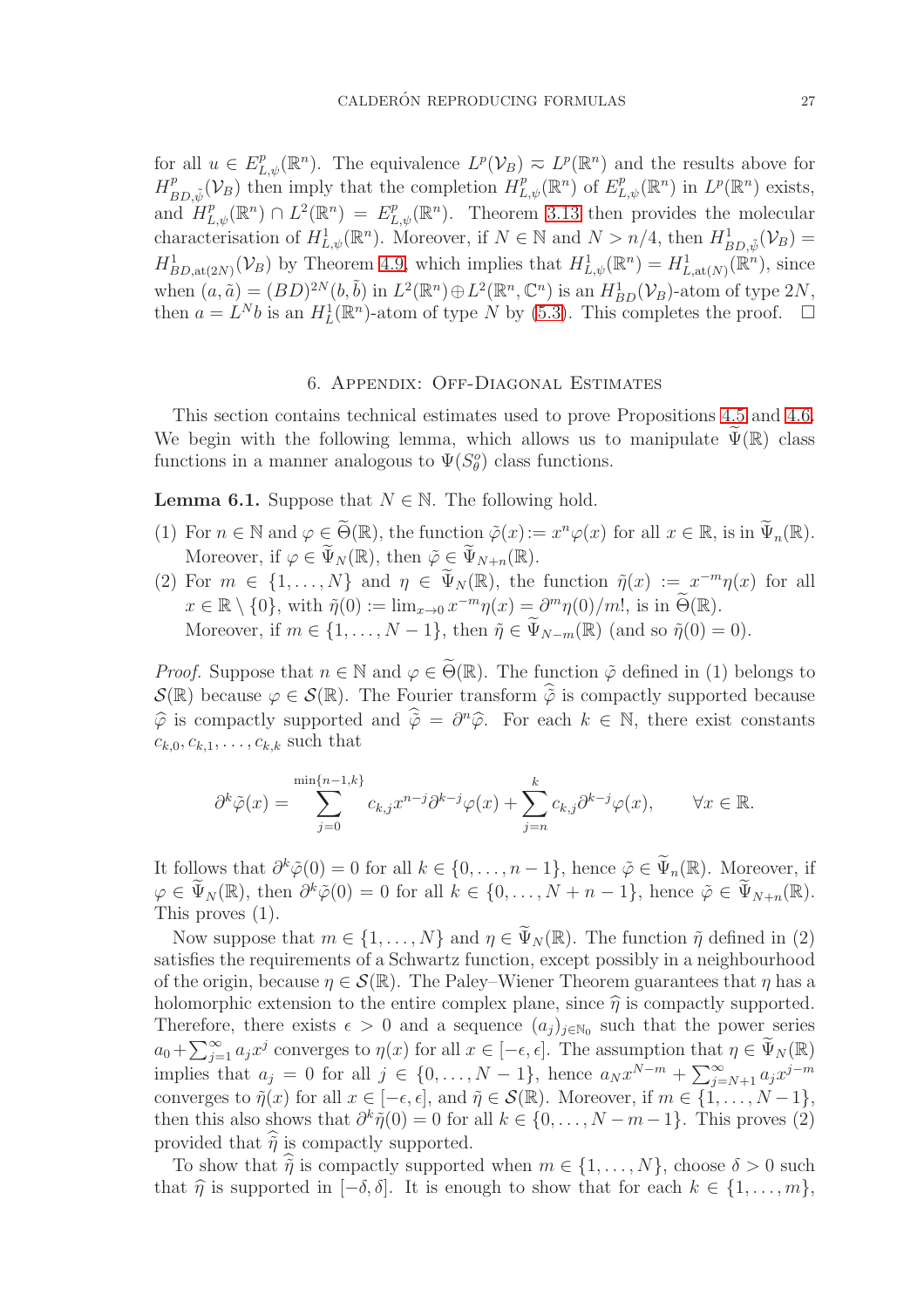there exist constants  $c_{k,0}, c_{k,1}, \ldots, c_{k,k-1}$  such that

<span id="page-27-0"></span>(6.1) 
$$
\partial^{m-k}\widehat{\tilde{\eta}}(y) = \begin{cases} \sum_{j=0}^{k-1} c_{k,j}y^{k-1-j} \int_{-\delta}^{y} x^j \widehat{\eta}(x) dx, & \text{if } |y| \le \delta; \\ 0, & \text{if } |y| > \delta, \end{cases}
$$

since this proves that  $\hat{\tilde{\eta}}$  is compactly supported in  $[-\delta, \delta]$  by setting  $k = m$ .

We prove [\(6.1\)](#page-27-0) by induction. For  $k = 1$ , since  $\eta(x) = x^m \tilde{\eta}(x)$ , we have  $\hat{\eta} = \partial^m \tilde{\eta}$ , and so  $\partial^{m-1}\hat{\tilde{\eta}}(y) = \int_{-\infty}^{y} \hat{\eta}(x) dx$ . This shows that [\(6.1\)](#page-27-0) holds for  $k = 1$ , since  $\hat{\eta}$  is supported in  $[-\delta, \delta]$  and  $\int_{-\infty}^{\infty} \hat{\eta}(x) dx = \eta(0) = 0$ . Next, assume that [\(6.1\)](#page-27-0) holds for some  $k = l \in \{1, ..., m-1\}$ . Note that  $\partial^{m-(l+1)}\hat{\tilde{\eta}}(y) = \int_{-\infty}^{y} \partial^{m-l}\hat{\tilde{\eta}}(x) dx$ . When  $y < -\delta$ , then  $\partial^{m-(l+1)}\tilde{\eta}(y) = 0$  by [\(6.1\)](#page-27-0). When  $y \ge -\delta$ , then we use (6.1) to obtain

$$
\partial^{m-(l+1)}\hat{\tilde{\eta}}(y) = \int_{-\delta}^{\min\{y,\delta\}} \left( \sum_{j=0}^{l-1} c_{l,j} x^{l-1-j} \int_{-\delta}^{x} w^j \hat{\eta}(w) \, dw \right) dx
$$

$$
= \sum_{j=0}^{l-1} c_{l,j} \int_{-\delta}^{y} \left( \int_{w}^{\min\{y,\delta\}} x^{l-1-j} \, dx \right) w^j \hat{\eta}(w) \, dw
$$

$$
= \sum_{j=0}^{l-1} \frac{c_{l,j}}{l-j} \left( \min\{y,\delta\}^{l-j} \int_{-\delta}^{y} w^j \hat{\eta}(w) \, dw - \int_{-\delta}^{y} w^l \hat{\eta}(w) \, dw \right)
$$

This shows that [\(6.1\)](#page-27-0) holds for  $k = l + 1$ , since  $\hat{\eta}$  is supported in  $[-\delta, \delta]$  and  $\int_{-\infty}^{\infty} w^j \hat{\eta}(w) dw = \partial^j \eta(0) = 0$  for all  $j \in \{0, \ldots, N-1\}$ . We then conclude that  $(6.1)$ holds for each  $k \in \{1, \ldots, m\}$ . This completes the proof.

We use a proof of Auscher and Martell [\[7,](#page-29-22) Theorem 2.3(b)] to show that polynomial off-diagonal estimates are stable under composition. This allows us to combine the off-diagonal estimates for the  $\Psi(S_{\theta}^o)$  class in [\(3.9\)](#page-7-4) with those for the  $\widetilde{\Psi}(\mathbb{R})$  class in [\(4.5\)](#page-17-0). We use the notation  $\langle \alpha \rangle = \min\{\alpha, 1\}$  and  $\langle \frac{\alpha}{0} \rangle$  $\frac{\alpha}{0}$  = 1 when  $\alpha > 0$ .

<span id="page-27-1"></span>**Lemma 6.2.** Suppose that C,  $\alpha > 0$ . If  $\{T_t\}_{t>0}$  and  $\{S_t\}_{t>0}$  are collections of operators in  $\mathcal{L}(L^2(\mathcal{V}))$  such that

$$
\|\mathbf{1}_E T_t \mathbf{1}_F\| \le C \langle t/\rho(E, F) \rangle^{\alpha} \quad \text{and} \quad \|\mathbf{1}_E S_t \mathbf{1}_F\| \le C \langle t/\rho(E, F) \rangle^{\alpha}
$$

for all  $t > 0$  and all measurable sets  $E, F \subseteq M$ , then there exists  $\widetilde{C} > 0$  such that

$$
||\mathbf{1}_E T_t S_s \mathbf{1}_F|| \le \widetilde{C} \langle \max\{s, t\} / \rho(E, F) \rangle^{\alpha}
$$

for all  $s, t > 0$  and all measurable sets  $E, F \subseteq M$ .

*Proof.* Let  $E, F \subseteq M$  denote measurable sets. The measure on M is Borel with respect to the metric topology, so the set  $\widetilde{E} = \{x \in M : \rho(x, E) \leq \rho(E, F)/2\}$  is closed and hence measurable. The result follows by writing

$$
\|\mathbf{1}_ET_tS_s\mathbf{1}_F\| = \|\mathbf{1}_ET_t(\mathbf{1}_{\widetilde{E}} + \mathbf{1}_{M\setminus\widetilde{E}})S_s\mathbf{1}_F\| \leq \|T_t\|\|\mathbf{1}_{\widetilde{E}}S_s\mathbf{1}_F\| + \|\mathbf{1}_ET_t\mathbf{1}_{M\setminus\widetilde{E}}\|\|S_s\|
$$

for all  $s, t > 0$ , since  $\rho(\widetilde{E}, F) \ge \rho(E, F)/2$  and  $\rho(E, M \setminus \widetilde{E}) \ge \rho(E, F)/2$ .

The following off-diagonal estimates are used to prove Propositions [4.5](#page-18-3) and [4.6.](#page-18-5)

.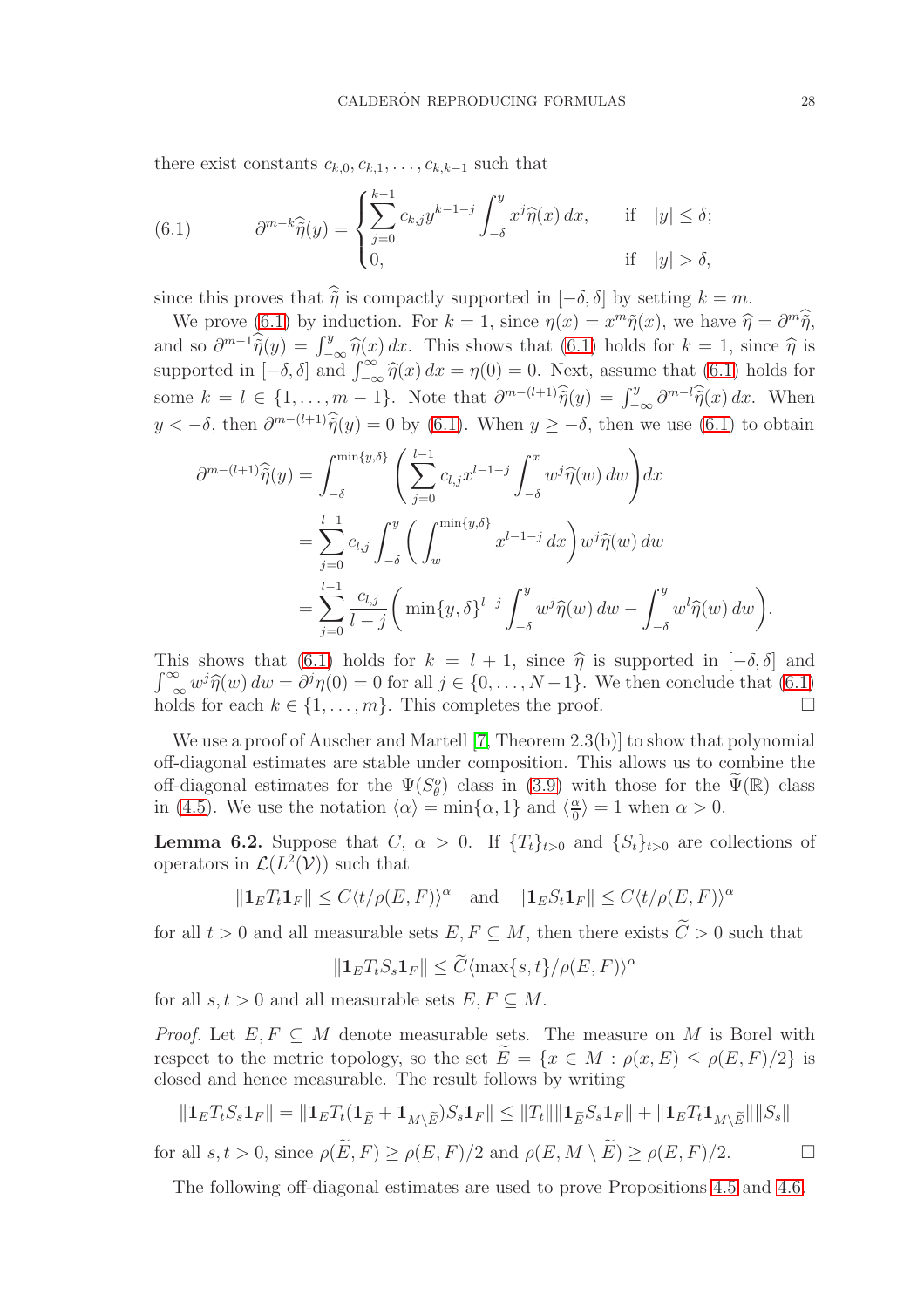<span id="page-28-1"></span>**Lemma 6.3.** Suppose that D is a self-adjoint operator on  $L^2(V)$  and the group  $(e^{itD})_{t\in\mathbb{R}}$  has finite propagation speed. If  $m, n, N \in \mathbb{N}$  and  $\delta, \sigma, \tau > 0$  satisfy

$$
m \le N
$$
,  $m < \tau$ ,  $n < \sigma$  and  $\delta \in (0, \sigma - n)$ ,

then for each  $\eta \in \tilde{\Psi}_N(\mathbb{R})$  and  $\psi \in \Psi_{\sigma}^{\tau}(S_{\theta}^o)$ , there exists  $C > 0$  such that

<span id="page-28-5"></span>(6.2) 
$$
\|\mathbf{1}_E(\eta_t\psi_s)(D)\mathbf{1}_F\| \le C \begin{cases} (s/t)^n \langle t/\rho(E,F) \rangle^{\sigma-n-\delta}, & \text{if } 0 < s \le t; \\ (t/s)^m \langle s/\rho(E,F) \rangle^{\sigma+m-\delta}, & \text{if } 0 < t \le s, \end{cases}
$$

for all measurable sets  $E, F \subseteq M$ .

*Proof.* Let  $E, F \subseteq M$  denote measurable sets. Suppose that  $0 < s \leq t$  and define

<span id="page-28-2"></span>
$$
\tilde{\eta}(x) = x^n \eta(x) \ \forall x \in \mathbb{R}, \quad \tilde{\psi}(z) = z^{-n} \psi(z) \ \forall z \in S_\theta^o \quad \text{and} \quad \tilde{\psi}(0) = 0.
$$

The function  $\tilde{\eta}$  is in  $\tilde{\Psi}_{N+n}(\mathbb{R})$  by Lemma [6.1,](#page-26-1) so Lemma [4.4](#page-17-2) implies that

(6.3) 
$$
\|\mathbf{1}_{E}\tilde{\eta}_{t}(D)\mathbf{1}_{F}\| \lesssim e^{-\rho(E,F)/t} \lesssim \langle t/\rho(E,F)\rangle^{\sigma-n-\delta}.
$$

The function  $\tilde{\psi}$  is in  $\Psi_{\sigma-n}^{\tau+n}(S_{\theta}^o)$ , so [\(3.9\)](#page-7-4) implies that

<span id="page-28-3"></span>(6.4) 
$$
\|\mathbf{1}_E \tilde{\psi}_s(D)\mathbf{1}_F\| \lesssim \langle s/\rho(E,F) \rangle^{\sigma-n-\delta}.
$$

We combine [\(6.3\)](#page-28-2) and [\(6.4\)](#page-28-3) using Lemma [6.2](#page-27-1) to obtain

<span id="page-28-4"></span>(6.5) 
$$
\|\mathbf{1}_{E}\tilde{\eta}_{t}(D)\tilde{\psi}_{s}(D)\mathbf{1}_{F}\| \lesssim \langle t/\rho(E,F)\rangle^{\sigma-n-\delta}
$$

when  $0 < s \leq t$ . The  $B^{\infty}(\mathbb{R})$  functional calculus is an algebra homomorphism and  $\eta_t \psi_s = (s/t)^n \tilde{\eta}_t \tilde{\psi}_s$  on R, where both  $\tilde{\eta}_t$  and  $\tilde{\psi}_s$  are in  $B^{\infty}(\mathbb{R})$ . Therefore, we have  $(\eta_t \psi_s)(D) = (s/t)^n \tilde{\eta}_t(D)\tilde{\psi}_s(D)$ , and so [\(6.5\)](#page-28-4) implies [\(6.2\)](#page-28-5) when  $0 < s \le t$ .

Now suppose that  $0 < t \leq s$  and define

$$
\tilde{\tilde{\eta}}(x) = x^{-m}\eta(x) \,\forall x \in \mathbb{R} \setminus \{0\}, \ \tilde{\tilde{\eta}}(0) = \lim_{x \to 0} x^{-m}\eta(x) \text{ and } \tilde{\tilde{\psi}}(z) = z^{m}\psi(z) \,\forall z \in S^o_{\theta} \cup \{0\}.
$$

The function  $\tilde{\tilde{\eta}}$  is in  $\tilde{\Theta}(\mathbb{R})$  by Lemma [6.1,](#page-26-1) since  $m \le N$  (note that  $\tilde{\tilde{\eta}}(0) = \partial^m \eta(0)/m!$ and so we may have  $\tilde{\tilde{\eta}}(0) \neq 0$  when  $m = N$ ). Lemma [4.4](#page-17-2) then implies that  $||\mathbf{1}_E \tilde{\tilde{\eta}}_t(D)\mathbf{1}_F|| \lesssim e^{-\rho(E,F)/t}$ . The function  $\tilde{\tilde{\psi}}$  is in  $\Psi_{\sigma+m}^{\tau-m}(S_\theta^o)$ , so [\(3.9\)](#page-7-4) implies that  $\|\mathbf{1}_E \tilde{\psi}_s(D)\mathbf{1}_F\| \lesssim \langle s/\rho(E,F) \rangle^{\sigma+m-\delta}$ . We also have  $\eta_t \psi_s = (t/s)^m \tilde{\tilde{\eta}}_t \tilde{\tilde{\psi}}_s$  on R, so by writing  $(\eta_t \psi_s)(D) = (t/s)^m \tilde{\tilde{\eta}}_t(D) \tilde{\tilde{\psi}}_s(D)$  and using Lemma [6.2](#page-27-1) to combine the two preceding estimates, we obtain [\(6.2\)](#page-28-5) when  $0 < t \leq s$ .

### <span id="page-28-0"></span>**ACKNOWLEDGEMENTS**

Auscher and Morris thank the Mathematical Sciences Institute at the Australian National University for support during the project. Auscher was also partially supported by the ANR project "Harmonic Analysis at its Boundaries", ANR-12-BS01- 0013-01. McIntosh was supported by the Australian Research Council. We thank Lashi Bandara, Charles Batty, Andrea Carbonaro, Steve Hofmann and Pierre Portal for helpful conversations that improved the paper.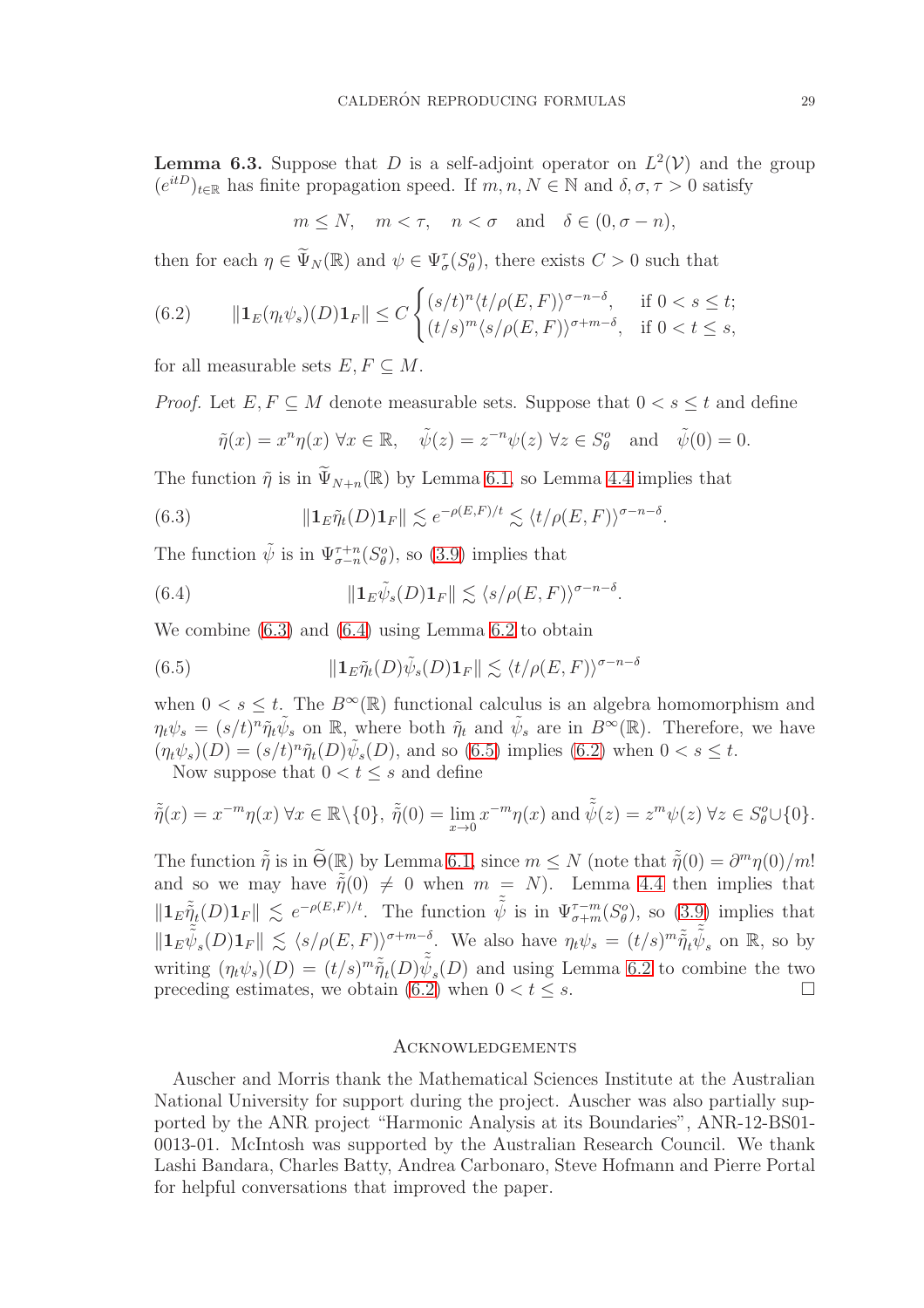## <span id="page-29-0"></span>**REFERENCES**

- <span id="page-29-8"></span>[1] David Albrecht, Xuan Duong, and Alan McIntosh, Operator theory and harmonic analysis, Instructional Workshop on Analysis and Geometry, Part III (Canberra, 1995), Proc. Centre Math. Appl. Austral. Nat. Univ., vol. 34, Austral. Nat. Univ., Canberra, 1996, pp. 77–136.
- <span id="page-29-21"></span><span id="page-29-14"></span>[2] Alex Amenta, Tent spaces over metric measure spaces under doubling and related assumptions, preprint.
- [3] Wolfgang Arendt, Charles J. K. Batty, Matthias Hieber, and Frank Neubrander, Vector-valued Laplace Transforms and Cauchy Problems, second ed., Monographs in Mathematics, vol. 96, Birkhäuser/Springer Basel AG, Basel, 2011.
- <span id="page-29-4"></span>[4] Pascal Auscher, Regularity theorems and heat kernel for elliptic operators, J. London Math. Soc. (2) 54 (1996), no. 2, 284–296.
- <span id="page-29-16"></span>[5] Pascal Auscher, On necessary and sufficient conditions for  $L^p$ -estimates of Riesz transforms associated to elliptic operators on  $\mathbb{R}^n$  and related estimates, Mem. Amer. Math. Soc. 186 (2007), no. 871.
- <span id="page-29-17"></span>[6] Pascal Auscher, Steve Hofmann, Michael Lacey, Alan McIntosh, and Ph. Tchamitchian, The solution of the Kato square root problem for second order elliptic operators on  $\mathbb{R}^n$ , Ann. of Math. (2) **156** (2002), no. 2, 633-654.
- <span id="page-29-22"></span>[7] Pascal Auscher and José María Martell, Weighted norm inequalities, off-diagonal estimates and elliptic operators. II. Off-diagonal estimates on spaces of homogeneous type, J. Evol. Equ. 7 (2007), no. 2, 265–316.
- <span id="page-29-9"></span>[8] Pascal Auscher, Alan McIntosh, and Andrea Nahmod, Holomorphic functional calculi of operators, quadratic estimates and interpolation, Indiana Univ. Math. J. 46 (1997), no. 2, 375–403.
- <span id="page-29-1"></span>[9] Pascal Auscher, Alan McIntosh, and Emmanuel Russ, Hardy spaces of differential forms on Riemannian manifolds, J. Geom. Anal. 18 (2008), no. 1, 192–248.
- <span id="page-29-5"></span>[10] Pascal Auscher and Philippe Tchamitchian, Square root problem for divergence operators and related topics, Astérisque  $249$  (1998), 1–172.
- <span id="page-29-12"></span>[11] Antonio Bernal, *Some results on complex interpolation of*  $T_q^p$  *spaces*, Interpolation spaces and related topics (Haifa, 1990), Israel Math. Conf. Proc., vol. 5, Bar-Ilan Univ., Ramat Gan, 1992, pp. 1–10.
- <span id="page-29-15"></span>[12] Andrea Carbonaro, Alan McIntosh, and Andrew J. Morris, Local Hardy spaces of differential forms on Riemannian manifolds, J. Geom. Anal. 23 (2013), no. 1, 106–169.
- <span id="page-29-19"></span>[13] Paul R. Chernoff, *Essential self-adjointness of powers of generators of hyperbolic equations*, J. Functional Analysis 12 (1973), 401–414.
- <span id="page-29-13"></span>[14] W. S. Cohn, and I. E. Verbitsky, Factorization of tent spaces and Hankel operators, J. Funct. Anal. 175 (2000), no. 2, 308–329.
- <span id="page-29-2"></span>[15] R. R. Coifman, Y. Meyer, and E. M. Stein, Some new function spaces and their applications to harmonic analysis, J. Funct. Anal. 62 (1985), no. 2, 304–335.
- <span id="page-29-10"></span>[16] Michael Cowling, Ian Doust, Alan McIntosh, and Atsushi Yagi, Banach space operators with a bounded  $H^{\infty}$  functional calculus, J. Austral. Math. Soc. Ser. A 60 (1996), no. 1, 51–89.
- <span id="page-29-20"></span>[17] Thierry Coulhon and Adam Sikora, *Gaussian heat kernel upper bounds via the Phragmén*-*Lindelöf theorem*, Proc. Lond. Math. Soc.  $(3)$  96  $(2008)$ , no. 2, 507–544.
- <span id="page-29-7"></span>[18] E. B. Davies, Heat Kernels and Spectral Theory, Cambridge Tracts in Mathematics, vol. 92, Cambridge University Press, Cambridge, 1989.
- <span id="page-29-18"></span>[19] Klaus-Jochen Engel and Rainer Nagel, One-Parameter Semigroups for Linear Evolution Equations, Graduate Texts in Mathematics, vol. 194, Springer-Verlag, New York, 2000.
- <span id="page-29-6"></span>[20] Steve Hofmann, Guozhen Lu, Dorina Mitrea, Marius Mitrea, and Lixin Yan, Hardy spaces associated to non-negative self-adjoint operators satisfying Davies-Gaffney estimates, Mem. Amer. Math. Soc. 214 (2011), no. 1007, 1–78.
- <span id="page-29-3"></span>[21] Steve Hofmann, Svitlana Mayboroda, and Alan McIntosh, Second order elliptic operators with complex bounded measurable coefficients in  $L^p$ , Sobolev and Hardy spaces, Ann. Sci. Éc. Norm. Supér. (4) 44 (2011), no. 5, 723–800.
- <span id="page-29-11"></span>[22] Eleonor Harboure, José L. Torrea, and Beatriz E. Viviani, A vector-valued approach to tent spaces, J. Analyse Math. 56 (1991), 125–140.